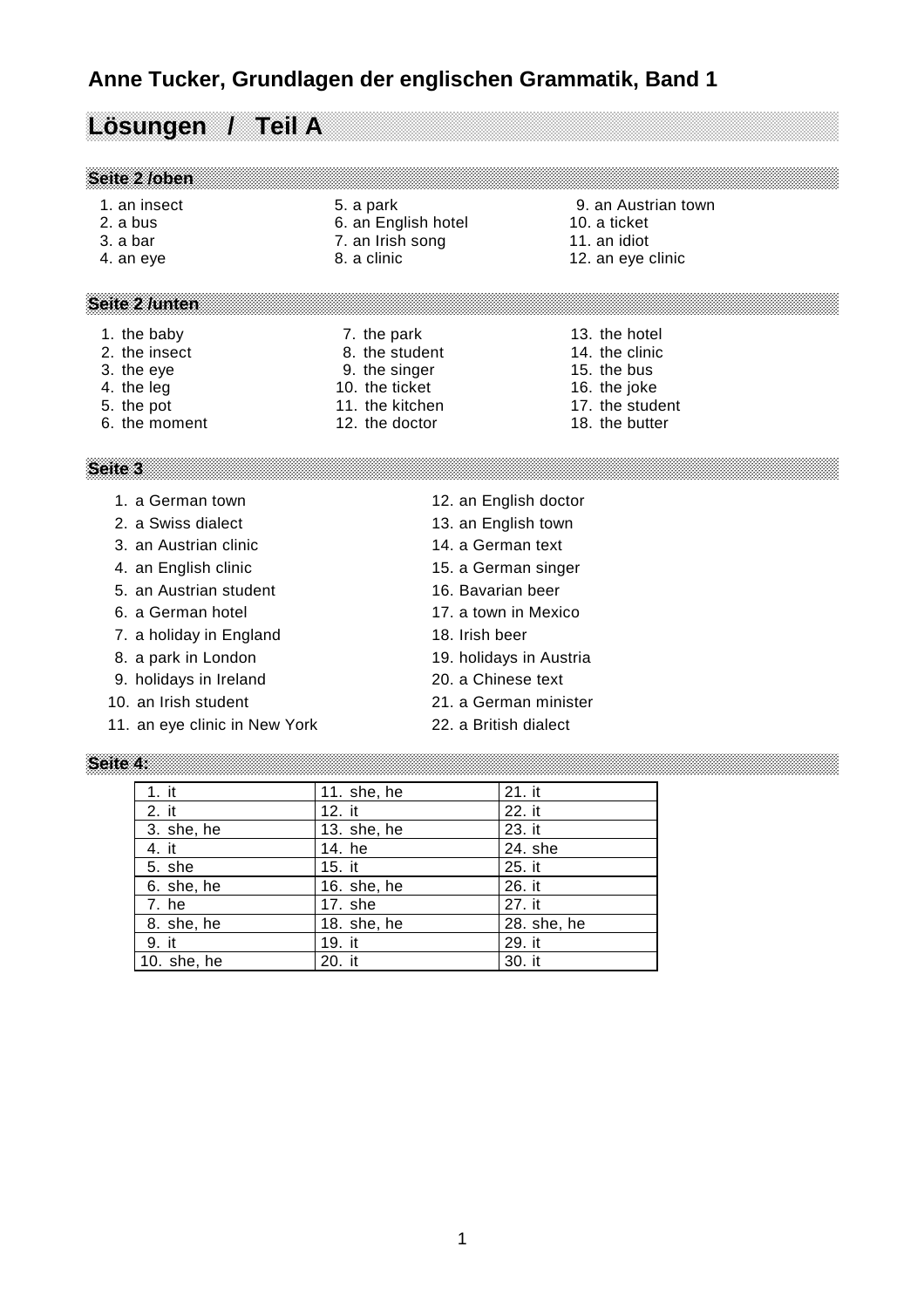## **Seite 7:**

- 1. you look good
- 2. it is for you 3. are you on the list?
- 4. I can help you
- 5. it is for you
- 6. are you on the list?
- 7. are you in your office?
- 8. you and your sister
- 9. you can come in
- 10. you and your sister
- 11. it is for you
- 12. you can come in
- 13. your text
- 14. your text
- 15. your text
- 16. I can help you
- 17. you look good
- 18. are you on the list?
- 19. are you in your office?
- 20. you and your sister

**Seite 8:**

- 1. come today 6. help your sister
- 2. please wait **7. please translate**
- 3. come in 8. help your sister
- 4. write the list, please 9. come in<br>
5. wait 10. write the
- 

#### **Seite 9**

- 1. my sister and I 21. your letter
- 
- 3. Ellen and her doll 23. my kitchen
- 
- 
- 6. the singer and his sister 26. in my hotel
- 7. the singer and her mother 27. your ticket
- 
- 
- 
- 
- 
- 
- 14. the student and her professor 34. my vase
- 
- 
- 
- 
- 19. the minister and her son 39. Linda and her father
- 
- 
- 2. Tom and his baby 22. Mrs Turner and her father
	-
- 4. my English mother 24. Bob and his sister

10. write the list, please

- 5. Tony and his father 25. you and your stupid joke!
	-
	-
- 8. your letter 28. your ticket
- 9. he and I 29. you and I
- 10. his doctor 30. my doctor
- 11. your kitchen 31. in your kitchen
- 12. you stupid idiot! 32. Rita and her son
- 13. Anne and her dialect 13. your letter, Mrs Turner!
	-
- 15. the student and his professor 35. the professor and his book
- 16. the doctor and her job 36. my son and his computer
- 17. Oliver and his room 37. Ellen and her room
- 18. your mother and her hobby 38. your father and his pullover
	-
- 20. the minister and his son 40. the student and her computer

| 1. she | 7. it  | 13. he    | 19. it     | 25. he  | 31. he     | 37. it  | 43. she/he |
|--------|--------|-----------|------------|---------|------------|---------|------------|
| 2. it  | 8. it  | 14. she   | 20. he     | 26. he  | 32. she    | 38. it  | 44. he     |
| 3. it  | 9. he  | 15. she   | 21. it     | 27. he  | 33. it     | 39. it  | 45. it     |
| 4. it  | 10. it | $16.$ she | 22. she    | 28. she | 34. she    | 40. he  | 46. she    |
| 5. it  | 11. it | 17. it    | 23. it     | 29. it  | 35. it     | 41. she | 47. it     |
| 6. it  | 12. he | 18. it    | 24. she/he | 30. it  | 36. she/he | 42. she | 48. she    |

#### **Seite 10 / oben**

2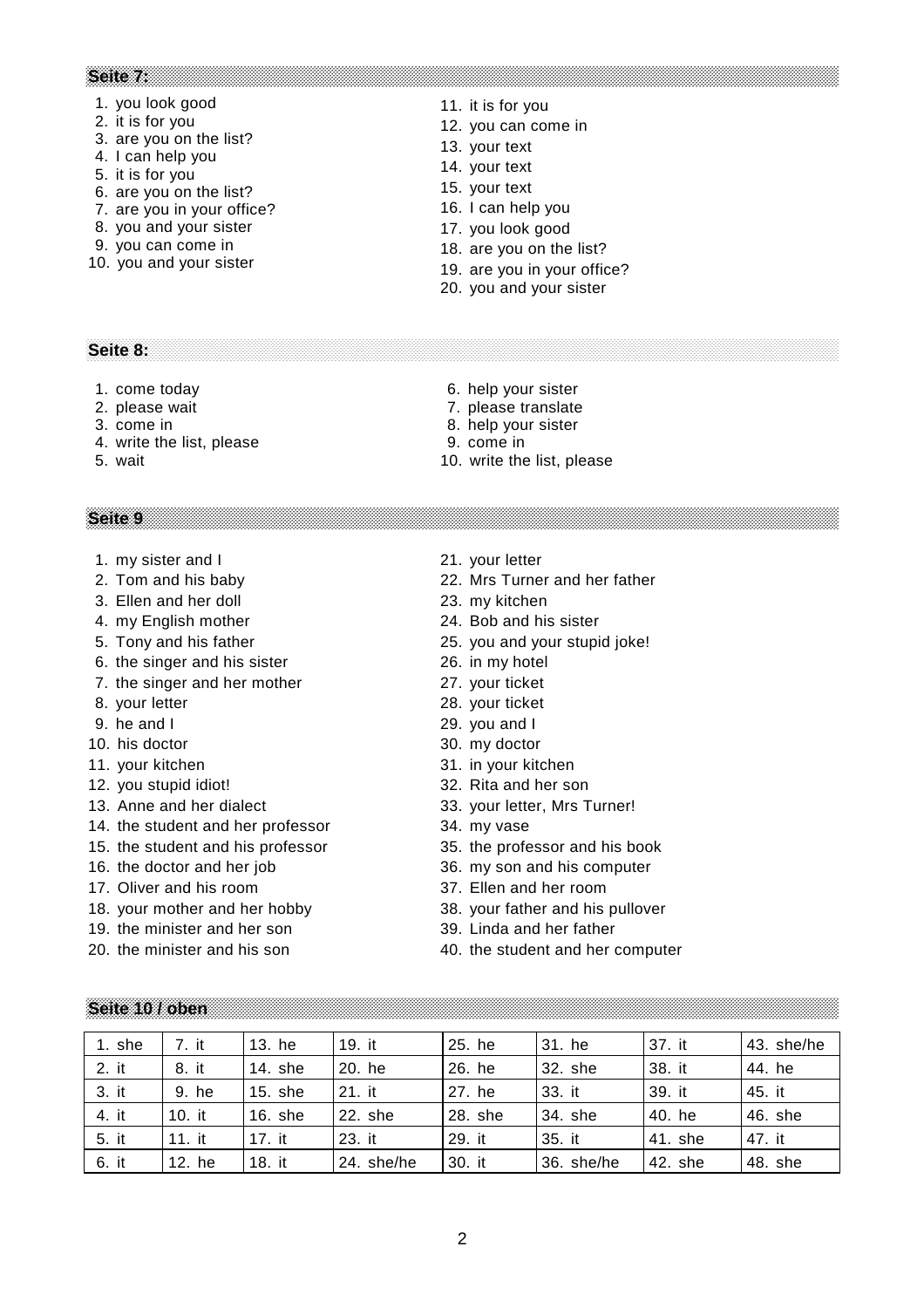| Seite 10 / unten |         |         |          |          |  |
|------------------|---------|---------|----------|----------|--|
| we               | 4. we   | 7. thev | 10. they | 13. they |  |
| 2. they          | 5. they | 8. we   | 11. we   | 14. we   |  |
| 3. they          | 6. they | 9. they | 12. we   | 15. they |  |

|        | 1. she   | 17. it     | 33. it     | 49. it     |
|--------|----------|------------|------------|------------|
|        | 2. we    | 18. she/he | 34. they   | $50.$ they |
|        | 3. they  | 19. it     | 35. he     | 51. it     |
|        | 4. we    | $20.$ they | 36. they   | 52. he     |
|        | 5. he    | 21. she/he | 37. it     | 53. she/he |
|        | 6. they  | 22. she    | 38. it     | 54. it     |
|        | 7. they  | 23. it     | 39. it     | 55. it     |
|        | 8. they  | 24. they   | 40. they   | 56. she/he |
| 9. it  |          | 25. it     | 41. she/he | 57. they   |
|        | 10. they | $26.$ they | 42. we     | 58. it     |
| 11. it |          | 27. she/he | 43. they   | 59. it     |
|        | 12. they | 28. they   | 44. they   | 60. she/he |
|        | 13. they | 29. he     | 45. it     | 61. we     |
|        | 14. we   | 30. they   | 46. they   | 62. she/he |
|        | 15. she  | 31. they   | 47. it     |            |
|        | 16. they | 32. they   | 48. she/he |            |

# **Seite 11 unten**

| Pronomen:             | Fürwort                          |
|-----------------------|----------------------------------|
| Verb:                 | Tätigkeitswort                   |
| Infinitiv:            | unveränderte Grundform des Verbs |
| finite Form:          | veränderte Form des Verbs        |
| Substantiv:           | Hauptwort (vgl. A 1)             |
| bestimmter Artikel*:  | "the"                            |
| unbestimmter Artikel: | "a" oder "an"                    |
| Imperativ             | <b>Befehlsform</b>               |

\* Anmerkung:

für "Artikel" finden Sie in Grammatiken gelegentlich auch den Ausdruck "Geschlechtswort"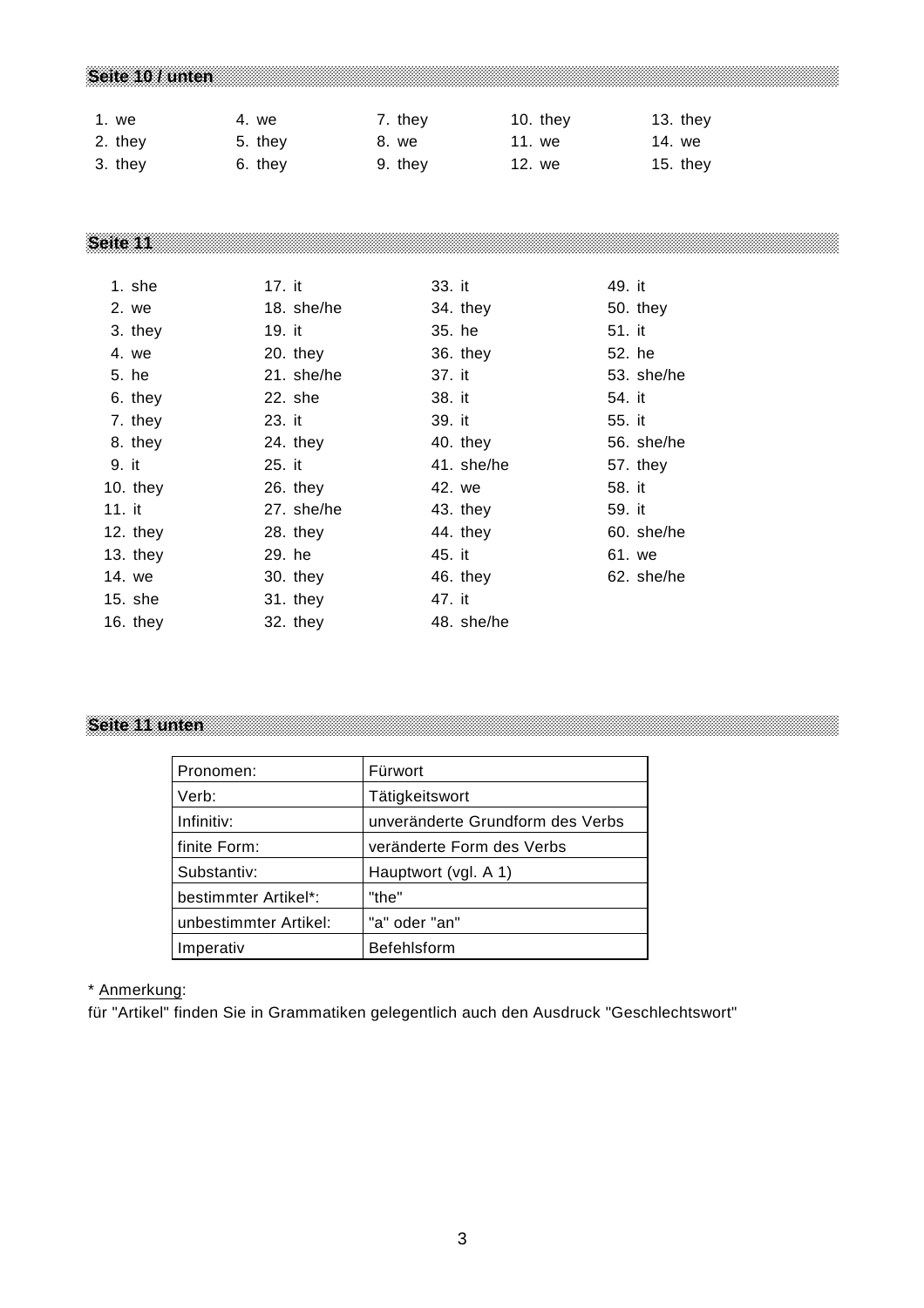| 1. am  | 6. is      | 11. are     | 16. is  | 21. is    | 26. are | 31. are |
|--------|------------|-------------|---------|-----------|---------|---------|
| 2. is  | 7. are     | 12. is, is  | 17. are | 22. is    | 27. are | 32. are |
| 3. is  | 8. is, is  | 13. am, are | 18. are | l 23. are | 28. is  | 33. is  |
| 4. is  | 9. is, is  | 14. are     | 19. is  | 24. am    | 29. are | 34. are |
| 5. are | 10. is, is | 15. is      | 20. is  | 25. are   | 30. is  |         |

**Seite 15**

- 
- 
- 
- 
- 
- 6. The minister is not in her office.  $\begin{array}{c} \n\boxed{61}$ . Mrs B. and her son are here.
- 
- 7. I am not in my office.<br>
8. The reporter is not in his office. 
<br>
63. Where are Molly and he
- 
- 
- 
- 
- 
- 
- 
- 16. My pullover is blue.  $\begin{array}{c|c} \n16. & \text{My pullover is blue.} \\
\hline\n17. & \text{Who is this singer?} \\
\end{array}$
- 
- 
- 
- 
- 21. You are not alone. (alone: **ein** "l"!) 76. Where is my copy?
- 22. Why is Mary alone in the bar/at the bar?  $\begin{array}{c} 77. \text{ Where are Mrs Shaw and her partner?} \\ 23. \text{ Bob and Sally are alone in the restaurant.} \end{array}$  78. Where are the letter and the book?
- 23. Bob and Sally are alone in the restaurant.
- 
- 
- 26. Are you alone, Mrs Turner? 81. What is in the red box?
- 
- 28. Is the milk for Eva and her baby?
- 29. Why are you still here?  $\begin{array}{c|c} 29. & \text{Where are you from?} \end{array}$
- 
- 31. Where are Lucy and her friend? 86. Bath is a nice town in England.
- 
- 
- 34. Mrs Owen and her father are in the red bus.  $\vert$  89. Here is your room.
- 35. Sam and his sister are not here. 90. Here are Carl and his teacher.
- 36. I am not from Oxford. **91.** 91. Where is your hotel?
- 37. Your milk is not in the kitchen. 92. Who is this reporter?
- 
- 
- 40. Is your mother not in her room?
- 41. My pullover is not blue, it is red. | 96. James is an old man.
- 
- 43. Are Thomas and Eva not in the park? | 98. Why are you not on the veranda?
- 44. Are we not alone?  $|99.$  Who is this man?
- 45. I am an optimist. 100. Is the vase not on the kitchen table?
- 46. Are Linda and Bill not in Holland? 101. Is the milk still good?
- 47. Where is my letter? Is it not on the table? | 102. Am I not nice?<br>48. Where is your pizza?Is it in the kitchen? | 103. This copy is for your son, Mrs Cox.
- 48. Where is your pizza?Is it in the kitchen?
- 49. Is the telegram not for Mr Wood? 104. You are very nice, Mr Higgins.
- 50. Am I not good? 105. Is your ticket not in your bag?
- 51. Why is your professor not here? | 106. Who is your partner?
- 52. Why is Mrs Parker not in her room? | 107. Where is your professor?<br>53. Am I still on the list? | 108. Here is your beer.
- 53. Am I still on the list?
- 54. Is my text still on the diskette? 109. Are you not on this list?
- 55. We are not mad. 110. How old are you?
- 1. Where is Sarah? 1. More is Sarah? 56. Are Eva and Tom not happy?
	-
- 2. Where is my letter?<br>
3. What is in the red bag?<br>
58. Who is there?/ Who's the 58. Who is there?/ Who's there?
- 4. Are you from Washington? 59. My friend is a pessimist.
- 5. Where is it? 60. Is the door not open? Yes, it is open.
	-
	-
	- 63. Where are Molly and her father are they here?
- 9. Is Pam in her office?  $\begin{array}{c} |64. \text{ Why are you not happy?} \end{array}$
- 10. Is Tom not in his office?  $\begin{array}{c|c} \hline \end{array}$  65. Where is your baby?
- 11. Are Mr and Mrs Hobbs in Dublin? 66. Where are John and his mother?
- 12. Is that good? **67.** Is the museum not open?
- 13. Is that your bus?  $\begin{array}{c|c}\n 68. & \text{Who is this idiot?}\n \end{array}$
- 14. Where am I? **69. Where is the blue vase?** It is not here.
- 15. Is Colin your friend? 70. Where is my doll? Is it on the sofa?
	-
	- 72. We are very glad/happy.
- 18. Is your eye better? The state of the latter is the doctor? She is not here.
- 19. Is there an insect in the milk? | 74. Are Ellen and her friend in the bar?
- 20. We are from Austria. 75. Is Swansea not a town in Wales?
	-
	-
	-
- 24. Why are you alone? 79. Are Oliver and I on the list?<br>25. Why is Lucy alone? 80. Is your father not in Washir
	- 80. Is your father not in Washington?
	-
	-
- 27. How old are you?<br>
28. Is the milk for Eva and her baby?<br>
28. Who is on your list, Mrs Johnson?
	-
- 30. Bert and his mother are here. | 85. Are you from Bath, Mrs Field?
	-
- 32. Is Ellen your sister? <br>33. What is there on the sofa? 88. Where is his restaurant
	- 88. Where is his restaurant?
	-
	-
	-
	-
- 38. Mr Bush, why are you not on the list? 93. Why are Mark and Mary in the kitchen?
- 39. Why am I not on the list?<br>
40. Is your mother not in her room?<br>
95. My friend and I are from Bath.
	-
	-

4

42. Is the blue sofa not in your room? 97. The butter is not on the table - where is it?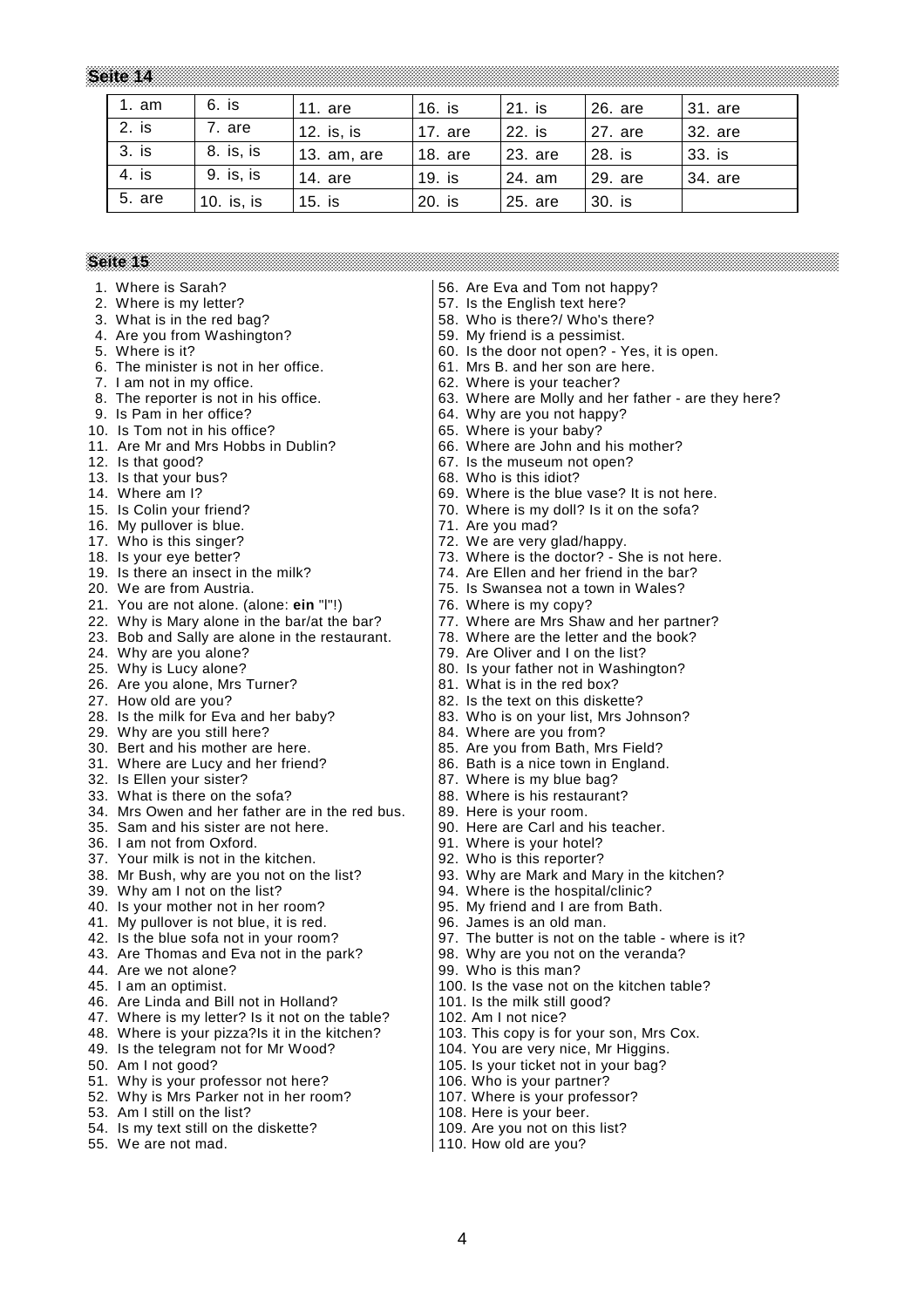#### **Seite 16 / A**

- 
- 
- 
- 
- 

2. couches 7. ministers 12. radios 17. texts 22. ladies 3. vases 3. pots 13. rooms 18. pizzas 23. buses

1. bars 6. hobbies 11. tickets 16. taxis 21. sisters

- 
- 
- 

**Seite 16 / B**

- 
- 
- 
- 
- 
- 
- -
- 
- 
- 
- 
- 
- 
- 
- 
- 7. your blue eyes 16. five letters for you, Mrs Evans 25. two dolls, six balls
- 8. insects with eight legs 17. hospitals (clinics) in London 26. dialects in England
	-
- 1. three pots 10. two telegrams for Bill 19. my two sisters
- 2. your fathers 11. four shops 20. five orange boxes
	-
	-
	-
	-
	-
	-
- 9. your partners 18. seven red roses 27. three universities
- **Seite 18**
- 
- 
- 
- 
- 
- 
- 7. Henry is in the kitchen. 24. Why are you here?
- 8. The pot is not in the kitchen. Where is it? 25. Why are you not happy?
- 9. Walter is not here. Where is he? 26. What is that?
- 10. Ellen is not in her room. Where is she? 27. Where are Louise and Paul today?
- 11. The pizza is not on the table. Where is it? 28. What is on your pizza?
- 12. My father is here. Where is your father? 29. Where are you?
- 
- 
- 
- 16. Who is in my room? 33. We are not stupid!
- 17. Tom and his sister are here. 34. Am I not on the list?
- 1. I am happy. The same state of the state of the 18. Where are Tom and his sister?
- 2. Tom is nice. The same control of the 19. Where is your ticket?
- 3. Vera is from Ireland. 20. What is on the diskette?
- 4. The letter is on the table. 21. Who is there in your garden?
- 5. You are very nice. 22. Where is his doctor?
- 6. My name is Bella Barton. 23. What is your hobby, Mrs Black?
	-
	-
	-
	-
	-
	-
- 13. I am glad. Why are you not glad? 30. Are Mr and Mrs Ford not in York?
- 14. Are you not happy? 14. Are you not happy?
- 15. Where is your mother? 32. Rita and her friend are on the list.
	-
	-

| 1. have | 7. has    | 13. has  | 19. have | 25. have |
|---------|-----------|----------|----------|----------|
| 2. have | 8. have   | 14. have | 20. has  | 26. has  |
| 3. has  | 9. have   | 15. has  | 21. have |          |
| 4. have | $10.$ has | 16. has  | 22. has  |          |
| 5. has  | 11. have  | 17. have | 23. has  |          |
| 6. have | 12. has   | 18. has  | 24. has  |          |

- 5. good copies 14. stupid jokes 23. nine students 6. three doctors 15. his ten lists 24. eight museums
	-
	- -
	-
	- -
- 
- 3. eight vases 12. your legs 21. his photos 4. seven friends 13. in my offices 22. towns in Ireland
- 4. eyes 9. boxes 14. telegrams 19. legs 24. fathers 5. jobs 10. towns 15. balls 20. days 25. parties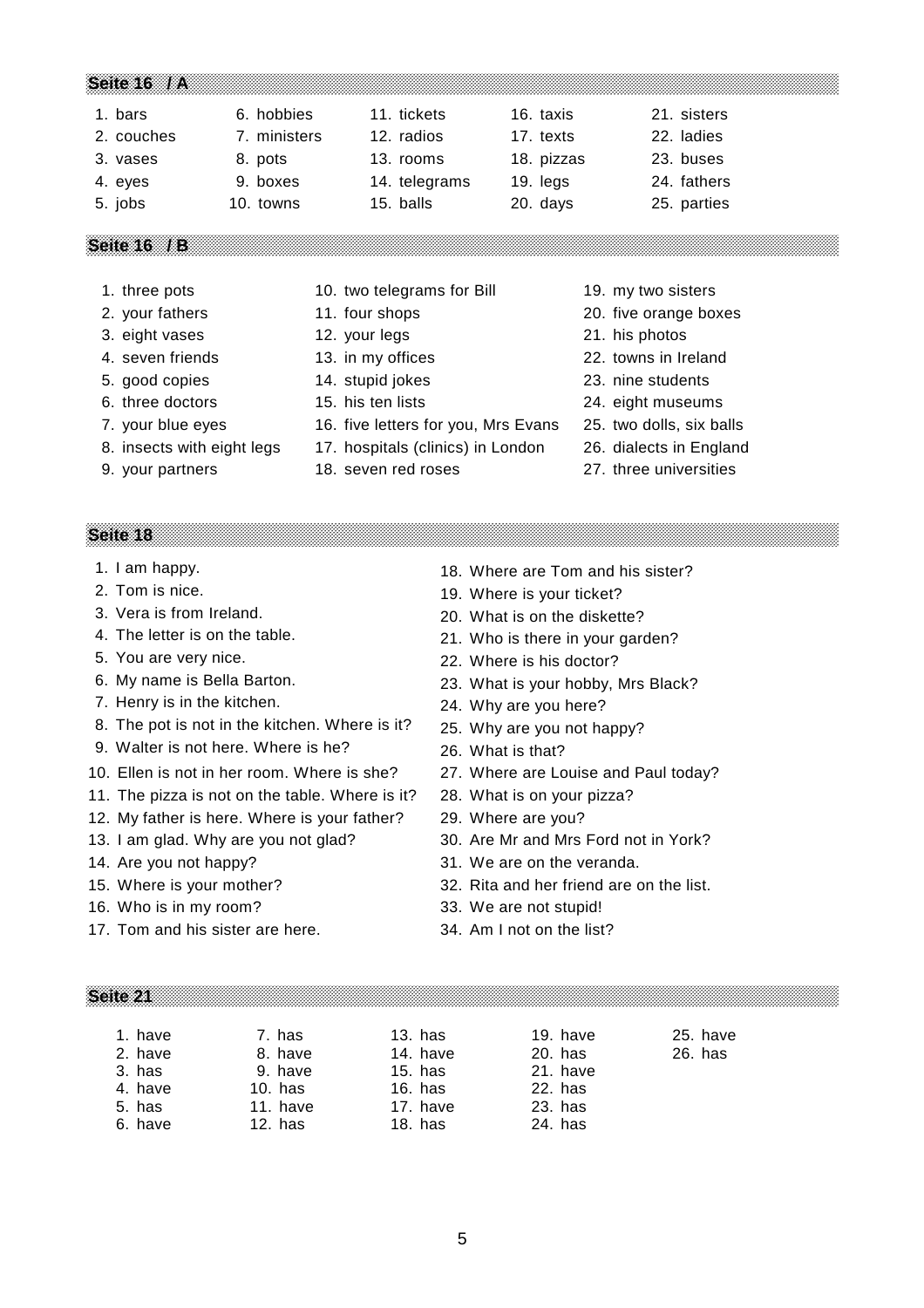# **Übersetzungsübung / Aussage, verneinte Aussage**

1. I have got a son.

**Seite 21**

- 2. Mrs Hamilton has got a beautiful blue blazer.
- 3. We have got a zoo in this town.
- 4. Helen has got toast and butter on her plate.
- 1. Mr Sandhurst has not got enough time.
- 2. My partner has not got enough money.
- 3. Mark and Angela have not got this diskette.
- 4. We have not got your copies.

#### **Übersetzungsübung / Frage, verneinte Frage**

- 1. Have you got a banjo?
- 2. Has Dorothy got a kiosk in Manchester?
- 3. Has this zoo got an elephant?
- 4. Have you got a photo of your mother?
- 5. Has your son got a radio in his room?
- 1. Has Marion not got a ball for my baby?
- 2. Have you not got an office in Birmingham?
- 3. Have we not got enough time?
- 4. Has Sonia not got a letter for Mrs Mockridge?
- 5. Has your architect not got a fax machine?

| 1. her<br>2. their |          | $3. \,$ my<br>4. our |          |         | 5. your<br>6. its |           |         | 7. his/her<br>8. his/her |           | 9. their<br>10. their |           |  |
|--------------------|----------|----------------------|----------|---------|-------------------|-----------|---------|--------------------------|-----------|-----------------------|-----------|--|
| Sette 28           |          |                      |          |         |                   |           |         |                          |           |                       |           |  |
|                    | 1. her   |                      | 7. their |         | 13. our           |           | 19. its |                          | 25. their |                       | 31. their |  |
|                    | 2. his   |                      | 8. your  |         | 14. their         | 20. our   |         |                          | 26. its   |                       | 32. her   |  |
|                    | 3. her   |                      | 9. his   | 15. its |                   | 21. her   |         |                          | 27. my    |                       | 33. their |  |
|                    | 4. $my$  |                      | 10. our  |         | 16. our           | 22. their |         |                          | 28. our   |                       |           |  |
|                    | 5. their |                      | 11. his  |         | 17. their         | $23.$ my  |         |                          | 29. their |                       |           |  |
|                    | 6. vour  |                      | 12. $my$ |         | 18. their         | 24. its   |         | 30. its                  |           |                       |           |  |

**Seite 22** International control of the control of the control of the control of the control of the control of the control of the control of the control of the control of the control of the control of the control of the co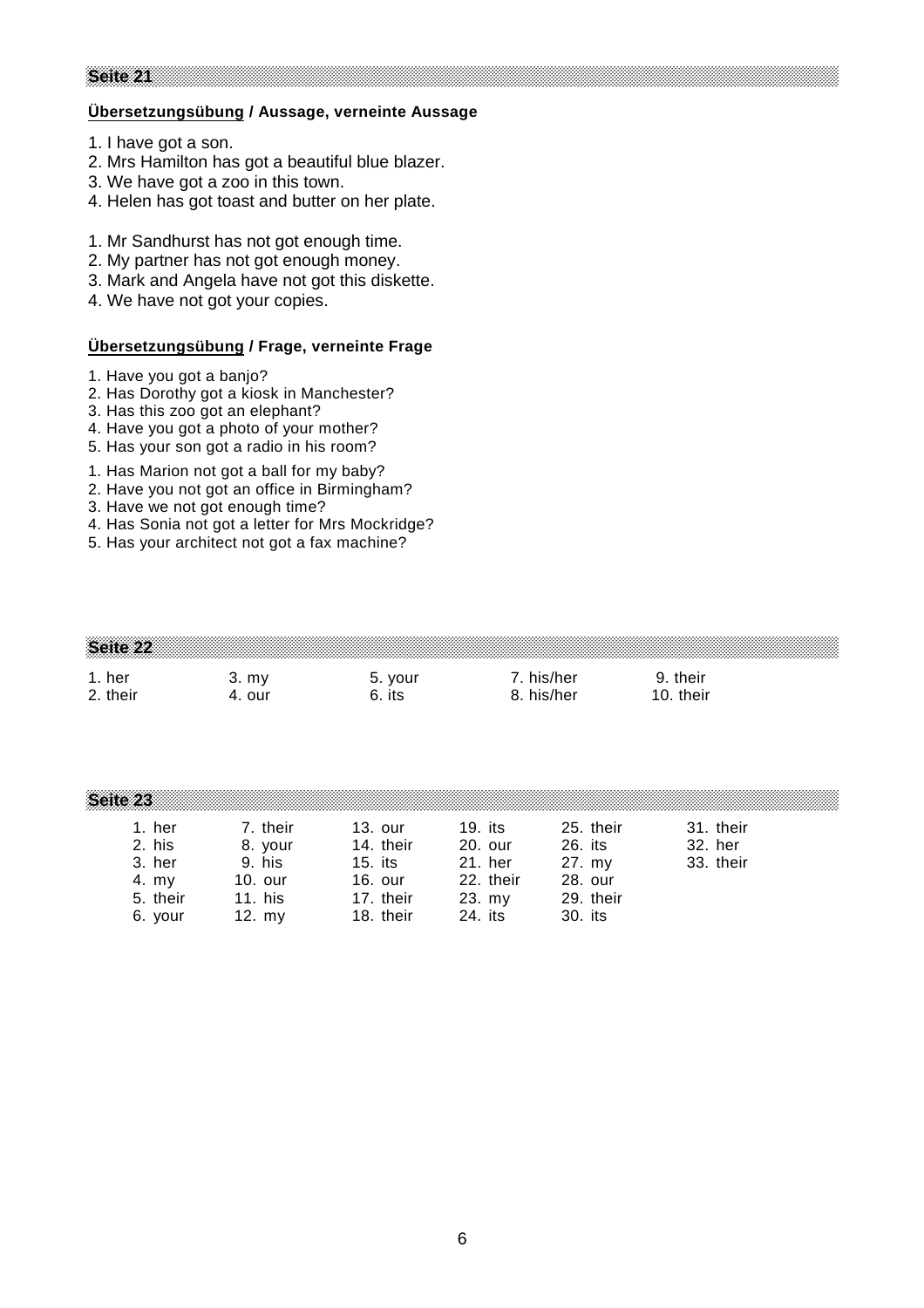- 1. Eva and **her** mother are in the bar.
- 2. Is that **your** text, Mrs Dent?
- 3. Mark and Oliver are in Chester with **their** father.
- 4. Mr and Mrs Baker, where is **your** camera?
- 5. I need the camera and **its** two filters. (*Eine Kamera ist eine Sache, daher "its")*
- 6. Are Sandra and **her** brother in the garage?
- 7. Mrs Dale, here are five letters for **your** mother.
- 8. Who is there in **your** taxi, Mr Martin?
- 9. The minister is in **her** room.
- 10. Here are three roses for Ella and **her** sisters.
- 11. Are the ministers in **their** cars?
- 12. Are the telegrams for Mrs Hill and **her** mother?
- 13. Daisy and Donald want salami on **their** pizza.
- 14. Mrs Tubb, are **your** sons in **their** rooms?
- 15. The gardens with **their** roses are very pretty.
- 16. Mr Turner, are **your** friends in **your** room?
- 17. Here is the ticket for **your** daughter, Mr Fisher.
- 18. Mrs Turner is famous for **her** balls and parties.
- 19. The "Star-Hotels" are famous for **their** parks.
- 20. The bar is famous for **its** cocktails. (*vgl. Satz 5: eine Bar ist eine Sache, also "its")*
- 21. Where are **your** tennis balls, Mr Hunter?
- 22. Lucy and Janet need a vase for **their** roses.
- 23. Oliver and Angela want a banana for **their** baby.
- 24. Die ministers are in **their** offices.
- 25. Erica and her daughter need **their** tickets.
- 26. The clinic has got a park for **its** patients. *(its! vgl. Sätze 5, 20)*
- 27. My sister and **her** friend are in the garden.
- 28. Where are Lily and **her** parents?
- 29. Are John and Fred and **their** parents not here?
- 30. Mrs Bush, where are **your** parents?
- 31. Are your daughter and **her** friends on the balcony?
- 32. My parents and **their** guests are in the garden.
- 33. Mrs Taylor and **her** daughter want a room with a balcony.
- 34. The Frazers are in **their** kitchen.
- 35. Has the machine got a problem with **its** program? *(its! vgl. Sätze 5,20, 26)*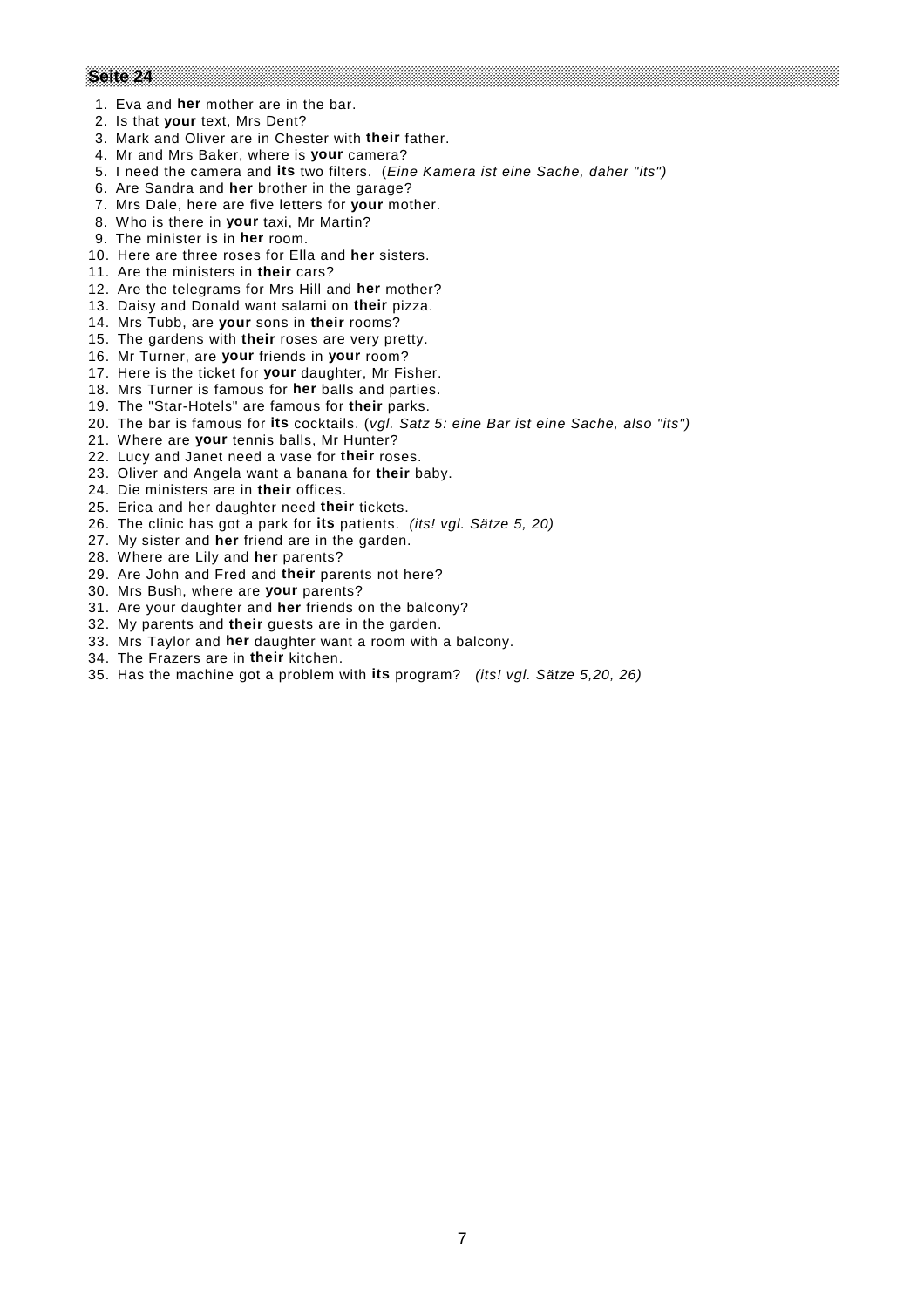#### **Seite 25 oben**

- 
- 
- 3. the picture and its colours 18. the vase and its form
- 
- 
- 
- 
- 
- 
- 
- 
- 
- 
- 
- 1. the park and its roses 16. the hotel and its garden
- 2. the town and its museums 17. the museum and its pictures
	-
- 4. the restaurant and its guests 19. the house and its doors
- 5. the rose and its colour 20. the hotel and its balconies
- 6. the text and its author 21. the text and its author
- 7. the car and its price 22. the zoo and its tigers *(dt. "Tiger" = Mehrzahl)*
- 8. the hotel and its park 23. the clinic and its patients
- 9. the pullover and its price 24. the bag and its colour
- 10. the sofa and its colour 25. the computer and its program
- 11. the story and its title 26. the clinic and its park
- 12. the park and its lakes 27. the lake and its water
- 13. the insect and its legs 28. the salami and its price
- 14. the machine and its filters 29. the hotel and its manager
- 15. the book and its author 30. the table and its legs
- **Seite 25 unten**
- 
- 2. the tables and their legs 10. the texts and their author
- 
- 4. the clinics and their patients 12. the pictures and their colours
- 5. my friends and their children \* 13. our guests and their problem
- 
- 7. Kitty and Adam and their conflicts 15. our parents and their hobby
- 8. your machines and their programs 16. the museums and their pictures
- 
- 
- 3. the cars and their price 11. the children and their dolls
	-
	-
- 6. the stories and their author 14. your brothers and their children \*
	-
	-

\* *bitte beachten: "children" ist ein unregelmäßiger Plural und hat kein "s"!*

**Seite 26**

- 1. I have got a pretty red pullover.
- 2. Daisy has got a computer.
- 3. We have got two clinics in our town.
- 4. Mrs Scot has got a house in Switzerland.
- 5. Have you got a car?
- 6. Has Vicky got a problem?
- 7. Has the hotel got a restaurant?
- 8. Have you got a banana for my baby?
- 9. I have got three children.
- 10. Have you got a new camera?
- 11. Have you got a guitar?
- 12. Has Greg got the photocopies for his friends?
- 13. The hotel has got a bar for its guests.
- 14. Has your sister not got a good job in the industry?
- 15. Our new bungalow has got a pretty garden.
- 16. Has your father not got a hammer in his garage?
- 17. I have got olives and salami on my pizza.
- 18. What have you got on your pizza?
- 19. Has Mrs Webb got our tickets?
- 20. My two brothers have got a TV-set in their room.
- 21. Our zoo has got a house for its elephants.
- 22. Has the story got a title?
- 23. All the hotels here have got gardens for their guests.
- 24. Have the hotels here got billiard rooms for their guests?

- 1. the roses and their colours 9. the restaurants and their tables
	- -
		-
		-
		-
		-
		-
		-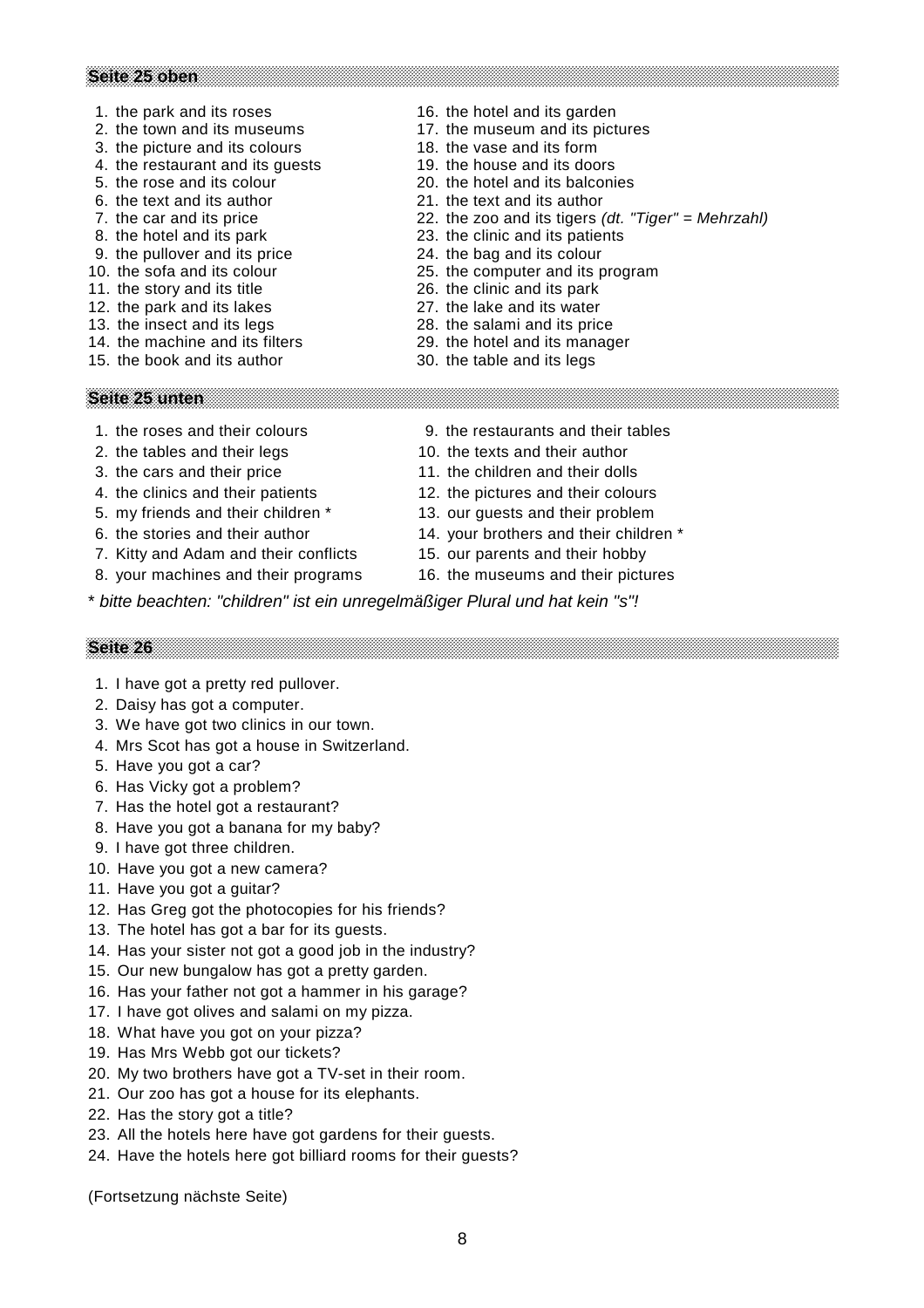#### **Seite 26 (Fortsetung.)**

- 25. Have you not got a telegram for John?
- 26. Has the doctor got no time for her patients?
- 27. The towns have got a lot of problems.
- 28. Has your teacher got our photocopies in her car?
- 29. Has the town got only one kindergarten?
- 30. Have you still got your old job?
- 31. Have Dora and Alex still got their old problem?
- 32. Has your daughter still got no children?
- 33. Has an egoist got a pleasant character?
- 34. We have got toast and butter for our guests.
- 35. Has your boss got good nerves?
- 36. Mrs Taylor has got red plastic roses in a vase in her kitchen.
- 37. Fred has got six fingers on his right hand.
- 38. Have the men got new filters for their machines? *(bitte beachten: men=Plural mit "e")*
- 39. Has Linda not got a new program for her computer?
- 40. Has your mother got blue eyes?

**Seite 27**

- 1. Please call Gerry.
- 2. Please write a letter for Mr Eliot. (*In diesem Satz taucht kein "you" auf! vgl. A 8)*
- 3. Please wait!
- 4. Translate this text, please!
- 5. Read this book, please.
- 6. Complete this article and read the text again.
- 7. Please take a copy!
- 8. Please come in.
- 9. Please book a room for Mrs Braddock and her daughter.
- 10. Please wait for Jack.
- 11. Give Helen your camera, please!
- 12. Please help the students.
- 13. Jane, please give your sister a hammer.
- 14. Visit Vienna with its museums and parks!
- 15. Call Mr March, please.
- 16. Please help your mother.
- 17. Write this letter soon.
- 18. Visit London! Book a room in our hotel!
- 19. Look! There is your friend!
- 20. Help your brothers and sisters! 21. Please sing an English song for your students! ("English" *groß* schreiben!)
- 22. Come into our hotel and relax!
- 23. Please book the table soon.
- 24. Take a new diskette!
- 25. Take my textbook!
- 26. Please take my chair!

## **Seite 29**

1. Peggy =  $S$  arbeitet =  $P$  in einer Fabrik = Ortsbestimmung.

- 2. Gestern = Zeitbestimmung kauften =  $P$  unsere Eltern =  $S$  einen Hund =  $O$ .
- 3. Diesen Film = O werde = p (Hilfsverb, Teil des Prädikats) ich = S nicht sehen = P.
- 4. Unsere Freunde = S spielen = P jeden Sonntag = Zeit Karten= O im Park= Ort.
- 5. Ich = S betrat = P den Park = Objekt (! wen oder was betrat ich?).
- 6. Ellen und Kevin =  $S$  sind froh =  $P$ .
- 7.  $\text{lst} = \text{P}$  deine Schwester = S in der Schweiz = Ort.
- 8. Kennst =  $P$  du =  $S$  diesen Text =  $O$ .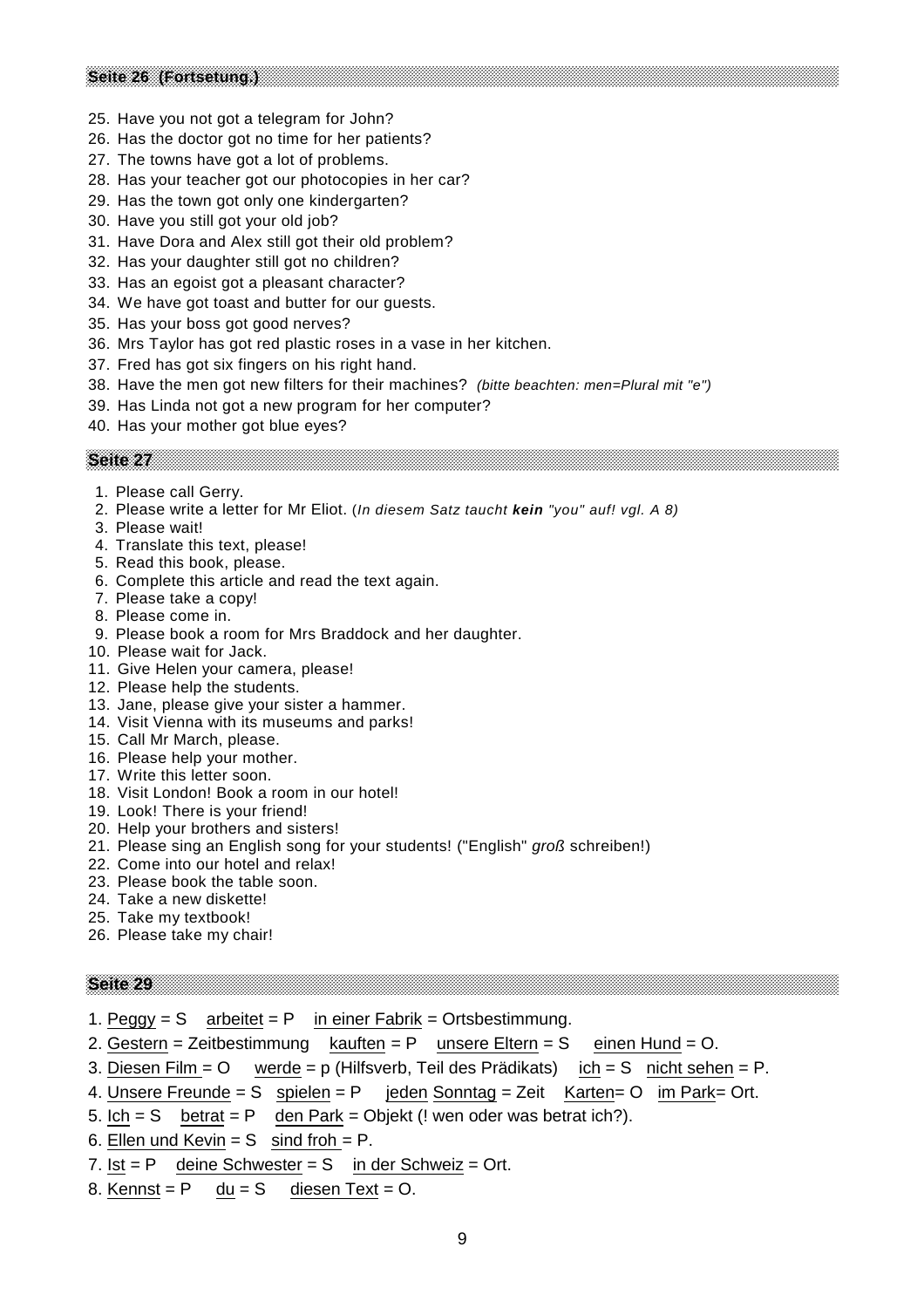- 1. She can make some sandwiches.
- 2. You can have some lemonade.
- 3. He can wash the baby.
- 4. She can watch the film at five.
- 5. They can go home at seven.
- 6. You can see the baby in the afternoon.
- 7. You can park the car in the garage.
- 8. They can sleep on the sofa.
- 9. She can have my copy.
- 10. You can write a letter to the minister.
- 1. Can't you translate English texts, too?
- 2. Can't Dick play tennis, too?
- 3. Can't our boss have the documents, too?
- 4. Can't we have fried eggs for breakfast, too?
- 5. Can't Mrs Dale use the swimming pool, too?
- 6. Can't Ben watch the show, too?
- 7. Can't your son be here at five, too?
- 8. Can't your daughter play the violin, too?
- 9. Can't I have a copy, too?
- 10. Can't Ruth have the red pullover, too?
- 11. You can see a tiger in our zoo.
- 12. You can have a salami sandwich.
- 13. They can come at nine.
- 14. You can have my boat every morning.
- 15. I can see a lot of problems.
- 16. He can play the violin.
- 17. They can read short texts.
- 18. We can have a picnic near the lake.
- 19. You can have a banana.
- 20. She can be here at ten.

**Seite 35 oben**

|  |  | 1. him 2. it 3. us 4. it 5. her, it 6. him, it 7. us 8. her/him |  |  |
|--|--|-----------------------------------------------------------------|--|--|
|  |  |                                                                 |  |  |

## **Seite 35 unten**

| 1. him                   | 2. she, her | 3. them | 4. they, him 5. them |        |        |  |
|--------------------------|-------------|---------|----------------------|--------|--------|--|
| 7. they, her 8. they, it |             | 9. them | 10. her              | 11. it | 12. us |  |

| 1. them     | 2. her               | 3. they       | 4. them      |
|-------------|----------------------|---------------|--------------|
| 5. them     | 6. she, them         | 7. he, them   | 8. it        |
| 9. she      | 10. it               | 11. they, him | 12. them     |
| $13.$ she   | 14. them             | 15. it        | 16. they     |
| 17. they    | 18. it               | 19. her       | 20. he       |
| 21. him     | 22. she              | $23.$ they    | 24. she      |
| 25. it      | 26. it               | 27. us        | 28. her      |
| 29. we      | 30. them             | 31. her       | 32. it       |
| 33. it      | 34. we, her          | 35. it        | 36. us       |
| 37. her     | 38. them (men=Plur.) | 39. it, her   | 40. they, it |
| 41. he, her | 42. we, them         | 43. it        | 44. we, it   |
| 45. them    | 46. them             | 47. us        | 48. it       |
| 49. it, him | 50. her/him          | 51. them      | 52. she      |
| 53. her     | 54. them             | 55. it        | 56. her, she |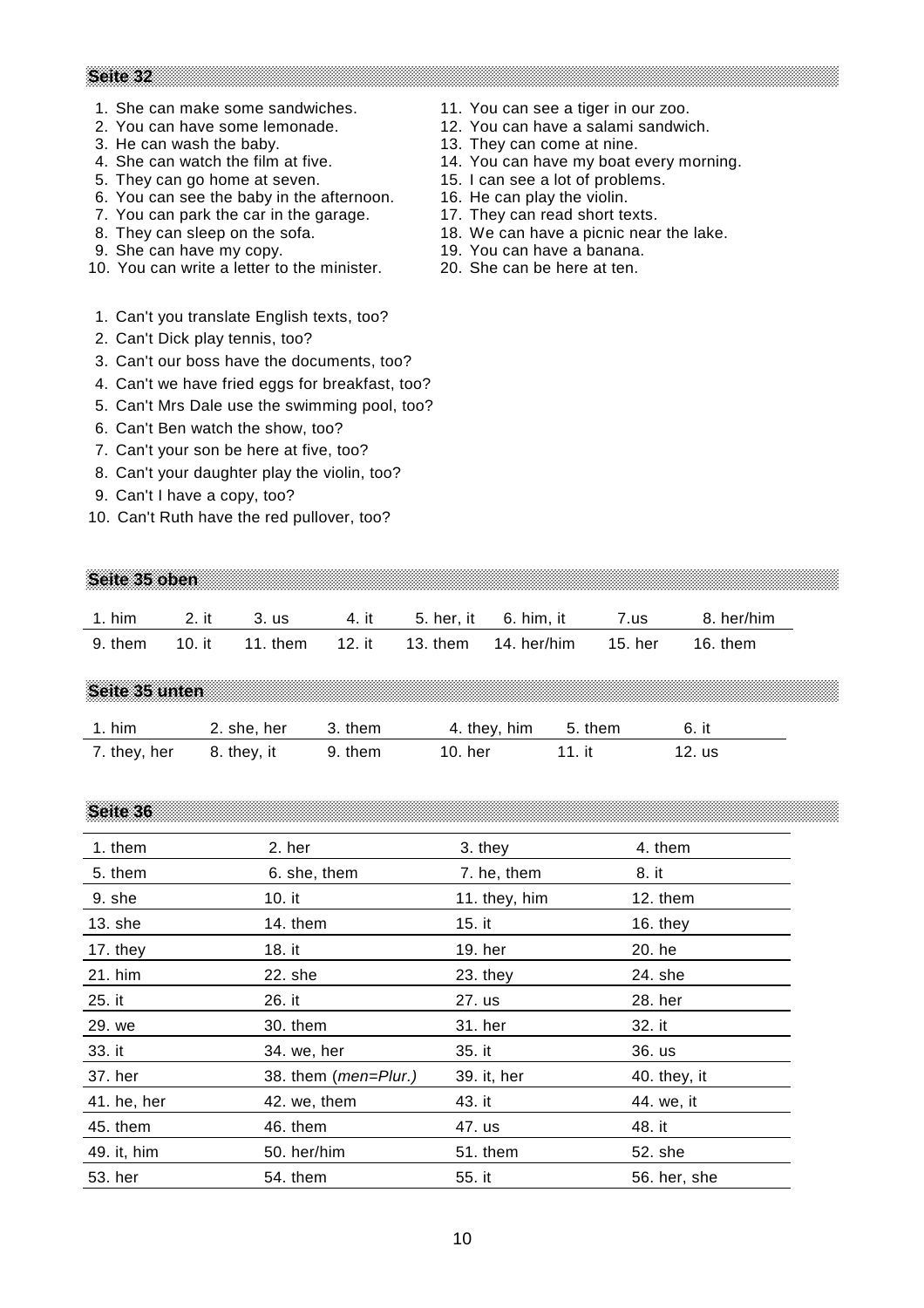#### **Seite 37 oben**

- 
- 2. without him 14. with me
- $3.$  for her  $15.$  for him
- 
- 5. with you *("Ihnen" groß geschrieben)* 17. Go without me.
- 6. Eva has got some copies for us. 18. Come with us, please.
- 7. This/that is for you, Mrs Scott  $19.1$  am not happy with you.
- 
- 
- 10. Visit us in September.*(kein "you"! A 8)* 22. Book a table for them.
- 11. Are these (*Plural!)* roses for me? 23. Wait for me!
- 
- 1. for me 1. and 13. without you
	-
	-
- 4. for you 16. with them *("ihnen": klein geschrieben)*
	-
	-
	-
- 8. for us 20. Where are the copies for us?
- 9. Can you wait for him? 21. These bananas are for you.
	- -
- 12. Help them. 24. These T-shirts are for your children.

**Seite 37 unten**

- 1. Mr Miller can play tennis.
- 2. We can play hockey.
- 3. Nelly can have these copies.
- 4. You can have spaghetti with tomato sauce.
- 5. You can have my black jeans.
- 6. I cannot write these (*Plural*) letters.
- 7. Mrs Fisher, you can visit the patient now.
- 8. Tina can have this room.
- 9. I cannot eat that/this.
- 10. Mike cannot translate these (*Plural*) sentences.
- 11. Ellen cannot help us.
- 12. Mr and Mrs Fleming cannot be here at nine.
- 13. Can I use your computer?
- 14. Can we have this hammer?
- 15. Can't you relax?
- 16. Can we use your bathroom?
- 17. Children cannot be quiet.
- 18. Can you be here at five, Mrs Hunter? *(Ort vor Zeit)*
- 19. Can't you wait for us?
- 20. Mrs Milton, can you be in the office at eight tomorrow/ tomorrow at eight? *(Ort vor Zeit)*
- 21. Our boss cannot read these documents.
- 22. Can you read English books? *(*"English" *groß schreiben)*
- 23. Can your friends come tomorrow at seven?
- 24. We cannot open this door.
- 25. Why can't you copy these lists?
- 26. Why can't she open this window?
- 27. Can we have steaks with sauce?
- 28. You can have fried eggs for breakfast.
- 29. Can your daughter copy her lists?
- 30. This article cannot be old.
- 31. Why can't Mr and Mrs Carpenter come without their dog?
- 32. Who can help Mr Ford?
- 33. When/what time can you be here?
- 34. That can't be true.

#### **Anmerkung**:

Sie können die Abkürzungen verwenden, wo oben die volle Form angegeben wurde und umgekehrt –– am besten gewöhnen Sie sich an beide.

Abkürzungen sind üblicher im gesprochenen Englisch und in informellen Texten; die vollen Formen werden in gehobeneren Texten verwendet oder zur Betonung.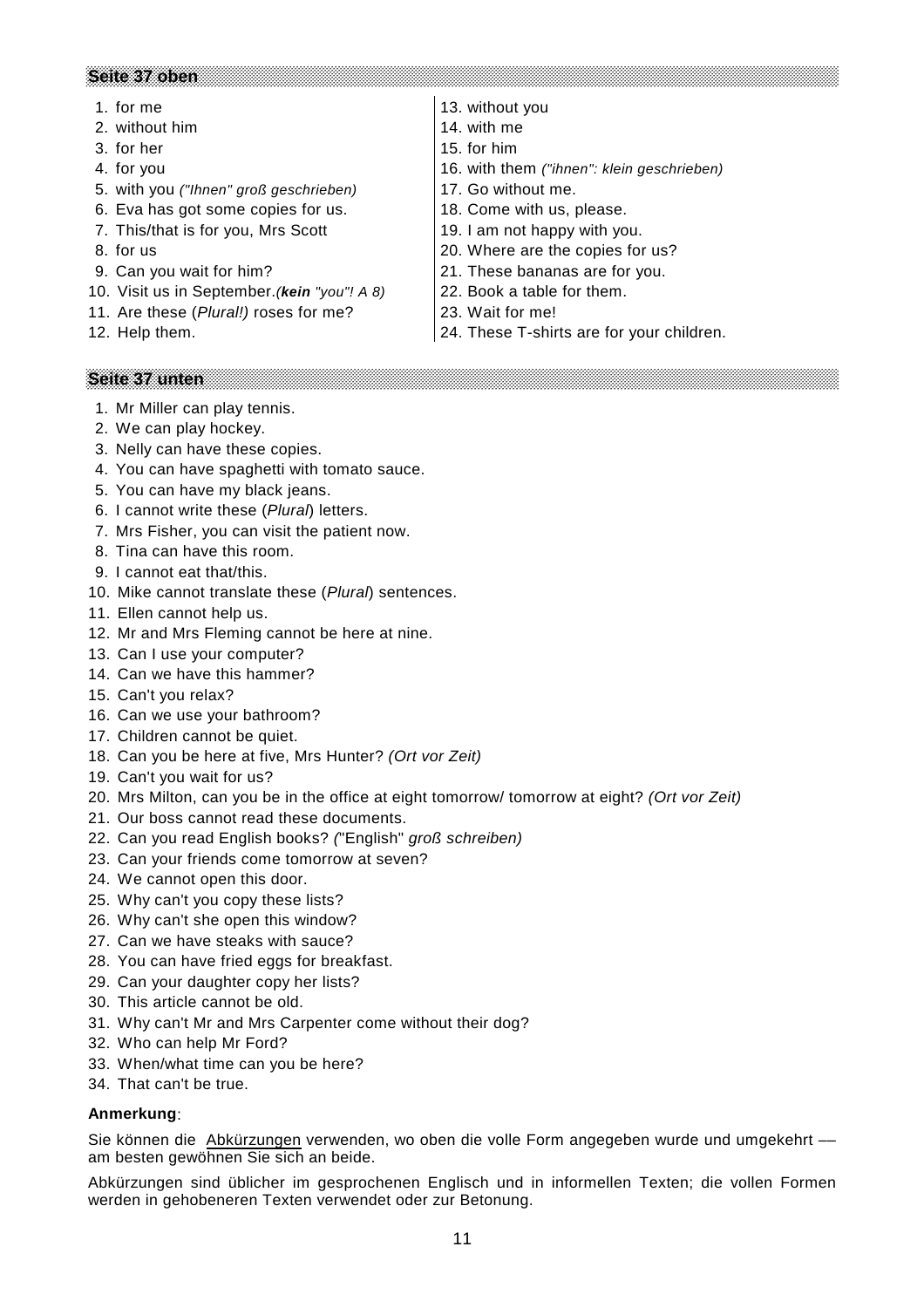| Seite 41                                                                                                                                                                                                                                                                                                                                                                                                                                                                                                                                                                                                                                 |                                                                                                                                                                                                                |                                                                                                               |                                                                                                                 |                                                                                                    |                                                      |  |
|------------------------------------------------------------------------------------------------------------------------------------------------------------------------------------------------------------------------------------------------------------------------------------------------------------------------------------------------------------------------------------------------------------------------------------------------------------------------------------------------------------------------------------------------------------------------------------------------------------------------------------------|----------------------------------------------------------------------------------------------------------------------------------------------------------------------------------------------------------------|---------------------------------------------------------------------------------------------------------------|-----------------------------------------------------------------------------------------------------------------|----------------------------------------------------------------------------------------------------|------------------------------------------------------|--|
| 1. lives<br>2. have<br>3. relax, relaxes<br>4. like, likes<br>5. watch                                                                                                                                                                                                                                                                                                                                                                                                                                                                                                                                                                   | 6. watches<br>7. translates<br>8. take<br>9. drinks<br>10. leaves, opens                                                                                                                                       | 11. play<br>12. waits<br>13. want<br>14. helps<br>15. visit                                                   |                                                                                                                 | 16. work<br>17. work<br>18. gives<br>19. comes, fetches, relaxes<br>20. sleeps                     |                                                      |  |
| Seite 43                                                                                                                                                                                                                                                                                                                                                                                                                                                                                                                                                                                                                                 |                                                                                                                                                                                                                |                                                                                                               |                                                                                                                 |                                                                                                    |                                                      |  |
| 1.<br>1. I want a new sofa.<br>3. We want a baby.                                                                                                                                                                                                                                                                                                                                                                                                                                                                                                                                                                                        | 2. Sue wants a pizza. ("s" nicht vergessen!)<br>4. Mrs Barber wants a whiskey.<br>5. Mr Summers wants no olives.<br>6. Steve and Liz want these copies. (these $=$ Plural)<br>7. I want a single room, please. |                                                                                                               |                                                                                                                 |                                                                                                    |                                                      |  |
| 2. a<br>2. I want to relax.<br>3. We want to watch TV.                                                                                                                                                                                                                                                                                                                                                                                                                                                                                                                                                                                   | 1. Mrs Wade wants to wait.                                                                                                                                                                                     |                                                                                                               |                                                                                                                 |                                                                                                    |                                                      |  |
| 7. Mrs G. wants to work.                                                                                                                                                                                                                                                                                                                                                                                                                                                                                                                                                                                                                 | 4. R.and J. want to dance.<br>5. Your guests want to smoke. $\prime$ "your" = eure<br>6. Our dog wants to sleep.                                                                                               |                                                                                                               |                                                                                                                 |                                                                                                    |                                                      |  |
| 1. I want to have a dog.<br>2. b<br>2. My friend wants to see you.<br>3. We want to be happy.<br>4. I want to hold your hand.<br>5. He wants to copy these texts.<br>6. Martin and I want to sing a song.<br>7. Our doctor wants to visit us tonight/ this evening.<br>8. Your dog wants to sleep in our bed.<br>9. Our guests want to come at seven.<br>10. I know you want to help us.<br>11. My sister wants to use your computer.<br>12. Lily wants to be with her.<br>13. Your children want to play tennis. / children ohne "s" (unregelmäßiger Plural)<br>14. Mary wants to translate that/this.<br>15. I want to be your friend. |                                                                                                                                                                                                                |                                                                                                               |                                                                                                                 |                                                                                                    |                                                      |  |
| Seite 44<br>1. want                                                                                                                                                                                                                                                                                                                                                                                                                                                                                                                                                                                                                      | 11. go                                                                                                                                                                                                         | 21. rises                                                                                                     | 31. rains                                                                                                       |                                                                                                    | 41. translates                                       |  |
| 2. waits<br>3. needs<br>4. find<br>5. live<br>6. cost<br>7. knows<br>8. like<br>9. teaches<br>10. uses                                                                                                                                                                                                                                                                                                                                                                                                                                                                                                                                   | 12. says<br>13. does<br>14. lives, live<br>15. reads, read<br>16. gets<br>17. get<br>18. stay<br>19. stay<br>20. goes                                                                                          | 22. sets<br>23. works<br>24. leave<br>25. reads<br>26. write<br>27. come<br>28. sell<br>29. know<br>30. talks | 32. rains<br>33. think<br>34. plays<br>35. play<br>36. work<br>37. writes<br>38. play<br>39. plays<br>40. sells | 42. have<br>43. sells<br>44. talks<br>45. thinks<br>46. love<br>48. eats<br>49. drink<br>50. likes | 47. hate, hates                                      |  |
| Seite 47                                                                                                                                                                                                                                                                                                                                                                                                                                                                                                                                                                                                                                 |                                                                                                                                                                                                                |                                                                                                               |                                                                                                                 |                                                                                                    |                                                      |  |
| 1.00<br>6. does<br>2. does<br>7. does<br>3. d <sub>o</sub><br>8. does<br>4. do<br>9. do<br>5. does<br>10. do                                                                                                                                                                                                                                                                                                                                                                                                                                                                                                                             | 11. do<br>12. does<br>$13.$ do<br>14. do<br>15. does                                                                                                                                                           | 16. does<br>17. do<br>18. does<br>19. do *<br>20. does *                                                      | 21. does<br>22. do<br>23. does<br>24. does<br>25. do                                                            | 26. does<br>27. do<br>28. does<br>29. does<br>30. do                                               | 31. do<br>32. does<br>33. does<br>34. does<br>35. do |  |
|                                                                                                                                                                                                                                                                                                                                                                                                                                                                                                                                                                                                                                          | * Anmerkung zu 19 und 20:                                                                                                                                                                                      |                                                                                                               |                                                                                                                 |                                                                                                    |                                                      |  |

"text" und "copy" gehören jeweils zum Fragewort "which" (*welche/r, welches)*, sie sind nicht das Subjekt in ihrem jeweiligen Satz. Ob Sie "do" oder "does" setzen müssen, hängt aber vom Subjekt ab!!

Fragen Sie also in Zweifelsfällen "wer oder was?", um herauszufinden, was das Subjekt ist und um zwischen "do" und "does" korrekt unterscheiden zu können.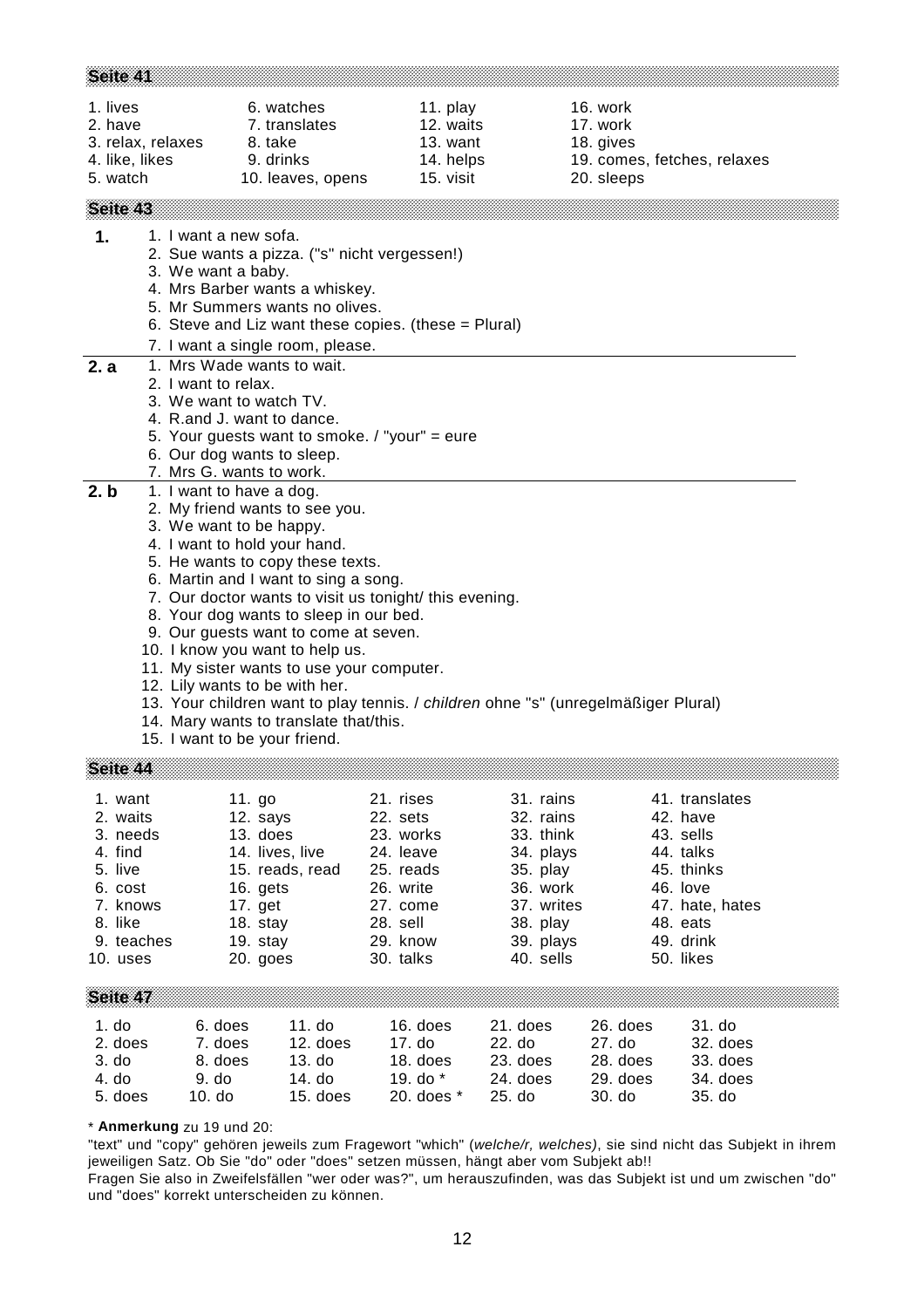- 1. Sylvia goes/ Does her friend go ..
- 2. I want/ Do you want ..
- 3. Mrs B. knows/ Does her husband know ..
- 4. We write/ Do you write ..
- 5. Our concert starts/ ..does your concert start?
- 6. You never help/ Why do you never help ..
- 7. This shop opens/ What time does the kiosk open?
- 8. I like / Do the children like ..
- 9. Harry works / Does Lucy work ...
- 10. We wash/ How often does your neighbour wash..
- 11. I never take/ I always take/ Why do you never take..
- 12. Joan plays/ Does her colleague play ..
- 13. It rains/ How much does it rain ..
- 14. Our car does/ How much does your car do? (*Hier ist "do" nicht nur Hilfsverb zur Fragebildung, sondern auch Vollverb im Sinne von "machen"; deshalb taucht es zweimal auf)*
- 15. We invite/ Why does he never invite ..
- 16. Sally talks/ Does her sister talk ..
- 17. Mr and Mrs F. come/ Do their children come ..
- 18. Our friend reads/ Do your friends read..
- 19. My wife gets up/ What time does your wife get up?
- 20. The patients get/ What time do the doctors get..
- 21. This article deals/
- 22. This text deals/ Do those texts deal..
- 23. I copy/ Why does your father never copy..
- 24. Laura works/ Where does her brother work?
- 25. Oliver wants/ What do his brothers want ..
- 26. The minister gives/ Does the president give ..
- 27. We need/ Which copies do you need?
- 28. P. always relaxes/ Where do you relax?
- 29. Tigers eat/ Do gorillas eat ..
- 30. My boss wants/ Does your boss want..
- 31. Dave phones/ Why does he phone...
- 32. Mr D. takes/ Why does he take ..
- 33. This box contains/ What do those boxes contain?
- 34. Our neighbours travel/ Do they travel there ..
- 35. Mrs H. teaches/ Does she teach..
- 36. What do you know..
- 37. Why does your h. always use..
- 38. We know / How much do M. and S. and their parents know?
- 39. Mark needs/ Why does he need..
- 40. Does the doctor see..
- 41. Why do we never spend ..
- 42. Why does Mr H. spend ..
- 43. Do you speak ..
- 44. Mrs B. travels ...
- 45. Does your professor spend...
- 46. Do Mike and Jenny never wash...

#### **Seite 49**

- 1. Do you know J. H.?
- 2. Do you know him?
- 3. Do you know this book?
- 4. Do you know these documents? (*these/Plural!*)
- 5. Do you know my sister?
- 6. Do you know our motto?
- 7. Do you like Mozart?
- 8. Do you like olives?
- 9. Do you like black coffee?
- 10. Do you like children?
- 11. Do you know Mary? Do you like her?
- 12. Do you know Frank and Liza? Do you like them? (*"them", weil "sie" hier Objekt ist)*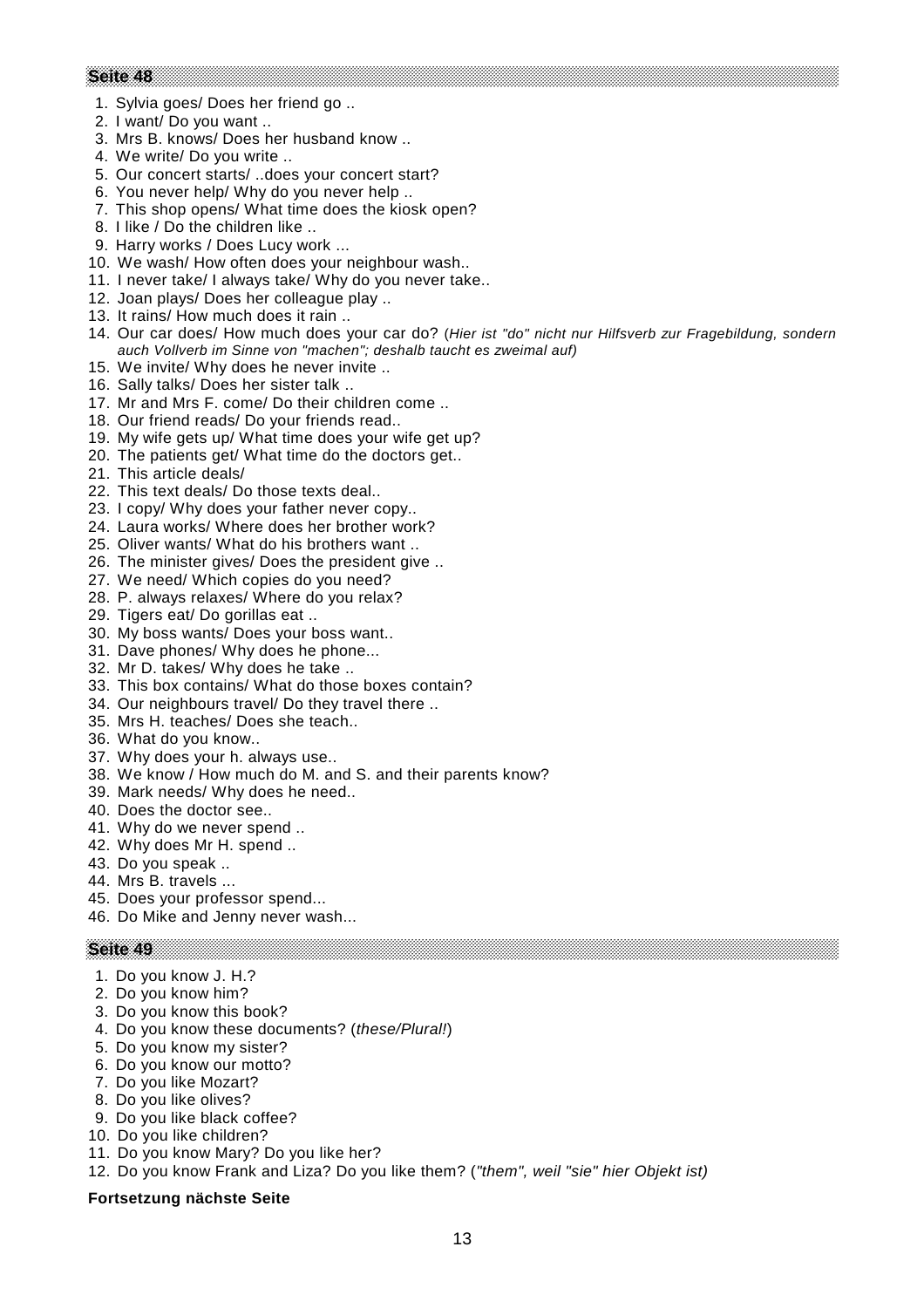#### **Seite 49 (Fortsetzung)**

- 13. Do you work at/in a bank?
- 14. Does Vicky work in/at a bank?
- 15. Do Colin and Pamela work in/at a hotel?
- 16. Where do James and Charles work?
- 17. Where does Mrs H. work?
- 18. Do your parents live in L.?
- 19. Does your sister live in Leeds?
- 20. Do Mildred and her children live in Manchester? *(children ohne "s" unregelm. Plural)*
- 21. Where does your mother live?
- 22. Do Mr and Mrs S. live in Switzerland?
- 23. Does your friend write poems?
- 24. Do you play golf?
- 25. Does Mark play handball?
- 26. Do you watch TV every Sunday? ("Sunday" *groß schreiben*)
- 27. Do you eat/have an egg every morning?
- 28. What does Harriet eat/have in her lunch hour?
- 29. What time do you get up?
- 30. What time does the film start / begin?
- 31. What time do Greg and Sally and their children come? ("*their"*, *die Kinder von Greg und S.)*
- 32. What time do the Millers and their friends come?
- 33. Do you need these copies?
- 34. Does your machine need a new filter?
- 35. Do our students need a new computer?
- 36. What do you need? And what do Jenny and Simon need?
- 37. Do you wash/clean the windows every month?
- 38. How often does our neighbour wash the windows?
- 39. Does Mr P. wash his car twice a week?
- 40. How often do you wash your car?
- 41. Does the doctor come twice a week?
- 42. What time do the patients get their breakfast? (*"bekommen" heißt* "get")
- 43. Why does your friend never take a taxi?
- 44. Where does Mrs M. go every morning?
- 45. Why does your brother hate dogs?
- 46. Why does Dolly drink so much?
- 47. Where do the children go in their free time?
- 48. Do you write many letters/ a lot of letters?/ (*"many" wegen Plural; nicht "much"! vgl. A 33)*
- 49. Do you read many/ a lot of English texts? ("English" *groß schreiben*)
- 50. Why do you read so many poems?

**Seite 50**

**A.** 1. these texts 6. these students 11. these children (!) 2. these chairs 7. those men (!) 12. those flats 3. those days 8. these cassettes 13. these voices 4. these ministers 9. those copies 14. these boxes 5. these buses 10. those women (!) 15. those bottles **B.** 1. that violin **6.** that factory **11.** this insect 2. this poem 7. this sandwich 12. this problem 3. that colleague 8. that hour 13. that soup 4. this shop 14. that egg 5. this singer 14. that egg 5. this dialect 15. this lequipment 15. this lequipment 10. that egoist 15. this leg **C.** 1. much 6. many 6. many 11. much 2. much and 12. much a contract a contract of  $\sim$  7. many 12. much 12. much 3. many 13. much 8. many (!) 13. much 4. many 14. many 14. many 5. much 10. many 15. many

- -
- 
- 
- 
- 
- 
- 
-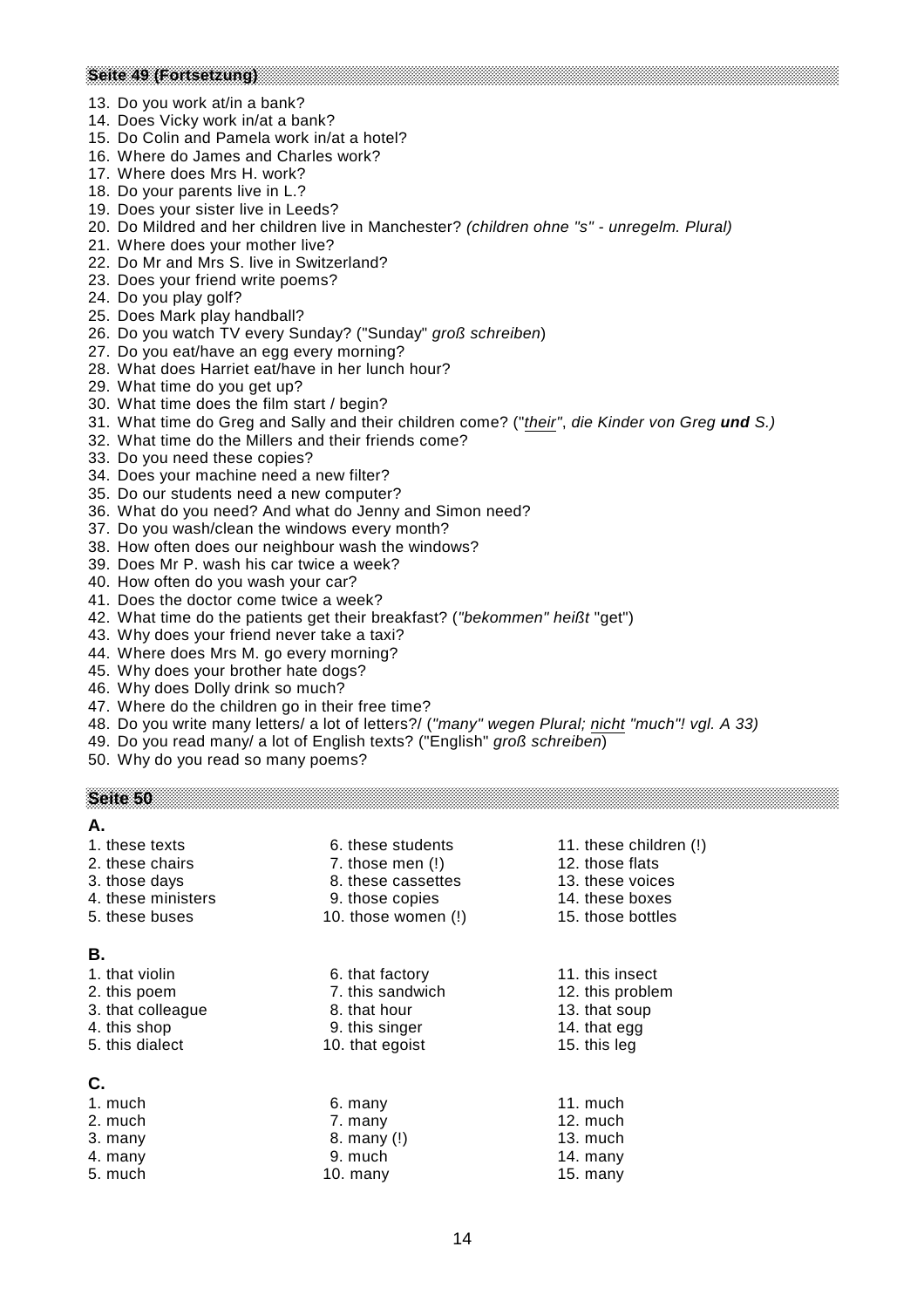#### **Seite 50, Imperativ**

- 1. Read this text, please. Please read this text. (*kein "you" im englischen Imperativ!)*
- 2. Please come at five.
- 3. Give me the paper/newspaper, please.
- 4. Call the manager, please!
- 5. Please be in the garden at eight. (*Ort vor Zeit*)
- 6. Eat these apples, they are good for you.
- 7. Please fetch me a glass of milk.
- 8. Be happy!
- 9. Please read these sentences twice.
- 10. Please be in the office at eight.

#### **A. B.**

- 
- 2. Mr and Mrs C **are sitting** on their veranda 2. **Is** the doctor **visiting** her patients?
- 
- 
- 5. Pamela **is smoking** a cigarette 5. **Is** Susan **staying** in London?
- 
- 
- 
- 
- 10. I **am repairing** my car  $\vert$  10. Are they **sleeping**?

- 1. Bob **is reading** a paper  $\vert$  1. Are you watering the roses?
	-
- 3. Jane **is having** a bath 3. **Is** Colin **drinking** a glass of beer?
- 4. I **am watching** TV 4. **Are** Helen and her b. **sitting** on their b.?
	-
- 6. My brother **is doing** the dishes **6. Is the student <b>talking** to her teacher?
- 7. The children **are playing** in the garden  $\vert$  7. Why **are** the children **making** so much n.?
- 8. The students **are translating** an I. text | 8. **Is** your brother **painting** the garage?
- 9. We **are making** some sandwiches 9. **Are** your friends **swimming** in the pool?
	-

## **C.**

- 1. Peggy **is not reading** a book but a magazine
- 2. Our neighbours **are not sitting** on their balcony but in the garden
- 3. Mr Frazer **is not cleaning** the kitchen but the bathroom
- 4. I **am not staying** at a hotel but with my sister
- 5. We **are not translating** an Italian text but an American text
- 6. Paul **is not washing** the baby but the dog
- 7. The children next door **are not playing** football but handball

#### **D.**

- 1. **Are** they **not watching** TV?
- 2. **Is** Alice **not having** a shower?
- 3. Why **are** you and your sister **not sitting** on the veranda?
- 4. Why **is** Mick **not playing** the piano?
- 5. **Are** our neighbours **not playing** with their children?
- 6. **Is** your dog **not barking**?
- 7. **Are** your brothers **not doing** the dishes?
- 8. **Are** they **not writing** their letters?

## **Seite 55**

- 1. a) Ich wasche mir gerade die Haare, bin damit beschäftigt;
- b) Ich wasche mir regelmäßig die Haare, Signal: "jeden Tag" (*every day)* (vgl. A 40)
- 2. a) Paul wohnt in Oxford, er lebt dort, hat dort seine Wohnung etc;
- b) Paul wohnt zur Zeit vorübergehend bei seiner Schwester (hat aber seinen festen Wohnsitz in Oxford)
- 3. a) Die Taylors schwimmen gerade im Pool, während wir über sie sprechen;
- b) Die Taylors tun das oft (=Signal für einfache Gegenwart), das ist eine Gewohnheit
- 4. a) Wir sehen fast jeden Abend fern regelmäßig, Gewohnheit; b) Wir sind gerade beim Fernsehen, wir gucken gerade fern, wir sind im Moment damit beschäftigt
- 5. a) Die Frage zielt darauf, was die Leute oder Tiere, über die wir sprechen, gerade im Moment des Sprechens da essen (zB im Restaurant oder im Zoo);

b) Mit dieser Frage wollen Sie erfahren, was Leute oder Tiere grundsätzlich essen; wenn Sie zB neue Tiere im Zoo entdecken, können Sie fragen: *was fressen die? (*ganz grundsätzlich, auch wenn die im Augenblick gerade schlafen).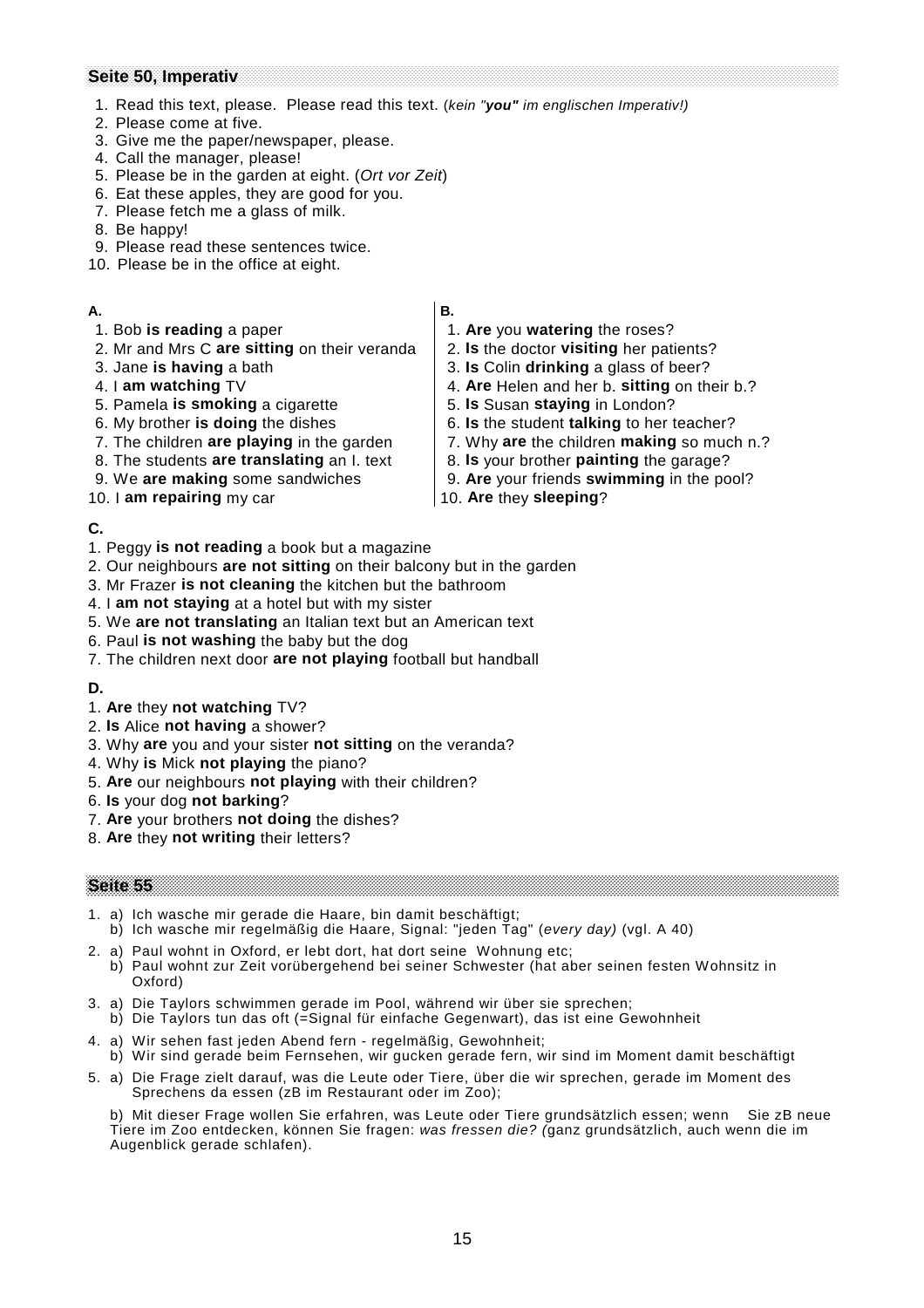- **A.** 1. I am reading the paper. 5. Tom is writing a letter.
	-
	-
	-
- **B.** 1. What is Nancy doing? 6. What are you doing?
	- 2. What is Ted doing (*at the moment*)? 6. What are you doing?
	- 3. What are you reading? T. What are you eating?
		-
	- - 2. Is Tom sitting on his balcony? 6. Are the children watching TV?
		- 3. Are your neighbours watering the roses? 7. Is Adam cleaning his pictures?
		- 4. Is Rose writing her articles? 8. Is Ed sitting in the canteen?
- 
- 2. Claire is washing her car. 6. Your brother is drinking tea.
- 3. and M. are sitting in their garden. 7. The doctor is visiting her patients.
- 4. Cliff is making some sandwiches. 8. I am reading an English (*großes "E"!)* text.
	-
	-
	-
- 4. What are Tina and Ed doing? 8. Why are they waiting in the car?
- **C.** 1. Is Stella playing tennis? 5. Is your father working in the garden?
	-
	-
	-

- 1.we watch
- 2.he is sitting, he is singing. He often sings ..
- 3.comes, drinks, phones
- 4.are sleeping. They always sleep
- 5.Do they never sleep..
- 6.smokes
- 7.she is smoking
- 8.we play
- 9.Bob and Hal play ..
- 10. Laura plays ..
- 11. The baby is playing ..
- 12. I am translating..
- 13. We translate ..
- 14. has .. before he goes ..
- 15. Tom works ...
- 16. He is working ..
- 17. They are watching ..
- 18. often watch. Do they never watch ..
- 19. smoke, smoke
- 20. She is washing ..
- 21. Tom meets
- 22. Ellen washes
- 23. I am reading ..
- 24. Do you wash ..
- 25. She is repairing ..
- 26. We never have..
- 27. They are drinking ..
- 28. Greg is having ..
- 29. we sometimes invite ..
- 30. She is sitting ..
- 31. Mrs Archer goes ..
- 32. we always sleep
- 33. we are repairing it
- 34. is watering ..
- 35. I am waiting ..
- 36. We always wait ..
- 37. Jonathan always takes ..
- 38. Mrs Gale waters...
- 39. Harry plays soccer.... Sometimes he plays tennis. He never plays rugby.
- 40. What is he playing...
- 41. I am waiting..
- 42. We phone ..

**Seite 57 oben**

- 1. is cleaning 3. have
- 2. have, go 2. have, go 2. have, go 2. have, go 2. have, go 2. have,  $\frac{10}{2}$  and  $\frac{10}{2}$  and  $\frac{10}{2}$  and  $\frac{10}{2}$  and  $\frac{10}{2}$  and  $\frac{10}{2}$  and  $\frac{10}{2}$  and  $\frac{10}{2}$  and  $\frac{10}{2}$  and  $\frac{10}{2}$  and  $\frac$
- 
- 
- 
- 
- 
- 8. is barking
- 
- 
- 3. takes 11. Does Jane play...
- 4. listens 12. comes, enters, goes
- 5. is having 13. is having
- 6. has 14. has
- 7. are you sitting The Contract Contract Assembly 15. Does Peter phone ...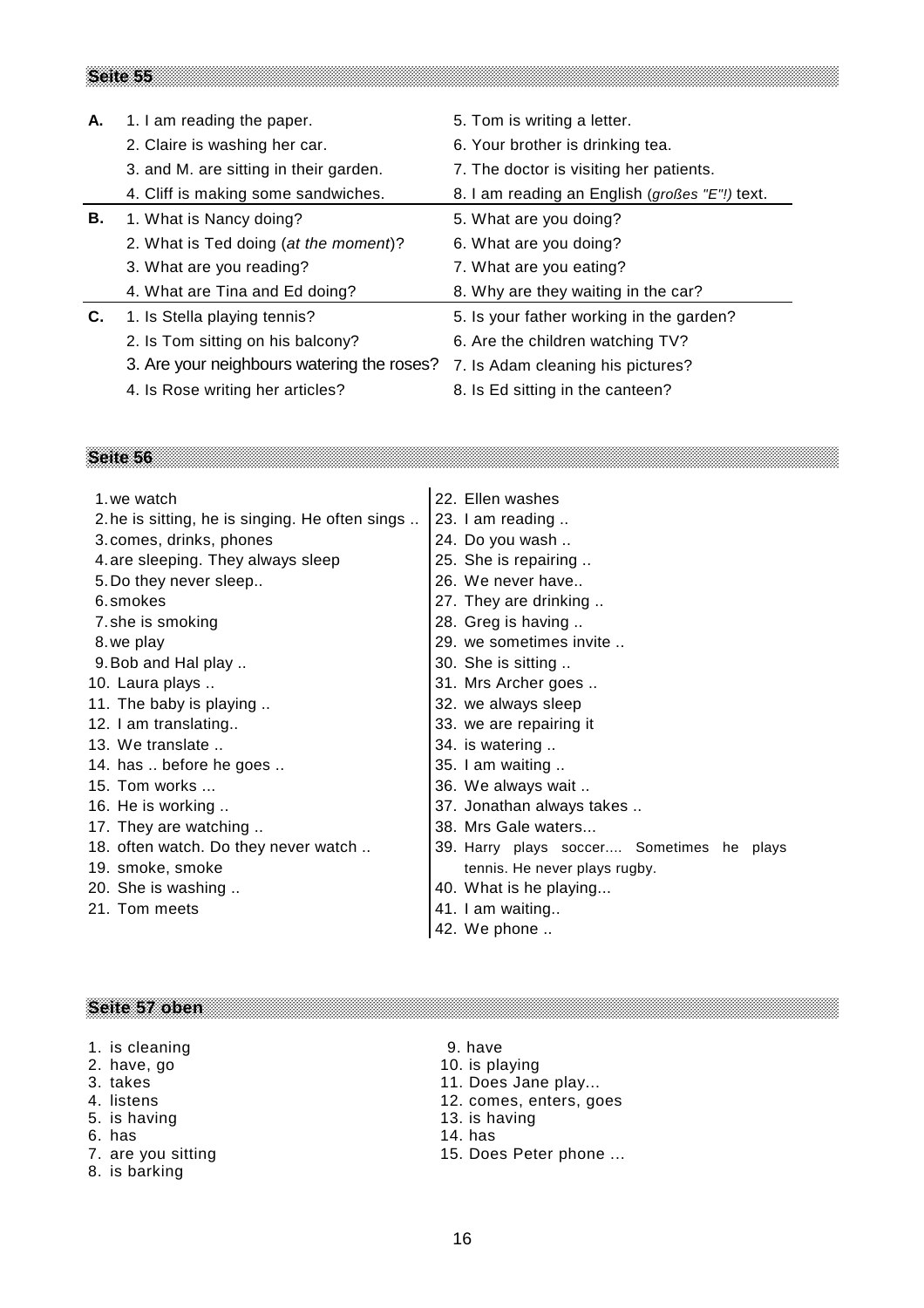#### **Seite 57 unten**

- 1.We play tennis every Thursday. ("*Thursday" groß schreiben, Wortstellung beachten)*
- 2.Paul is playing football/soccer.
- 3.I wear my red pullover nearly every day.
- 4.Ellen is wearing her brown jeans today.
- 5.We eat a soup every day./ We have a soup ..
- 6.Colin is washing the dishes.
- 7.What is Dorothy doing (at the moment)? She is writing some letters.
- 8.Where is Mrs Barnes? In the living-room, she is watching TV.
- 9.Where is my new video? Judy is copying it.
- 10. We are eating a tomato soup.
- 11. Mr Edwards is cooking a fish soup.
- 12. Does Mr Edwards cook a fish soup every Sunday? (*Frage mit "does" einleiten!)*
- 13. Listen! Is your dog barking?
- 14. I wash my car once a month.
- 15. Can I have this paper or are you reading it?( *"sie" = die Zeitung = "it")*
- 16. Do you translate English texts in every lesson?
- 17. Be quiet your mother is translating some difficult texts.
- 18. Does your mother often translate Italian texts? (*"Italian" zweimal mit "a" und groß schreiben*)
- 19. Where do you work?
- 20. Where do you live?
- 21. I live in Brighton, but at the moment I am staying at a hotel in Cardiff.
- 22. Mrs Oxley wants to have three new diskettes.
- 23. We always work hard.
- 24. Do you love me? (*vgl. Anmerkung A 51 unten*)
- 25. The children cannot help you now, they are having a shower/ ...are taking a shower.

**Seite 60 oben**

- 1. Bob does not love Iris.
- 2. Elephants do not live in Canada.
- 3. Susan does not speak German.
- 4. The Browns do not always have lunch at one.
- 5. Sheila does not know everything.
- 6. The children do not watch TV every day.
- 7. Liz does not take the pill.
- 8. Dogs do not eat cats.
- 9. The pope does not live in Japan.
- 10. Pilots do not work in factories.
- 11. We do not work hard.
- 12. They do not know this town.
- 13. James does not drink a lot of wine.
- 14. Mr Croft does not drive a Ford.
- 15. Babies do not eat grass.
- 16. Dennis does not repair cars.
- 17. We do not need a new flat.
- 18. Vera does not like classical music.
- 19. Edward does not do the dishes every evening. (*"do" ist hier auch Vollverb*)
- 20. Mrs Turner does not know many people in this town.
- 21. We do not get up at five in the morning.
- 22. Frank does not wear his blue blazer every day.
- 23. The Waltons and their daughter do not go abroad every winter.
- 24. The concert does not start at seven.
- 25. Mr Bates does not write articles for *The Times*.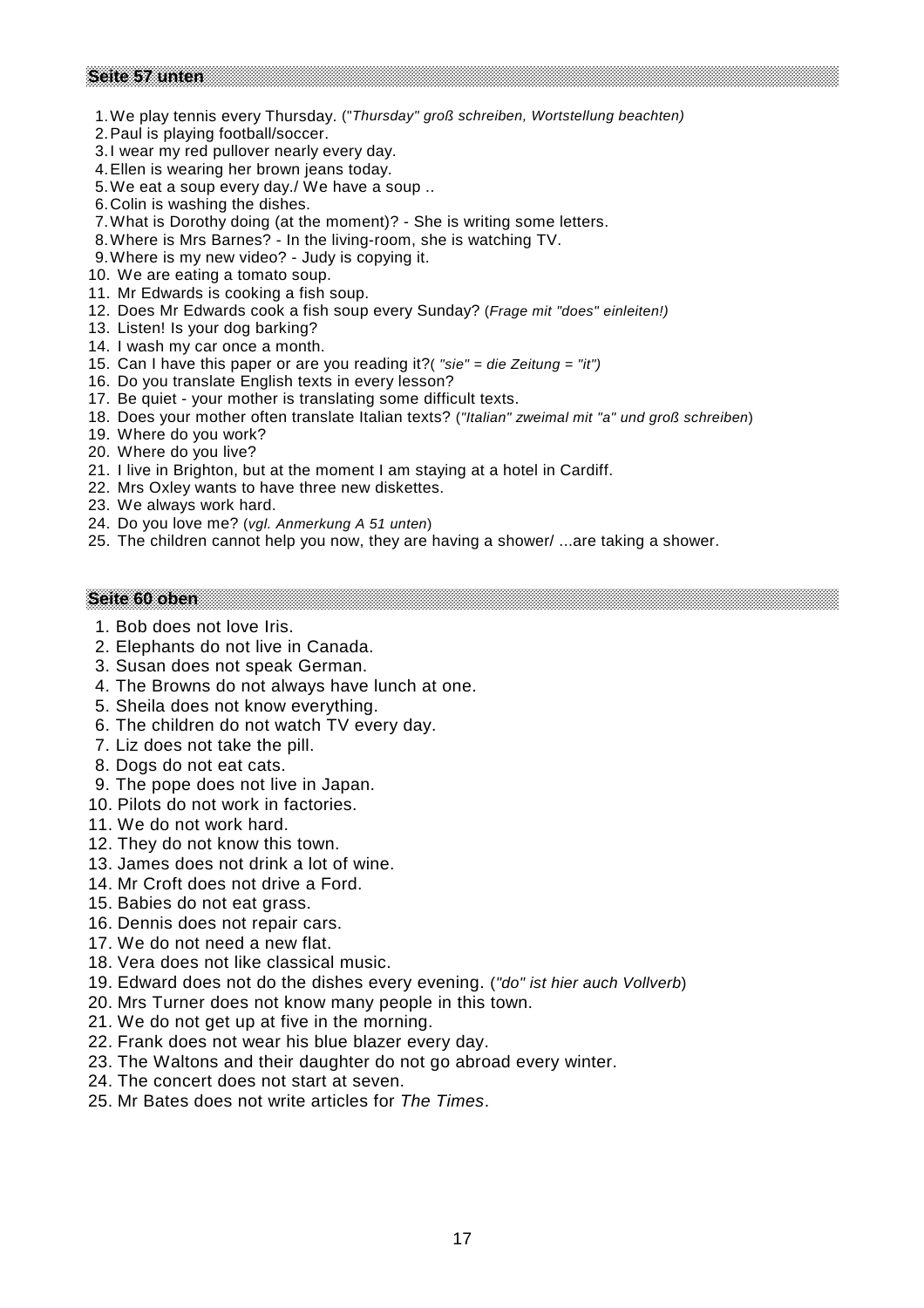# *(Hier werden die vollen Formen angegeben,*

*die Kurzformen sind natürlich auch möglich und im gesprochenen Englisch üblicher)*

1. I do not like cats.

**Seite 60 unten**

- 2. We do not know your parents.
- 3. David does not live in England but in Wales.
- 4. Our neighbour does not play the piano every evening. (*the piano)*
- 5. Mrs Fields does not speak German (*groß schreiben).*
- 6. I do not eat in the canteen every day.
- 7. We do not need that/this.
- 8. Our boss does not come to the office on Saturdays (*groß schreiben*).
- 9. Do you not know these people? (*these!)*
- 10. Do you not like these melons?
- 11. Does Victor not live in Switzerland? (*ohne "the*")
- 12. I do not want a new carpet.
- 13. Tina does not want a new computer.
- 14. Does Alex not paint pictures?
- 15. Does Albert not phone every day?
- 16. We do not know many people here (*many!*).
- 17. You do not love me!
- 18. Do you not have/take a shower every morning?
- 19. My sister does not live here but in Austria.
- 20. Does Flora not get the same list? (*"bekommen" =* "to get")

- 1. What time does Mr K. open his shop?
- 2. Where do Iris and her sister work?
- 3. What do Sandra and her husband sell?
- 4. Why does the car always break down?
- 5. What time do Roger and his wife leave the house?
- 6. How many examples does the author give?
- 7. What does this bottle contain?
- 8. Why do you hate this noise?
- 9. What do Colin and Lucy need?
- 10. Where do all these people work?
- 11. Where does Laura live?
- 12. Why do they never invite you for a meal?
- 13. What time does Mrs Stone come back from work?
- 14. How much does Bob pay for his flat?
- 15. Where do the Browns do all their shopping? *("do" als Fragewort und als Hauptverb)*
- 16. What time do the patients get their breakfast?
- 17. What does John study?
- 18. What does Ellen like for breakfast?
- 19. Why do you not like this fish soup?
- 20. Why does it never snow here?
- 21. Why does Doreen hate her job?
- 22. Why does this soup taste awful?
- 23. Where do your neighbours leave their car when they go on holiday?
- 24. What does Emma sell?
- 25. Why does Mrs Brooks not want to see the film?
- 26. What does everybody use?
- 27. Where do all your colleagues have lunch?
- 28. Why do you not eat in the canteen in your lunch hour?
- 29. Where does Maureen spend her holidays?
- 30. Why do you like this car?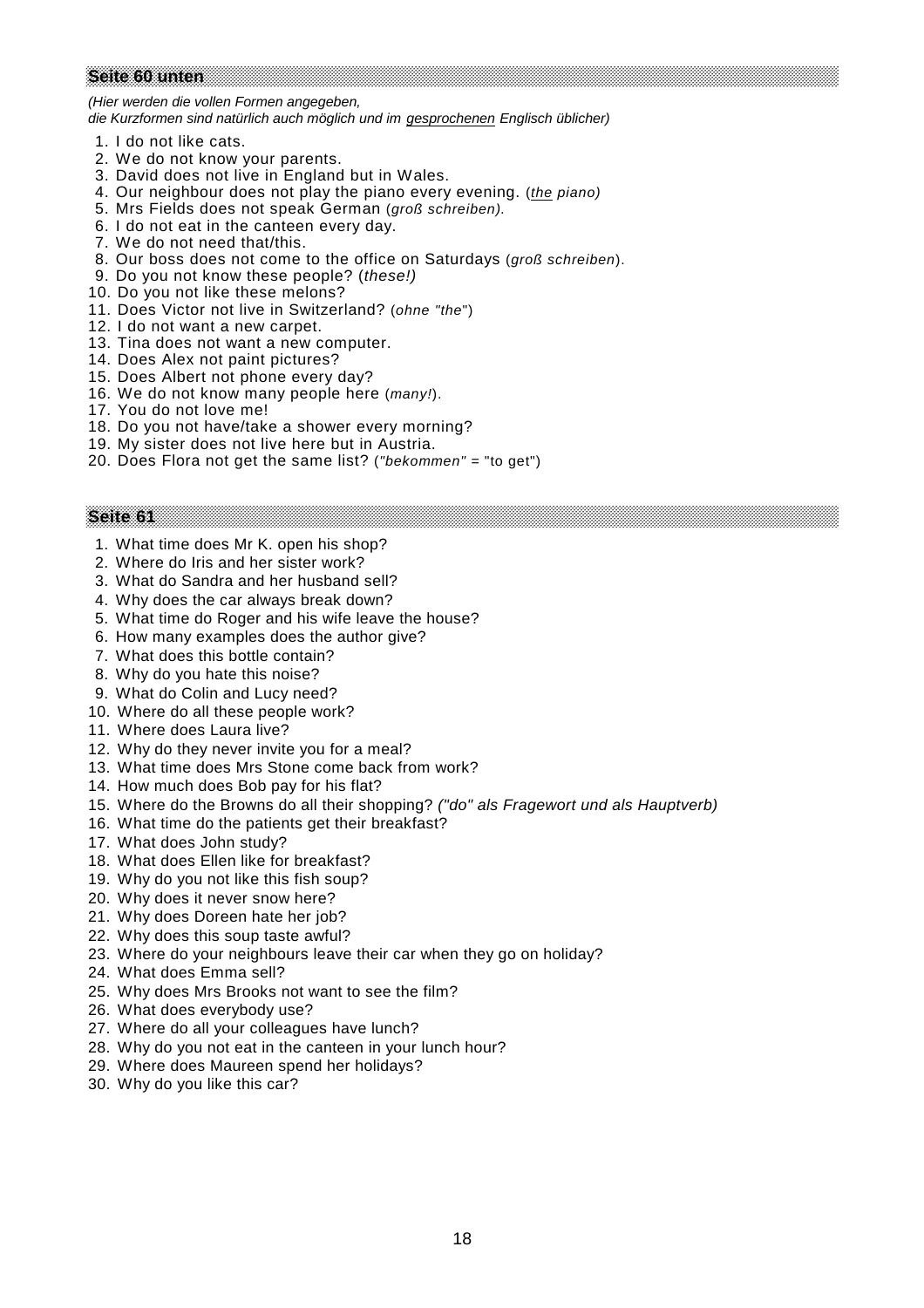# 1. Where do your sister and her husband live?

2. Where is the money?

**Seite 62**

- 3. When do they watch TV?
- 4. What is Roger eating?
- 5. What does your assistant want?
- 6. When do Jeff and Helen come here?
- 7. Who (whom) is Edgar kissing?
- 8. When do you want to be in London?
- 9. What do you drink when you drive?
- 10. Where is Paul sitting?
- 11. Where do the Burtons live?
- 12. Why can't you help me?
- 13. What have you got for dessert?
- 14. What does Cindy want to see?
- 15. What are you watching?
- 16. Why can't they open the door?
- 17. Where is Kevin living at the moment?
- 18. How many copies does Kate want?
- 19. What are you drinking?
- 20. Why does Sally never use this soap?
- 21. Where are the Duncans living at the moment?
- 22. Where do the Duncans live?
- 23. Where are Jean and Dolly at the moment?
- 24. What have you got for lunch?
- 25. When does Oliver wash the dishes?
- 26. What are you eating?
- 27. Where are Tim and his father?
- 28. Why have you not got a car? Why haven't you got ...?
- 29. What are your friends painting?
- 30. Where do you want to go?
- 31. Why is Kate tired?
- 32. Where can they get a melon?
- 33. What are you reading?
- 34. Where does Joe work?
- 35. Who/whom does Alan phone every morning at ten?
- 36. How do you find this film?
- 37. What does Jack need?
- 38. Why can't you play with the children?/ Why can you not play ..
- 39. Why are the banks not open yet?
- 40. Why does Alice never eat eggs?

**Seite 63 oben**

- 1. We visit our parents every week. Every week we visit ..
- 2. I go to my piano lesson twice a week.
- 3. What is Sam doing? He is writing an article for an American paper. He often writes articles for American papers.
- 4. Every morning Ron gives his wife a kiss.
- 5. I cannot open the door now, I am sitting in the bath.
- 6. What are you doing?  $-1$  am translating an Italian text.
- 7. We translate some Chinese texts every week. (*Die Vollverbform [P] darf nicht vom Objekt [O] getrennt werden!)*
- 8. I am eating some cheese sandwiches.
- 9. Andrew is working in the garage.
- 10. The dog next door barks nearly every night.
- 11. Kate is washing her car. She washes her car twice a month.
- 12. On Mondays we always play cards.
- 13. Our boss is sitting in the canteen with some colleagues.
- 14. Does Hetty play the piano every afternoon?
- 15. Is Robert playing tennis?
- 16. Where are your neighbours? In the garden. They are sitting on the grass and (are) drinking tea.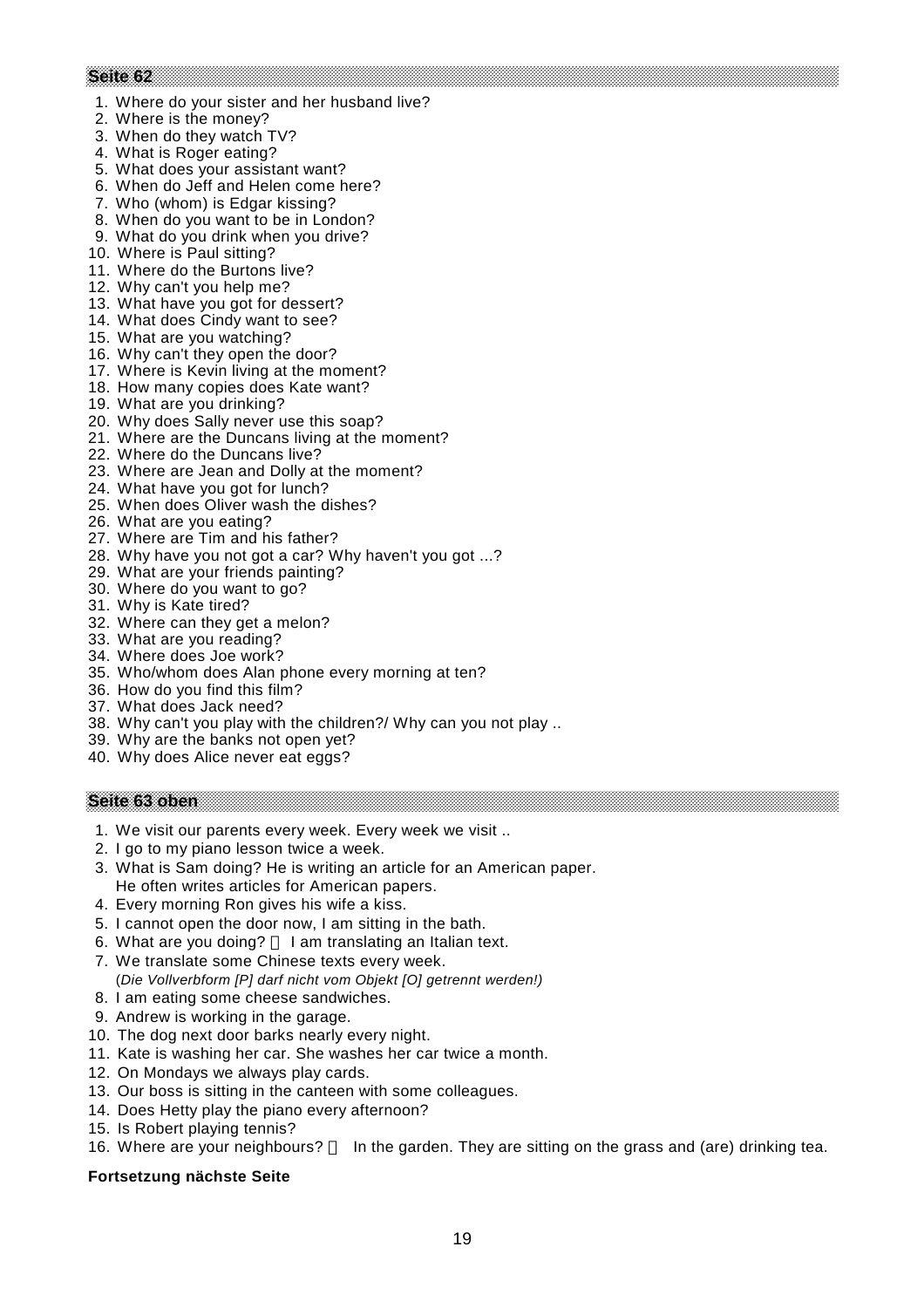### **Seite 63 / Fortsetzung**

- 17. What are you doing? I am watching TV.
- 18. I watch TV every evening.
- 19. Do you work from nine to five every day?
- 20. Does Vera normally drink tea or coffee?
- 21. Where are the boys? In the kitchen. They are cooking a soup.
- 22. Does Luke often drink a glass of beer?
- 23. Why don't you want to see this/that film?
- 24. When/ what time does the film start?
- 25. Doesn't Jenny work in a soap factory?

#### **Seite 63 unten**

- 1. Linda is not washing the dishes.
- 2. This soup does not taste good.
- 3. My sisters cannot play the violin.
- 4. You do not eat too much.
- 5. Elsie does not like strawberries.
- 6. Vera is not cleaning the carpet.
- 7. We do not love piano concerts.
- 8. Fred cannot swim.
- 9. The Carpenters are not in France at the moment.
- 10. Rita has not got a computer.
- 11. Elephants do not live in the sea.
- 12. The Millers have not got three daughters.
- 13. Mrs Porter has not got enough money.
- 14. Our neighbours do not clean their windows every week.
- 15. Mary does not swim like a fish.

#### **Seite 64**

- 1. Who (S) has got (P) the documents (O)?
- 2. What (S) is (P) in the black box (Ortsb.)
- 3. Who (S) can help (P) me (O)?
- 4. How many students (S) have got (P) that book (O)?
- 5. Which girl (S) has got (P) the allergy (O)?

**Seite 64 unten**

- 1.a) Wer mag Greg (O)? 1.b) Wen mag Greg (S)?
- 2.a) Wen ruft Susan (S) jeden Morgen an?
- 2.b) Wer ruft Susan (O) jeden Morgen an?

- 1. Who wants an orange? 2. What functions best here?
- 3. Who opens the letters every morning?
- 4. How many workers know the boss? (how many workers does the boss know?)
- 5. Who wants a cup of tea? (what do you want?)
- 6. Who knows the new neighbours?
- 7. How many people work in this factory?
- 8. Who does/washes the dishes every evening? *("does" ist hier Vollverbform)*
- 9. What makes you so sad? (who does this song make sad?)
- 10. Who needs these diskettes?
- 11. Which child knows these poems?
- 12. What happens to people without a passport?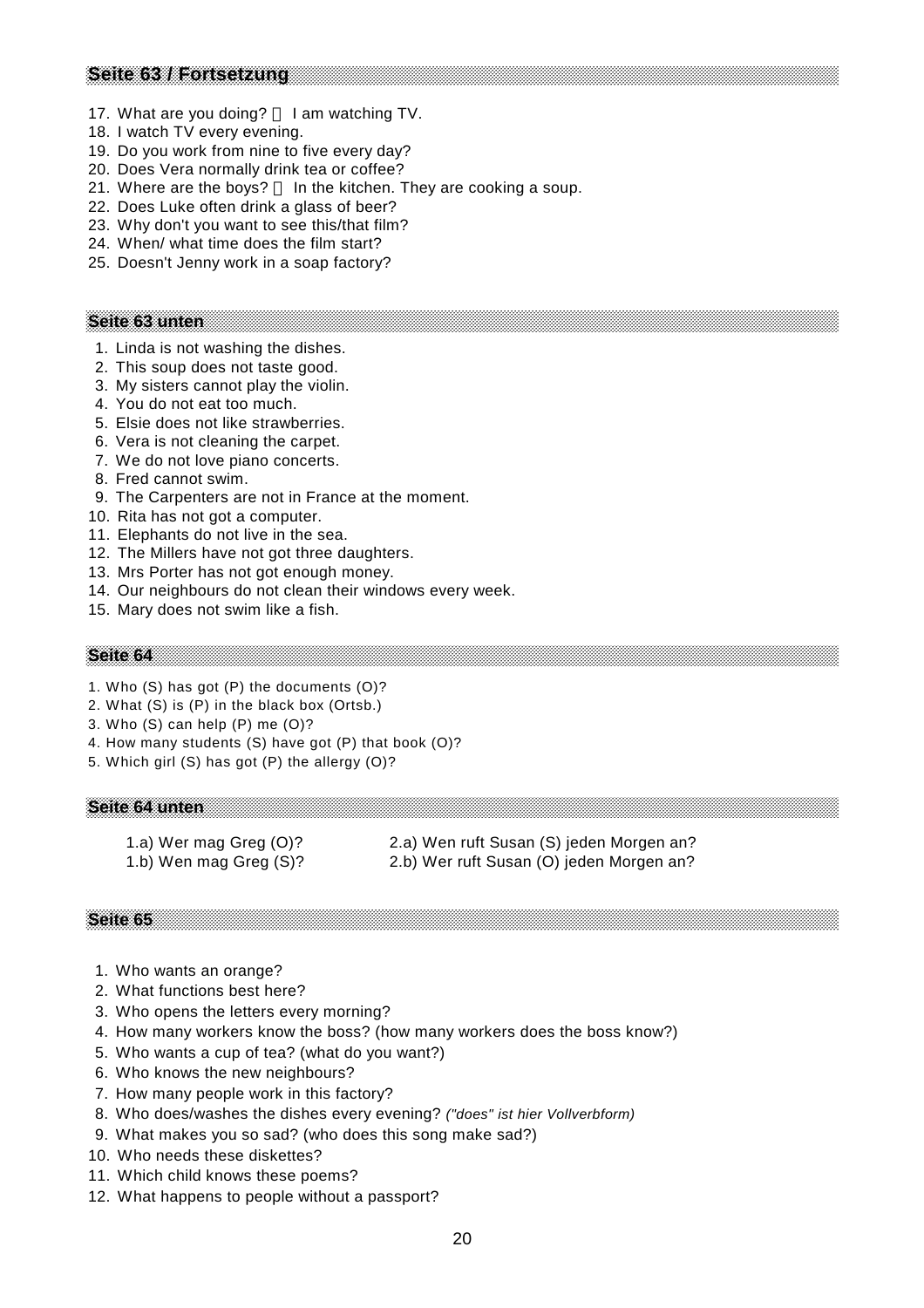(Kurzformen sind natürlich auch möglich, wenn die volle Form angegeben ist und umgekehrt)

## **A.**

- 1. Our colleagues are not sitting in the canteen.
- 2. Jane does not often help us.
- 3. Brian is not happy because Amy does not love him
- 4. Dennis cannot speak German.
- 5. Don't you like salami sandwiches?
- 6. Are Sheila and her daughter not in the swimmig pool?
- 7. Does Clive not work in a ch. f.?
- 8. Haven't you got a photo of your ch.?
- 9. Can't I see the documents?
- 10. Am I not on the list?
- 11. Isn't Bert watching his videos?
- 12. Don't you want new chairs?
- 13. Don't they hate that noise?
- 14. We do not want a new carpet.
- 15. Can't the students translate these s.?
- 16. Is Janet not here?
- 17. Alice isn't talking to the m.
- 18. You can't have those copies.
- 19. Liza has not got a new c. r.
- 20. Pauline does not forget everything.
- 21. The children do not watch a video ..
- 22. These women do not work in a s. f.
- 23. I am not very tired.
- 24. We are not painting the old car.
- 25. Our friends are not at home.
- 26. This fish does not taste awful.
- 27. Tina is not ill.
- 28. Mrs G. does not love v.c.
- 29. Sue does not normally take a v.p. after breakfast.
- 30. This weather does not make me depressed.

## **B.**

- 1. Why can't the Browns come tonight?
- 2. Where do Erica and Joe live?
- 3. Which cup do you want?
- 4. Why is Emily so unhappy?
- 5. Where is the yellow bag?
- 6. Where can I find a phone box?
- 7. Where do you spend your holidays?
- 8. Which cat does C. want?
- 9. When do the ministers (normally) read the documents? ("normally" *kann auch wegfallen)*
- 10. How many crocodiles has Mr B. got in his private zoo?
- 11. Why are the streets so dirty?
- 12. How often do you go to a concert?
- 13. Who helps the blind man next door?
- 14. Where do these trains go?
- 15. Who plays chess with you?
- 16. Where is Daisy (at the moment)?
- 17. Where is the little cat?
- 18. Where does J. work?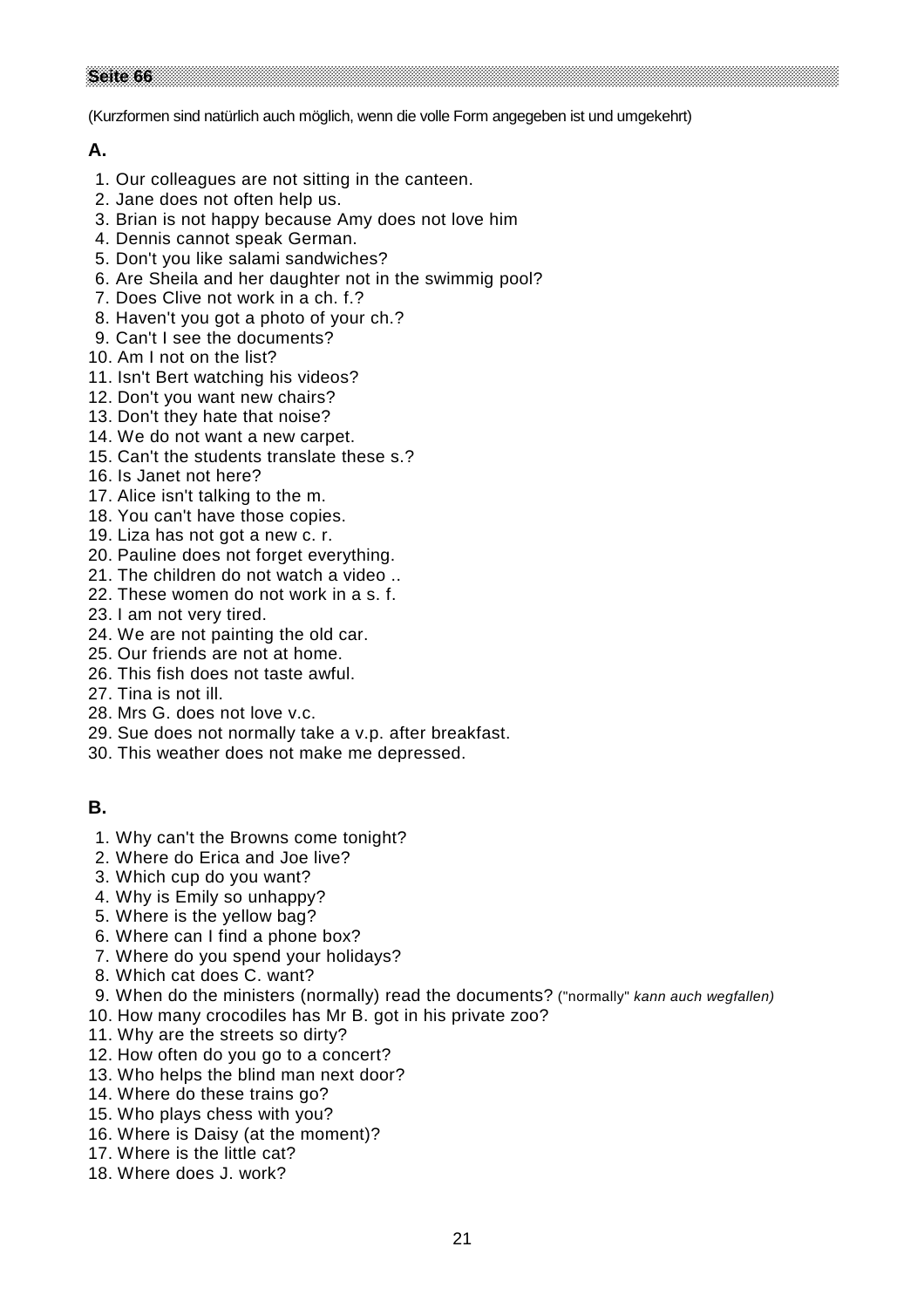- 1. Who works in this office?
- 2. Which pen do you need?
- 3. What is the baby eating?
- 4. What does Liz need?
- 5. What are Tom and his wife dancing?
- 6. Where is the towel?
- 7. What has Pam got in her brown bag?
- 8. What do the Fords eat when they go out?
- 9. Where is your son from eight to three?
- 10. What can John have for dessert?
- 11. Why does Mrs Miles need help?
- 12. What is Mrs J. cooking?
- 13. How often do you clean the bathroom?
- 14. Who knows this man? (*"s" nicht vergessen)*
- 15. Where do these women work?

- 1. What are they looking at?
- 2. Who is Wilma talking to?
- 3. Which album is the photo in?
- 4. What are you looking for?
- 5. Who is Diane playing chess with?
- 6. Who do you want to talk to?
- 7. Which cassette is that song on?
- 8. What is Dolly laughing at?
- 9. Which banks do they have their money in?
- 10. How many cats do your neighbours look after?
- 11. Which snackbar does Charles get his lunch from?
- 12. Who does Marion work for?
- 13. What does this text deal with?
- 14. What does Kate need the car for?
- 15. Who is this document for?
- 16. Who are the children waiting for?
- 17. Who can I/we discuss this problem with?
- 18. Who does Bella want to talk to?

| 1. Who are you talking with/to?                 | 2. Which minister does J. work for?             |
|-------------------------------------------------|-------------------------------------------------|
| 3. What are you looking for?                    | 4. Who do you want to talk with/to?             |
| 5. What is the money for?                       | 6. Who are these documents for?                 |
| 7. Who can I play tennis with?                  | 8. What do you need the car for?                |
| 9. Who are we waiting for?                      | 10. What are you laughing at?                   |
| 11. What does the text deal with?               | 12. What are we waiting for?                    |
| 13. Which bag is my key in?                     | 14. What are you talking about?                 |
| 15. Which roof is our stupid cat sitting on?    | 16. Which table can I put the keys (Plural) on? |
| 17. What do you need the money for?             | 18. Who does Sandra work for?                   |
| 19. What is this film about?                    | 20. What does this story deal with?             |
| 21. Which bag are the apples in?                | 22. Who is Nick dancing with?                   |
| 23. Who are you looking for?                    | 24. Who are these copies for?                   |
| 25. Who do you want these filters (Plural) for? | 26. What do you need these instruments for?     |
| 27. Who can we discuss this problem with?       | 28. What are you looking for?                   |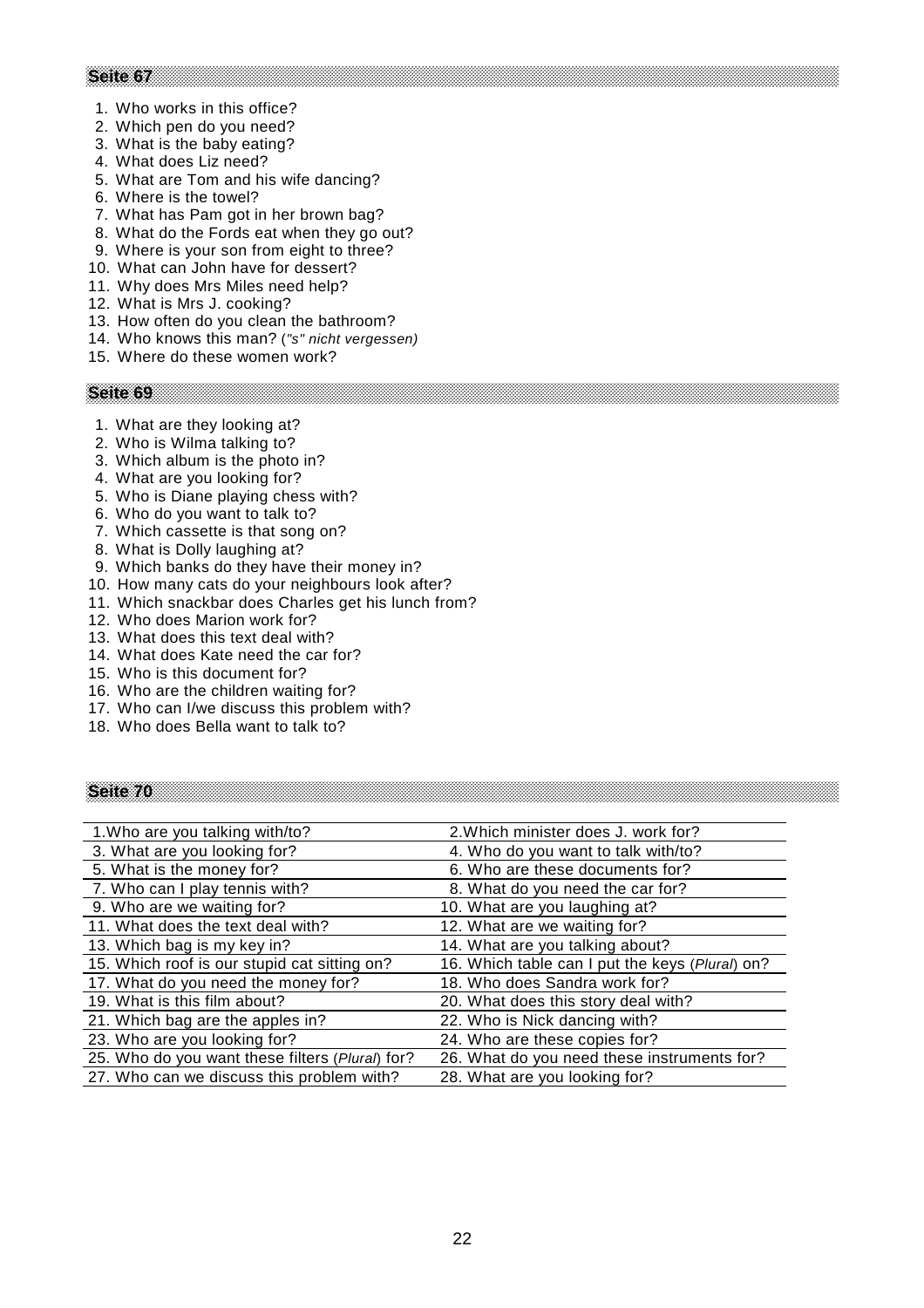#### **Seite 70 unten**

- 
- 
- 3. these buses 7. these paintings 11. these stamps 15. this snow
- 
- 
- 
- 
- 
- 
- 2. these tickets 6. this soap 10. this food 14. these men
	-
	-
	-
- 2. those articles 6. those drinks 10. that child 14. that moment
	-
- 
- 
- 1. this clinic **5.** these pots 9. these people 13. these lists
	- -
	-
	-
	-
	-
	-
- 
- 
- 
- 4. this fear 8. this shoe 12. this taste 16. these stories
- 1. that album 5. those towels 9. those conflicts 13. those millionaires
	-
- 3. that dream 2. that eye 11. those women 15. that dustman
- 4. those authors 8. those soups 12. that joke 16. those factories

- 1. Erica's camera / her camera
- 2. Bob's cassette recorder/ his cassette recorder
- 3. Mrs Miller's baby daughter/ her baby daughter
- 4. Mr Baker's kiosk/ his kiosk
- 5. My friend's problems/ his, her problems
- 6. Our neighbour's roses/ his, her roses
- 7. My husband's job/ his job
- 8. Jennifer's cats/ her cats
- 9. My colleague's fax machine/ his, her fax machine
- 10. Our doctor's telephone number/ his, her telephone number
- 11. My brother's children/ his children
- 12. This woman's motor boats/ her motor boats
- 13. This man's friends/ his friends
- 14. This child's sisters/ his, her, its sisters
- 15. Mrs Potter's dream/ her dream

| this child's happy (Abkürzung von "is")          | $\rightarrow$ this child is happy                            |
|--------------------------------------------------|--------------------------------------------------------------|
| this child's mother (Genitiv)                    | $\rightarrow$ $\mid$ die Mutter dieses Kindes / von ds. Kind |
| this child's got blue eyes (Abkürzung von "has") | $\rightarrow$   this child <b>has</b> got blue eyes          |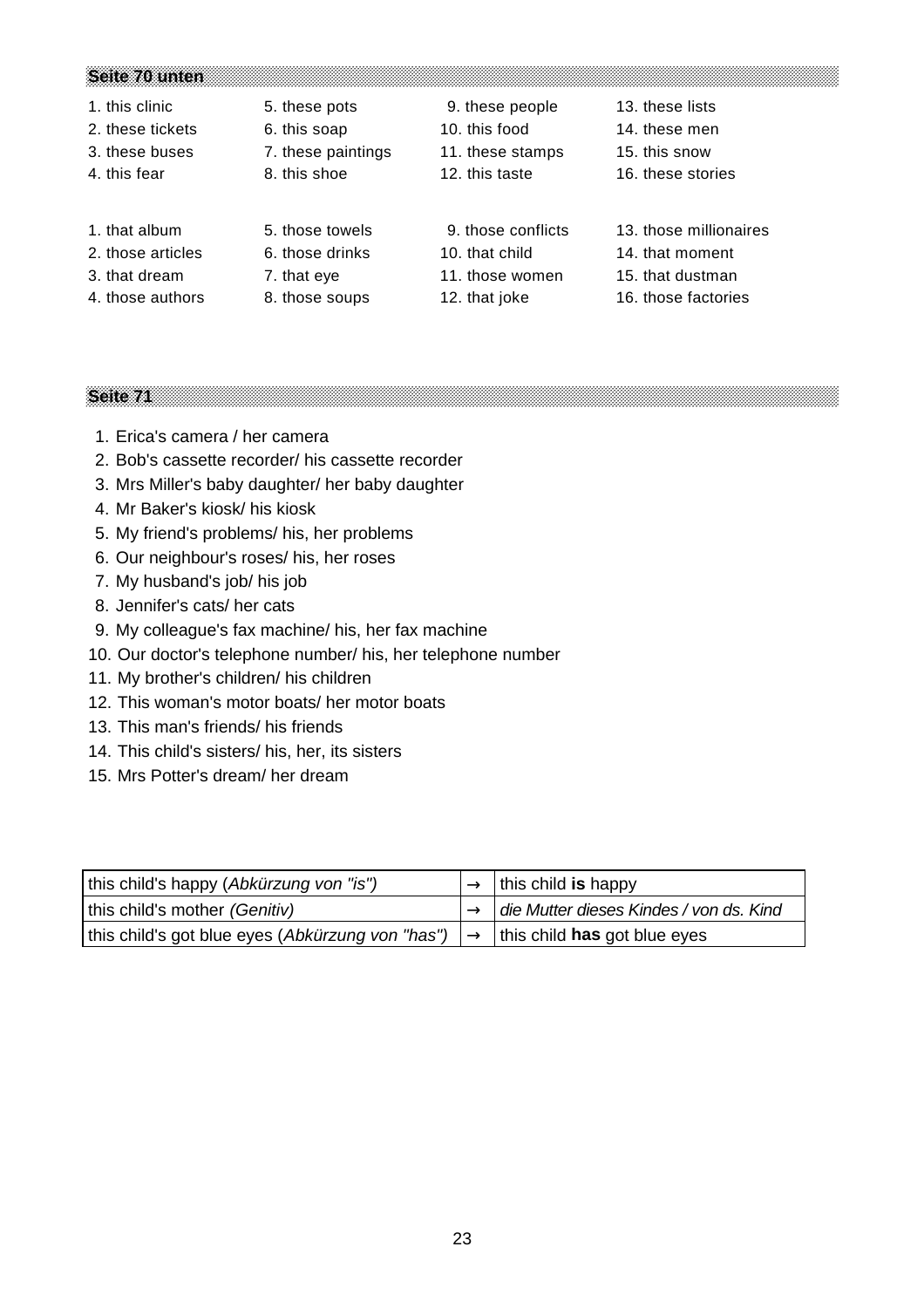# **Anne Tucker, Grundlagen der englischen Grammatik, Band 1**

# **Lösungen / Teil B**

#### **Seite 1**

- 1. is reading (*"is"* nicht vergessen!) 20. .. does your neighbour clean...?
- 2. I often read .. 21. uses
- 3. Do you wash your hair..? 22. are dancing
- 4. Does Erica play tennis ...? (**does!**) 23. does not open
- 5. She is eating 24. Do they visit.....?
- 6. I am listening (*"am"* nicht vergessen!) 25. are sitting
- 7. They are washing ...(*"are"* gehört dazu!) 26. leaves
- 8. eats (mit "**s**"!) 27. play
- 9. are working 28. is playing
- 10. Do you never help....? 29. howls
- 11. do not come here 30. eat
- 12. Does your dog not howl ...? 31. want
- 13. Is your dog not howling....? 32. is waiting
- 14. do not watch 33. comes
- 15. starts 34. visit
- 16. does not give 35. Does she go out....?
- 17. Are they waiting ....? 36. She never aks...
- 
- 

- 1. Please call Mary. Where is she?
- 2. Where is the cup? It is not in the cupboard.
- 3. Mrs Jones, I need you now. (wenn "Sie" prinzipiell groß geschrieben wird, handelt es sich um die Anrede)
- 4. Where is Ellen? Please call her.
- 5. Tom and Colin cannot come. They are ill.
- 6. Mr Eliot, are you tired?
- 7. Why are the texts not here? I need them at once.
- 8. Our brothers are in the garden. Can you see them?
- 9. Where is the lamp? Lizzie wants (*mit "s"*) to have it. (vgl. A 42/43)
- 10. Marion is ill. I visit her every day / I go to see her every day.
- 11. Is the doctor in the clinic? Can I call her there?
- 12. I like the Simpsons. They are nice.
- 13. Please clean these carpets. *(kein "you", vgl. A 8).* They are dirty.
- 14. Can I take you home, Mr Gardner? ("home" = *nach Hause, vgl. A 45, vorletzter Punkt)*
- 15. These (vgl. A 33) stories are very interesting. Please copy them.
- 16. This bag is very practical. I use it every day.
- 17. Ellen and her mother are in Switzerland *(ohne "the")* at the moment. *(Ort vor Zeit)*. They have (got) a flat there.
- 18. These windows are very dirty. I do not clean (wash) them very often.
- 19. Who is Gloria Grant? We do not know her.
- 20. Your *(nicht "our")* door is open. Please lock it.
- 21. Are these sentences difficult? Can you translate them?
- 22. Your cousin is on the terrace. Can you see her?
- 23. My sisters are outside. Can you see them?
- 24. This pizza is very good. Why don't you want to eat it?
- 25. Robin and Arthur are making *(Verlaufsf. Gegenw.)* some ham sandwiches. They eat them every day.
- 
- 
- 
- 
- 
- 
- 
- 
- 
- 
- 
- 
- 
- 
- 
- 18. has 37. he never answers
- 19. says **38.** they are cutting ...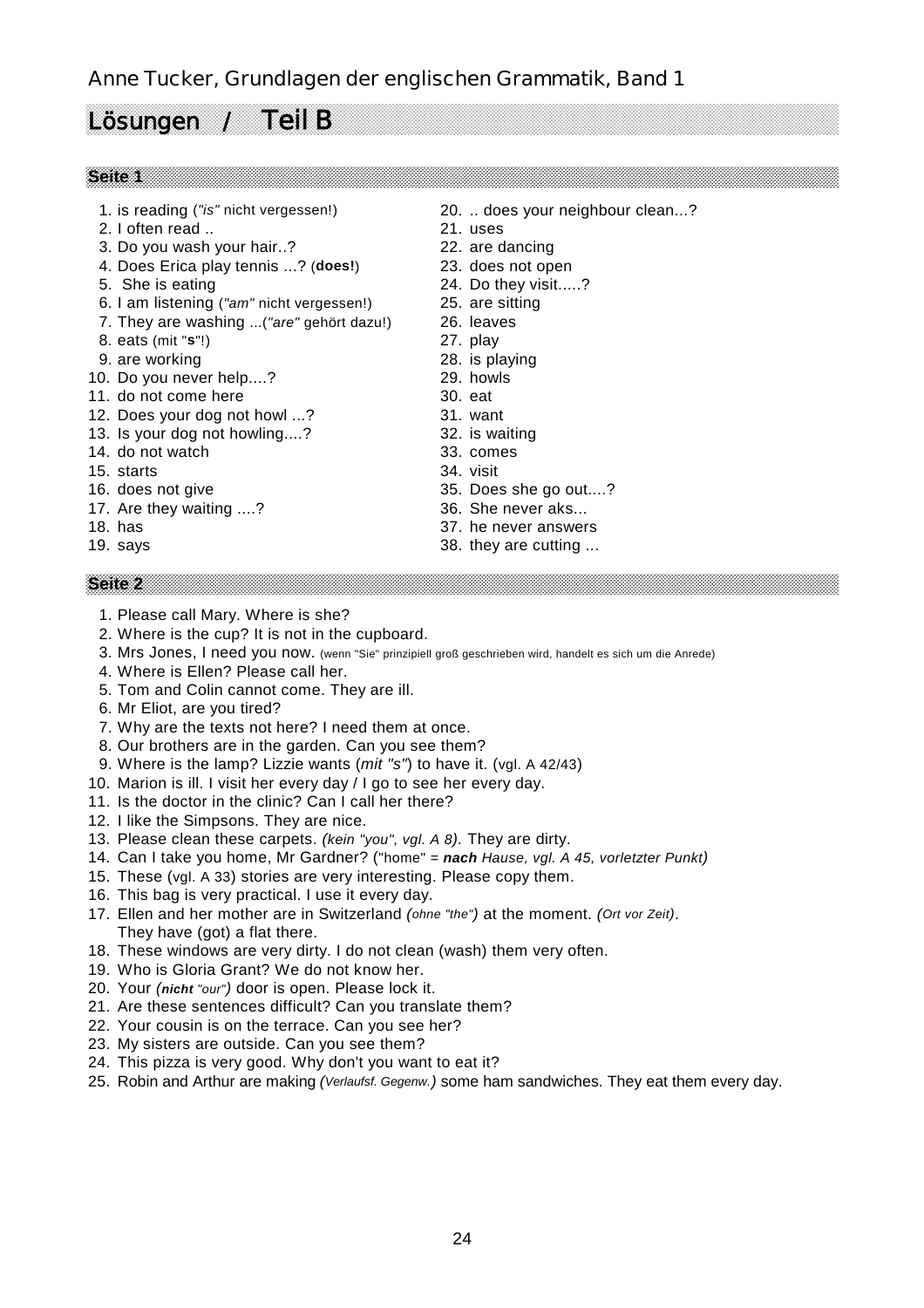#### **Seite 3 / unten**

Gestern habe ich mein Auto gewaschen / gestern wusch ich mein Auto. Gestern hast du alle Fragen beantwortet / gestern beantwortetest du alle Fragen. Letzten Dienstag hat sie ihren Laden um sieben aufgemacht / ... machte sie ihren Laden ... auf. Voriges Jahr hat er sein erstes Buch veröffentlicht / ... veröffentlichte er sein erstes Buch. Voriges Wochenende hat es viel geregnet / ... regnete es viel. Gestern morgen sind wir zu Fuß zum Büro gegangen / ... gingen wir zu Fuß zum Büro. Gestern abend haben sie ein Konzert gehört / hörten sie ein Konzert.

**Seite 5**

# **A**

- 
- 
- 3. he painted (ohne "s") pictures 24. we studied history
- 
- 
- 6. Harry never listened 27. we danced a lot
- 
- 
- 
- 
- 11. my cousins lived in Brighton 32. we locked the safe ...
- 12. they emptied the post box at nine 33. Sarah phoned us every day
- 
- 14. she laughed a lot 35. I missed you
- 
- 
- 
- 18. they never carried plastic bags 39. he typed a lot of letters
- 
- 
- 
- 1. I hoped 22. Joe locked the door ..
- 2. we waited 23. I hated that
	-
- 4. they never called me up 25. Oliver cleaned the stairs ...
- 5. Nick cleaned the windows 26. it worked (*es hat funktioniert*)
	-
- 7. we worked hard 28. the students translated many sentences
- 8. Barry smoked cigars 29. our friends played soccer
- 9. they often helped us 30. I wanted to talk to him *(Infinitiv "to talk" bleibt Infinitiv! ich will / wollte mit ihm reden)*
- 10. I explained all the words 31. he listened to all those stories
	-
	-
- 13. you arrived late very often 34. Sue kissed Tom when he returned
	-
	-
	-
- 17. we started at three 38. our parents loved this program
	-
	-
- 20. I cooked dinner every day 41. we wanted to forget (vgl. Satz 30)
- 21. we sometimes missed our bus 42. she tried to forget (vgl. Satz 30)

**B** Eine von vielen möglichen Lösungen könnte so aussehen:

Yesterday I arrived at the office at nine. First I opened the safe and copied some documents, then I locked them in the safe again. After that I typed some letters. Many people phoned me in the morning. At noon my colleague fetched a snack for me. It tasted good. We finished our snacks and talked about our work. In the afternoon it started to rain. I missed my bus and walked home in the rain.

# **C**

| 1. painted | 7. explained        | 13. returned |
|------------|---------------------|--------------|
| 2. played  | 8. washed           | 14. cleaned  |
| 3. missed  | 9. lived            | 15. watched  |
| 4. looked  | 10. typed           | 16. talked   |
| 5. visited | 11. looked, hurried | 17. phoned   |
| 6. smoked  | 12. smiled          | 18. emptied  |

- 
- 15. your dog howled like a wolf 36. they earned a lot of money
- 16. I liked her 37. she never visited us
	-
	-
- 19. you looked good 40. Kevin asked lots of questions
	-
	-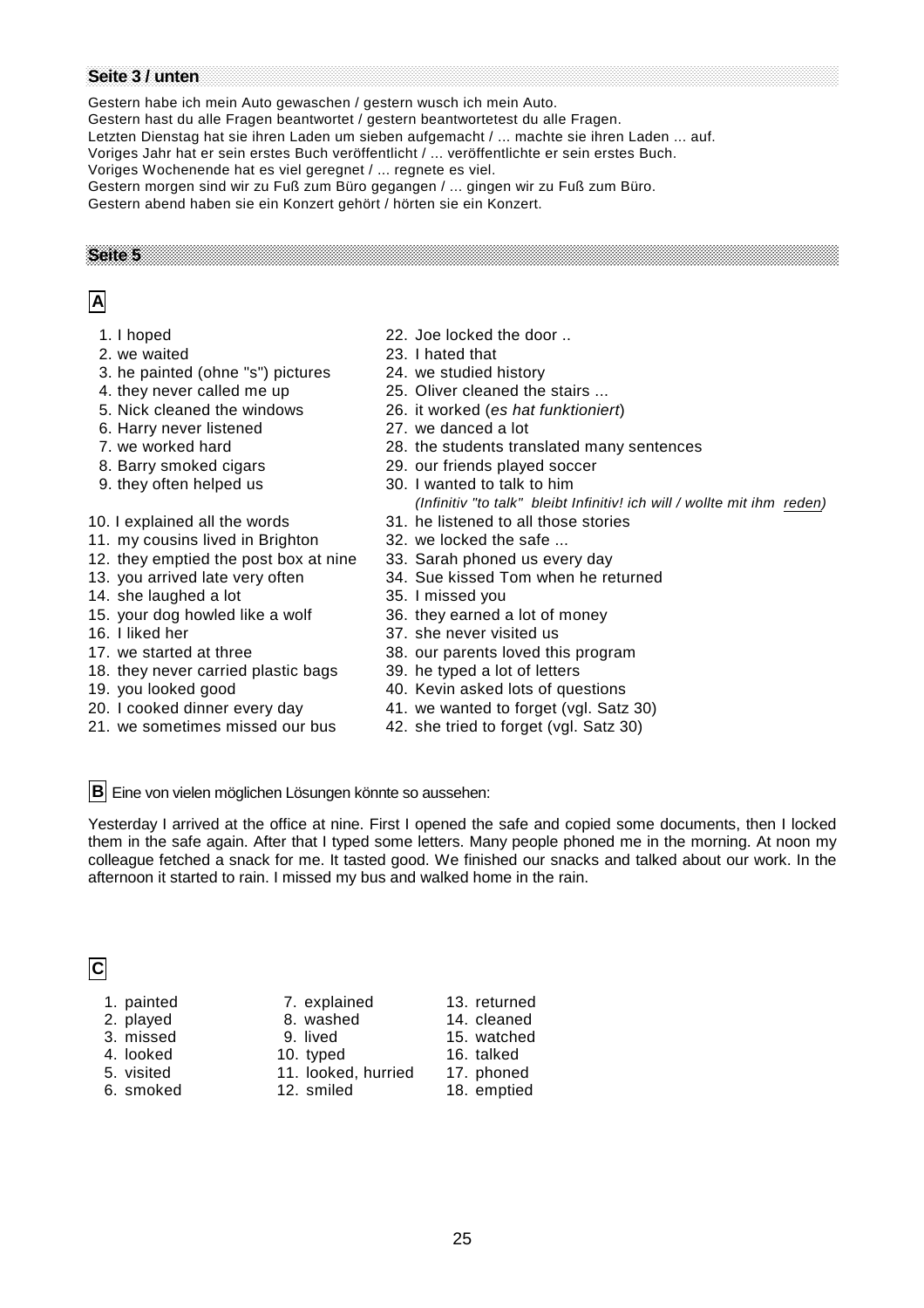- 
- 2. We always had .... 40. I didn't want a cat..
- 
- 
- 5. Doreen had no friends.
- 

- 
- 
- 
- 
- 
- 
- 13. Did you work hard? (Infinitiv "work" bleibt Infinitiv! Es gehört zum Wesen des Infinitiv, daß er nicht verändert wird!)
- 
- 
- 
- 
- 
- 
- 
- 21. Maude always had a soup ... 59. What was in the pot?
- 
- 
- 24. We always had fried eggs... 62. Where were the forks?
- 
- 26. Tom had some cash on him. 64. Where was your blue coat?
- 
- 
- 29. The church was near the museum. 67. They had three trees ...
- 30. The minister was in P. 68. He had a flat...
- 
- 
- 33. They were not friendly. They were not friendly.
- 
- 
- 36. We didn't have enough money. (Infinitiv "have" bleibt Infinitiv! vgl. Satz 13)
- 
- 
- 1. They had a house.. 39. The grocer didn't open..
	-
- 3. Greg had a problem. 41. Barry was not in his room.
- 4. We had no time.<br>5. Doreen had no friends. The hotel was not near the park.<br>43. Were you tired?
	-
- 6. I was happy. 44. Was he patient?
- 7. She was very patient. 45. Was she a patient of this clinic?
- 8. We were in the garden. A same state of the list?
- 9. Sam was bored. 47. Teresa had her bag with her.
- 10. The Millers were tired. 48. We often had melon for dessert
- 11. Those cars were dirty. 49. We had no butter in the house.
- 12. I was in London. The same state of the state of the state of the state of the state of the state of the state of the state of the state of the state of the state of the state of the state of the state of the state of t
	- 51. Did they have a fork ...?
- 14. Did your teacher drive a VW? 52. Our dog didn't bark much.
- 15. Did Mary and Dick live in Hull? 53. Did Doris live in Scotland?
- 16. Did Sheila know him? 54. Mr Boswell didn't have enough patience.
- 17. Did we need .... 100 million was seen to the search of 55. Did he eat a banana ...?
- 18. Did your cousin like ... 56. Were Claire and Gordon at home?
- 19. Did they want a room... 57. Were you in the canteen?
- 20. They had four chairs.... 58. Where was Emily?
	-
- 22. Jeremy had no car. **60. Who was in the bathroom?**
- 23. Mary had no patience. The same control of the apples ripe?
	-
- 25. They had no hope. 63. Were Ruth and her cousin in Boston?
	-
- 27. I had some cheques... 65. Was there a TV set in your room?
- 28. Flora was at school. 66. Were you and your cousins not bored?
	-
	-
- 31. We were not very patient. 69. Your daughter had a beautiful voice.
- 32. I was not nervous. 70. Why were there no cheese sandwiches?
	-
- 34. You were not on time. 72. Were the rooms air conditioned?
- 35. I didn't like the film. That was not enough.
	- 74. The strawberries were not ripe.
- 37. They didn't work hard. 75. Weren't you on the list?
- 38. She didn't know me. 76. Why did he never wait for us?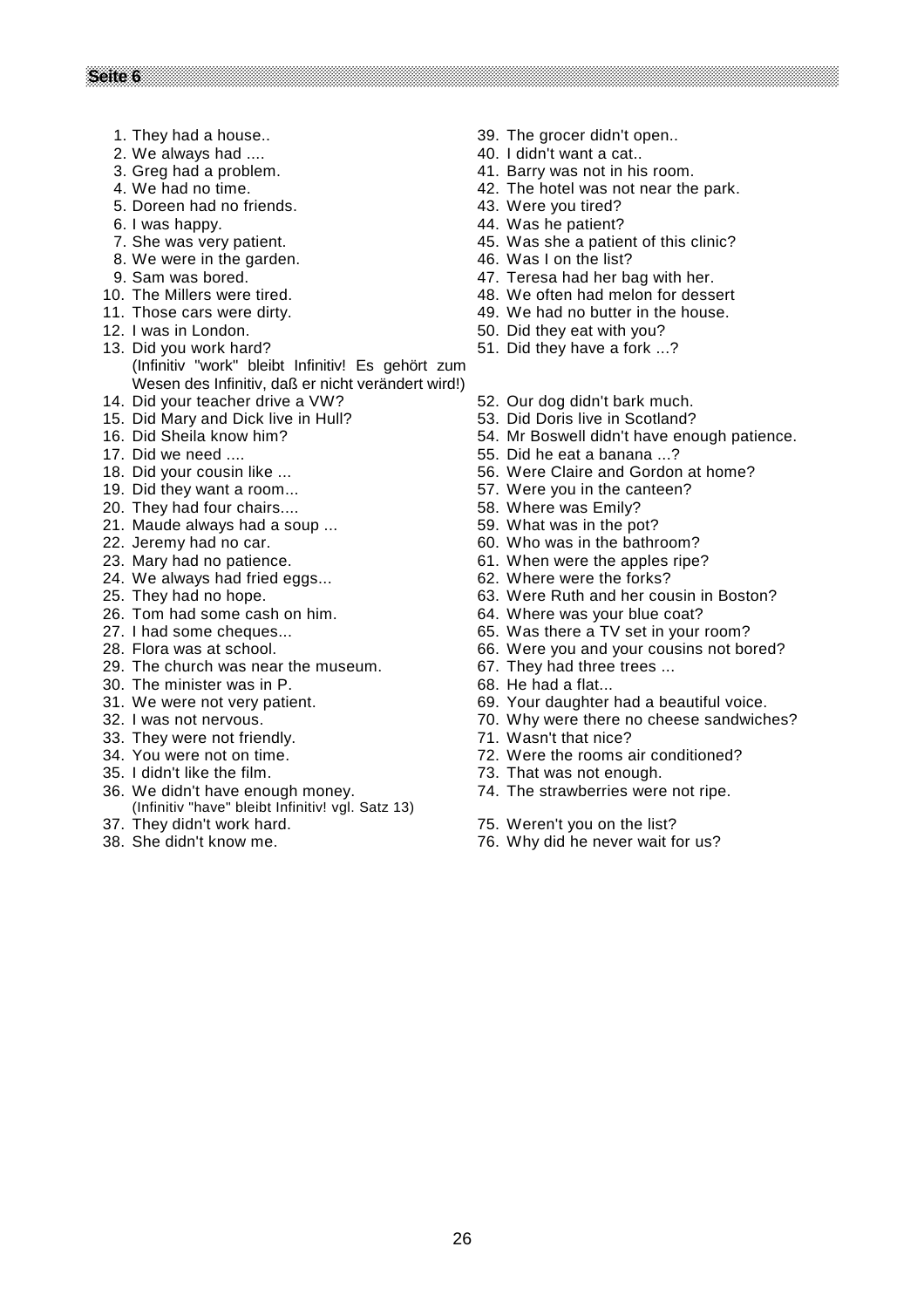- 
- 
- 3. We studied biology. 18. Mrs B. had the best c....
- 
- 
- 
- 
- 
- 
- 
- 
- 
- 
- 
- 
- 1. The sky was blue 16. ... we waited for Edgar. 31. ... he worked very hard.<br>2. There was no cloud... 17. She liked lettuce... 32. Did Wilma not have ....
	-
	-
- 4. The doctor visited...  $\frac{34.6}{19.6}$  Mhy didn't you use...?  $\frac{34.6}{19.6}$  Did the children make...?<br>5. Didn't Mrs W. live in C.?  $\frac{20.6}{19.6}$  There were white clouds... 35. We needed more ...
	- 20. There were white clouds... 35. We needed more ...
	-
	-
	-
	-
	-
	-
	-
	-
- 15. ... we answered all .... 30. Why didn't she translate...?
- 
- 32. Did Wilma not have ....  $33.$  Who was not on  $\ldots$ ?
- 
- 
- 
- 6. ...two ladies arrived ... 21. Why didn't your husband...? 36. How did you translate...?
- 7. We finished the second ... 22. I had some cookies... 37. ....moved to Athens.
- 8. Did you visit your parents..? 23. Why was Mrs A. not in.... 38. Fred and C. danced...
- 9. ...she helped her brother... 24. I didn't work on Sundays. 39. ... had plastic roses...
- 10. Those bags were practical. 25. How was it? 40. The kids needed new c....
- 11. We often had ravioli ... 26. Was there a video...? 41. Were these s. difficult?
- 12. Where were the forks? 27. There was no lettuce... 42. Did he make the beds..?
- 13. They never emptied ... 28. ... Mrs King earned ... 43. They carried everything...
- 14. Were the kids not there? 29. ...dog howled... 44. Did she work on Saturdays?

- 1. She **took** a vitamin pill... *(kein "s"!)*
- 2. On Friday evenings I **drove** home...
- 3. He usually **got** up at seven.
- 4. They **wrote** many letters.
- 5. Alf drank too much.
- 6. She seldom **caught** the five o'clock bus.
- 7. I often **went** for a walk.
- 8. He always **told** us interesting stories.
- 9. I **spoke** to many people...
- 10. The butcher always **cut** *(ohne "s"! daran kann man die Vergangenheit erkennen)* some chops....
- 11. Mary sometimes **brought** me...
- 12. Mrs Manning often **bought** pork chops, sometimes she **took** a steak.
- 13. We always **made** the beds before the guests **came** (*mit* "a").
- 14. Mrs Hayes always **forgot** her brother's birthday.
- 15. She often **lost** her heart...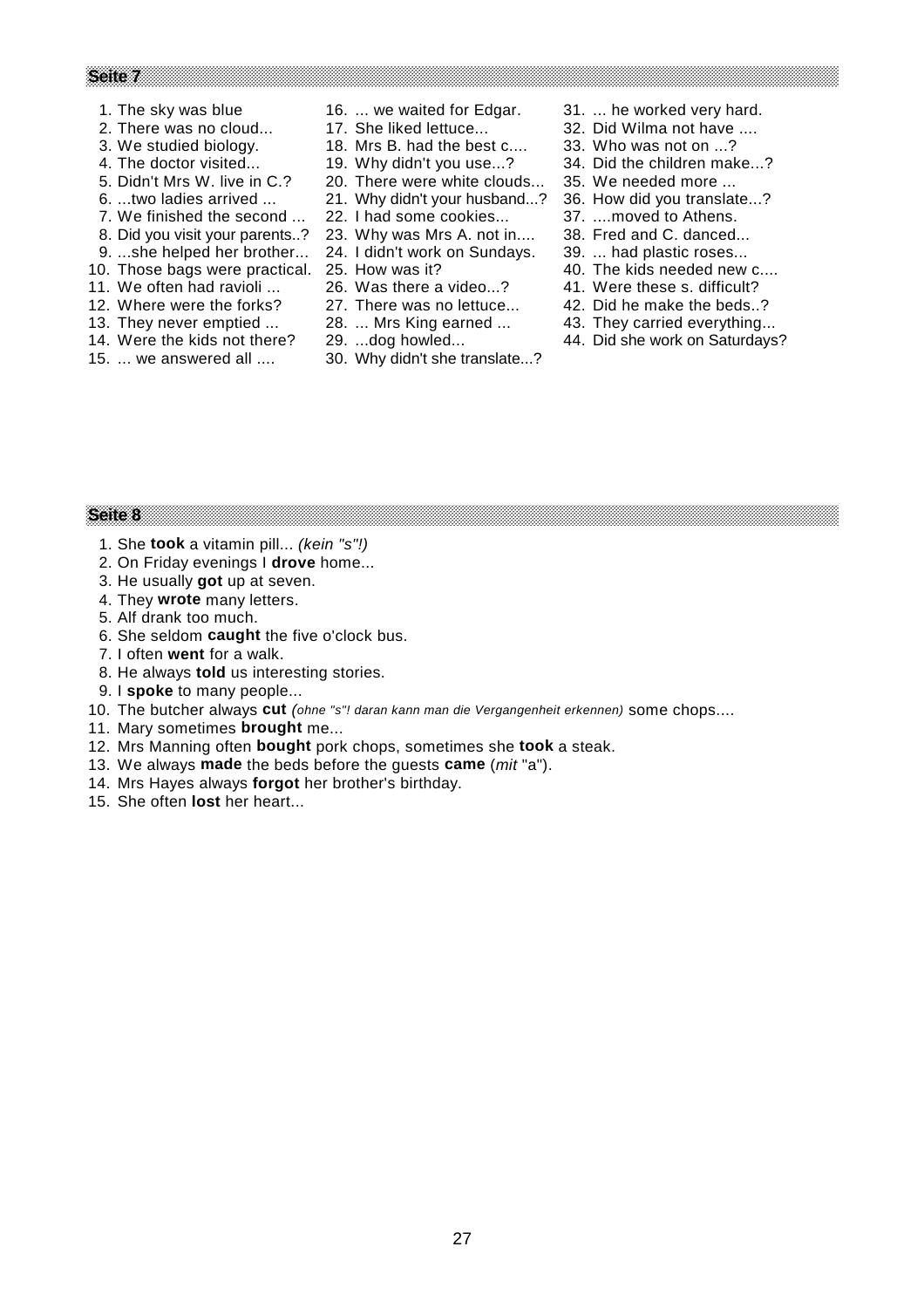- 1. Cliff **taught**...
- 2. Ed **went**..and bought...
- 3. We usually **put** ...(*unverändert*)
- 4. They sometimes **slept**...
- 5. We always **left**... when we **went**...
- 6. I **saw**.... when I **went** ...
- 7. She seldom **broke**... when she **did** the dishes
- 8. This pilot **flew**...
- 9. We **ate** a lot...when we **were**...
- 10. Old Mr Frazer always **left**....
- 11. Dennis sometimes **fell**...
- 12. ...Max **ran**...and **caught**....before it **left**
- 13. Max never **forgot**...
- 14. Our grocer **sold** a lot...
- 15. When we **were**... we always **ate**....
- 16. ...planes **left** the airport...
- 17. The holidays **began** in July.
- 18. These planes **flew** south...
- 19. She **took** her car... and **drove**...
- 20. When we **told** her... she always **understood**
- 21. We often **found**...
- 22. Nora **ate**
- 23. Bess never **paid**...
- 24. I **thought** a lot
- 25. Paul always **bought**..
- 26. We sometimes **met** ....when we **walked**...
- 27. The m. sometimes **threw**... when he **was**...
- 28. Mrs M. never **spoke**...
- 29. My daughter usually **slept**...
- 30. We usually **had**...
- 31. The kids sometimes **got**...
- 32. Those shops **sold** everything...
- 33. My parents **came** here...
- 34. ...the dollar **went** down.....people **lost**.....
- 35. Mrs Emerson **taught** evening classes
- 36. Elle usually **caught** a cold...
- 37. Our children **swam** like fish
- 38. ...I **came** home.....often **lay** around....
- 39. She **spent** a lot ....
- 40. I often **lost**...
- 41. .... always **dug**..... when they **played**...
- 42. Jeff **ate** like a wolf
- 43. I **made** lots of mistakes
- 44. Mr Palmer usually **put**....
- 45. Mrs Brown **spent** a lot....
- 46. Sally **went** to evening classes
- 47. The postman rarely **brought** me...
- 48. When Oliver **came**....usually **went** to bed
- 49. ...**sold** nearly everything
- 50. ... **had** a strange hobby.....he **wrote**....
- 51. I **hated** to eat on that terrace.... **flew**....
- 52. The gorilla **ate** a lot...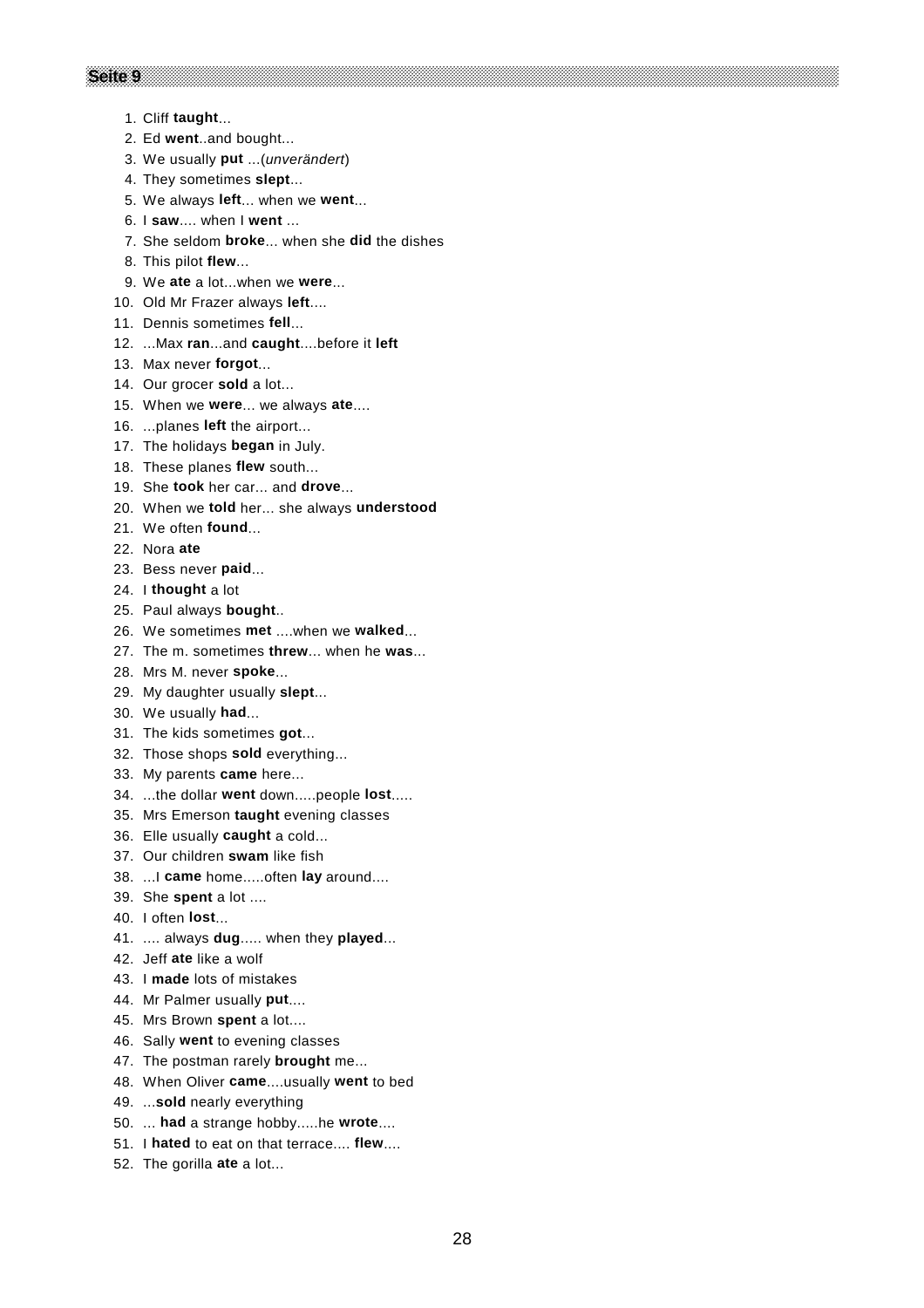- 1. Where did Laura live?
- 2. What time did the bank open?
- 3. What time did she drive to work?
- 4. Where did Sheila write her books?
- 5. Where did your neighbours go every summer? *(Zeitbestimmungen stehen in Fragen immer am Ende)*
- 6. Why did they never invite Tina for a meal?
- 7. What time did the patients get their breakfast?
- 8. What time did Vera come back?
- 9. What time did the concert start?
- 10. What did you have for lunch?
- 11. What did Martha sell in her shop?
- 12. What did Cliff teach them?
- 13. When did Erica clean the carpets?
- 14. When did Donald phone his dentist?
- 15. Why did you wash your jeans (yesterday)?
- 16. Which bus did the children catch?
- 17. What did you want to be in your youth?
- 18. What did they watch on TV last night?
- 19. Why did the dog howl all night yesterday?
- 20. How many sentences did you translate? (**many!** vgl. A 33 unten)
- 21. How long did Mr Ambler wait for them yesterday?
- 22. Why did this pilot fly to Washington last Tuesday?
- 23. How many patients did the doctor visit last night) (**many!**)
- 24. When did the holidays begin?
- 25. What did the stranger have in his hand when he left the house?
- 26. What time did Mrs Grey's guests arrive?
- 27. What did the butcher bring you for the grill party?
- 28. When did you lose *(ein "o"!)* your gold ring?
- 29. How many articles did Frank copy yesterday.
- 30. Where did Walter find this purse?
- 31. What did you want to have for your salad?
- 32. When did the writer start to work on that book?
- 33. What did this bottle contain?
- 34. Why did Alan like that car?
- 35. Who did she meet on her way home?
- 36. When did it start to snow?
- 37. Why did they not invite the Coopers?
- 38. What did Alf have for dessert?
- 39. Where did you buy these tights?
- 40. Why did she forget his birthday?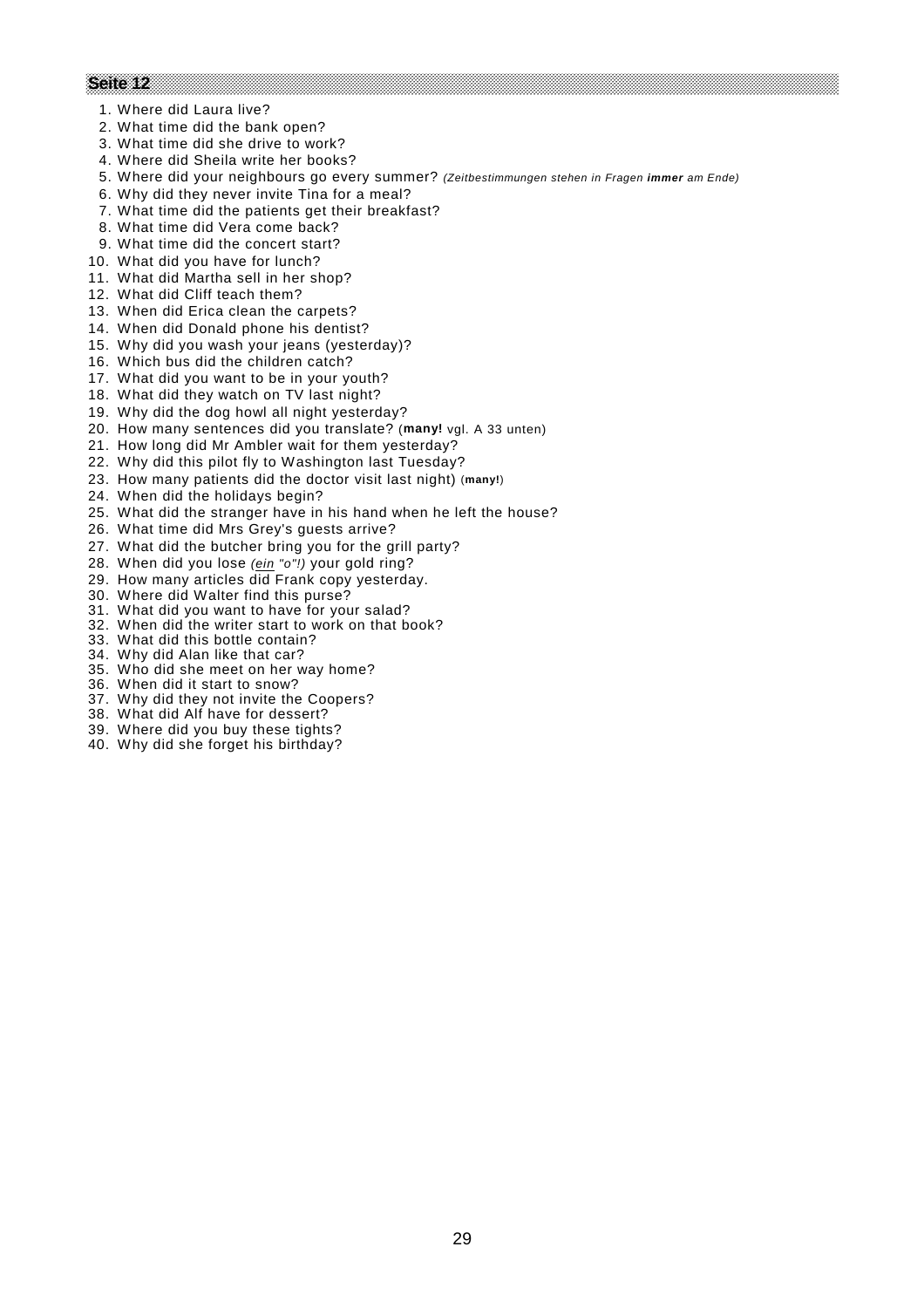- 1. two months (mit "s") ago 8. two seconds ago 15. some months (mit "s") ago
- 2. ten hours ago 9. months (mit "s") ago 16. eight hours ago
- 3. eight months (mit "s") ago 10. a fortnight ago 17. a minute ago
- 4. a week ago 11. seven years ago 18. weeks ago
- 5. twelve (mit "ve") seconds ago 12. five minutes ago 19. years ago
- 
- 
- 
- 
- 
- 
- 
- 7. some minutes ago 14. some (a few) hours ago
- 
- 
- 
- 
- 
- 6. many years ago 13. six days ago 20. many months (mit "s") ago

- 1. I played tennis yesterday.
- 2. Harry bought ten cassettes yesterday.
- 3. We visited Mrs Woodfield last Saturday.
- 4. We drank too (*zwei "o"!*) much yesterday.
- 5. Susan bought the sausages for the grillparty yesterday.
- 6. Our firm (company) bought a new truck a month ago.
- 7. Nancy sent (*mit* "t") us a telegram (*ein* "m") last weekend.
- 8. Tim finished his book last year.
- 9. Alex cooked a fish soup last night / yesterday evening.
- 10. Your ("your!") dog howled last night.
- 11. We talked to the headmaster (headteacher) the day before yesterday.
- 12. Ethel left the house two hours ago.
- 13. I spent my youth in Greece.
- 14. We missed the bus yesterday.
- 15. Bert cleaned the carpets last Friday (*großes* "F"!).
- 16. James lost his purse last weekend.
- 17. Sheila visited me two months (mit "s"!) ago.
- 18. Our neighbour invited us for a meal last Sunday (*großes* "S").
- 19. The children watched TV yesterday.
- 20. Richard left this (!) school in 1991.
- 21. I missed the train the day before yesterday.
- 22. My sister-in-law sold her car three weeks ago.
- 23. My parents-in-law visited us yesterday.
- 24. My brother-in-law called (phoned) us yesterday.
- 25. Our daughter-in-law was (!) here yesterday.
- 26. Jeff emptied the letter box two hours ago.
- 27. We explained this rule two weeks ago.
- 28. Our son-in-law arrived yesterday.
- 29. Last Tuesday (*großes* "T") Claire smoked her first cigarette. (Reihenfolge beachten- "Claire" vor "smoked")
- 30. I was in the cinema yesterday.
- 31. We bought these (!) chairs eight years ago.
- 32. When Roger was a child, he lived *(Reihenfolge!)* in Italy.
- 33. Sarah went abroad (vgl. A 50, unten) many years ago.
- 34. I saw (watched) the film on TV last Thursday *(großes "T", nicht mit "Tuesday" verwechseln)/Reihenfolge!*
- 35. These (!) students forgot their (!) copies last week.
- 36. I read these (!) papers last weekend.
- 37. We read the second chapter last Wednesday (*großes* "W").
- 38. Philip was (!) in the canteen yesterday *(Ort vor Zeit)*.
- 39. These (!) women (*mit* "e") lost their (!) jobs some years ago (*Reihenfolge*!).
- 40. Mary and Ellen met many (*nicht* "much") interesting people (*ohne* "s"!) in their (!) childhood.
- 41. Mrs Fleming was (!) in Wales last year. *(Ort vor Zeit)*
- 42. Mr Dawson locked the door some minutes ago.
- 43. Adam made a cucumber salad (*mit* "d") last night/yesterday evening.
- 44. The Millers left their (!) flat at eight (o'clock) last night/yesterday evening.
- 45. (In her youth) Judy earned her money as a waitress in her youth.
- 46. Michael took the wrong pills (tablets) yesterday.
- 47. You were drunk last night / yesterday evening.
- 48. We were (!) in the theatre last Friday (*großes* "F").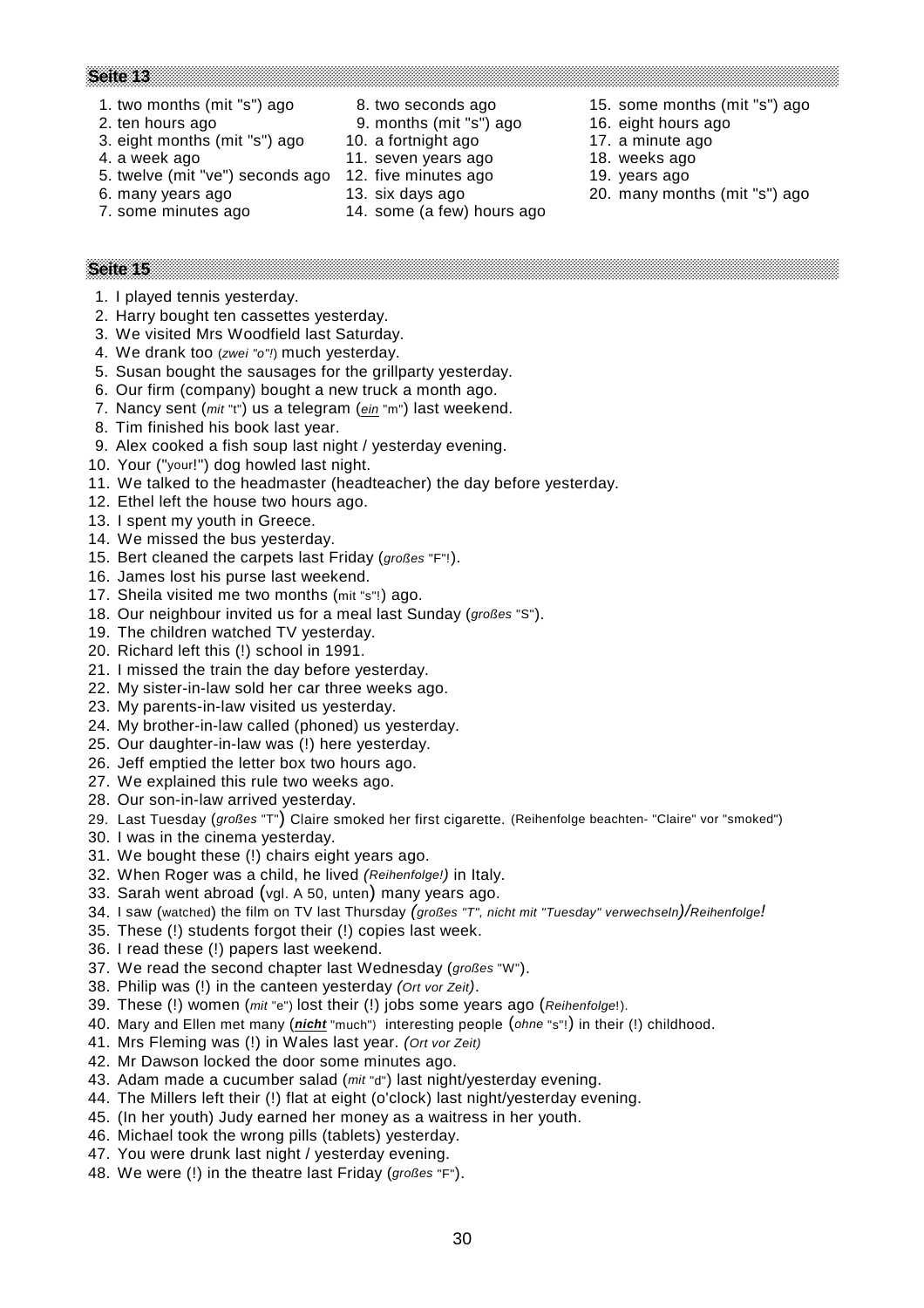#### 1. They didn't buy... (they **did not** buy – **Abkürzung möglich wo Kurzform und umgekehrt**)

- 2. Tim didn't arrive...
- 3. Violet didn't want to go...
- 4. Polly didn't tell ...
- 5. Willy didn't leave...
- 6. Sam didn't talk ...
- 7. The police didn't catch ...
- 8. The doctor didn't come ...
- 9. Ruth didn't have
- 10. ... the milkman didn't come ...
- 11. Helen didn't eat...
- 12. We didn't have...
- 13. Steve didn't go....
- 14. Harry didn't have...
- 15. Amy didn't buy...
- 16. Tina didn't drink ...
- 17. My neighbour (*Nachbarin***)** didn't wash ...
- 18. Ellen didn't play ...
- 19. Rex didn't eat...
- 20. She didn't feel ...
- 21. Maureen didn't go...
- 22. Claire didn't catch....
- 23. Ted didn't take ...
- 24. James didn't find ...
- 25. Liz didn't come ....
- 26. The Duncans didn't travel *(ein "l")* ...
- 27. Gladys didn't speak ...
- 28. Janet didn't forget....
- 29. ... they didn't have ...
- 30. Alice didn't sell. ....
- 31. Mrs Hardley didn't go...
- 32. The Smiths didn't go...
- 33. My colleague didn't fly ...
- 34. Marie didn't leave ...
- 35. Oscar didn't sleep ...
- 36. Gwen didn't get.....
- 37. Our *("unsere"!)* company didn't buy....
- 38. The children didn't come ...
- 39. Fred didn't drive ...
- 40. Bob's sister-in-law didn't break ...
- 41. Nancy'a brother-in-law didn't pay ...
- 42. My cousin didn't go....
- 43. She didn't want ...
- 44. Clarissa didn't smoke ...
- 45. We didn't have ...
- 46. David didn't give ...
- 47. The famous film star didn't come ...
- 48. Richard didn't meet ...
- 49. Toby didn't spend *(mit "d")* ...
- 50. Mrs Thompson didn't teach ....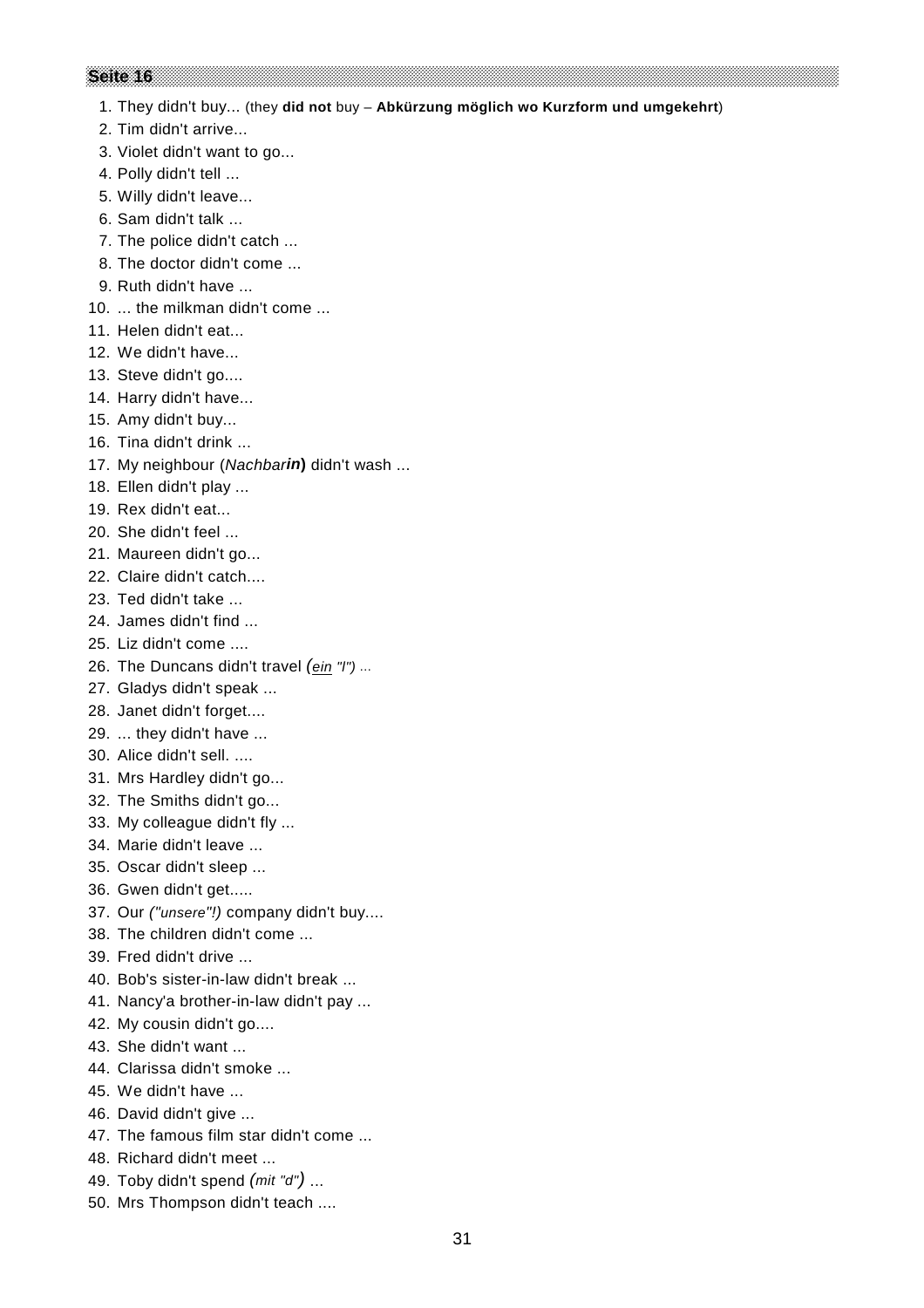- 1. This pilot flew to Vancouver yesterday.
- 2. We came home (vgl. A 45, unten) at three yesterday.
- 3. I went to/into (vgl. A 18, Diverse Besonderheiten) the cinema last Friday (großes "F").
- 4. Fred and Cindy were here three days ago.
- 5. Mr Baker arrived the day before yesterday.
- 6. Mrs Winslow went to her sister-in-law yesterday.
- 7. These (!) tourists arrived at the airport some hours ago.
- 8. Mrs Cook's (mit Apostroph) daughter moved to Aberdeen six months (mit "s") ago.
- 9. I came here many years ago.
- 10. Liz and Ted often came to our parties (mit "-ies") in their childhood.
- 11. Mrs Allingham travelled/traveled to Swindon yesterday.
- 12. The milkman came at eight last Thursday ( großes "T").
- 13. These (!) insects flew into (! A 18) our rooms ( mit "s") yesterday evening/last night.
- 14. We were in the cinema last night.
- 15. My friend was in the museum yesterday.
- 16. The minister was not in her office yesterday.
- 17. The children (kids) were too (zwei "o") noisy last weekend.
- 18. We were too (zwei "o") tired yesterday evening / last night..
- 19. Were you here last weekend, Mrs Taylor? (vgl. S. 14 unten)
- 20. Were you in Kent in the (your) last holidays?
- 21. Wasn't the minister in France yesterday? (Vergangenheit!)
- 22. Where was Linda yesterday?
- 23. Were the Frazers at home yesterday?
- 24. Were these (!) students here last Tuesday ( großes "T")?
- 25. Why were you not/ weren't you in the canteen yesterday? (Ort vor Zeit)
- 26. Where were the children last weekend?
- 27. Did you paint the chairs yesterday? (Fragebildung Vollverben vgl. S. 11)
- 28. Did your dog howl last night?
- 29. Did you sit on the terrace two hours ago?
- 30. Did Nancy cook an (mit "n") onion soup yesterday?
- 31. What did you do last Saturday (großes "S")?
- 32. When did the author write the last chapter?
- 33. Did you wash the towels and the tights yesterday?
- 34. Did you take your vitamin pills yesterday?
- 35. Did Eve spend her youth in York?
- 36. Why did you make so much noise yesterday?
- 37. (At) what time did Mona lock these (!) doors yesterday?
- 38. Why did you take the cucumber out of the fridge last night/yesterday evening?
- 39. Why did Janet's (mit Apostroph) brother-in-law (mit Bindestrichen) go to Dover last Thursday ("**T"**) ? (Ort vor Zeit) / "drive" würde bedeuten: mit dem Auto fahren/ "go" ist neutral: *fahren; vgl B 41*
- 40. When did you come home (vgl. A 45 unten) last Sunday (großes "S")?
- 41. Did these/those people get their (!) copies yesterday?
- 42. Where did you buy the salami last week?
- 43. Did you talk to (speak with) your mother-in-law yesterday?
- 44. Didn't you watch (nicht \*"look"!) TV last night?
- 45. Did Ben miss his train yesterday?
- 46. Didn't the butcher open his shop yesterday?
- 47. Didn't she leave her husband years ago?
- 48. Didn't Jim and Kate sell their (!) house years ago?
- 49. Did the Frazers sell their (!) car two weeks ago?
- 50. Didn't Paul arrive three hours ago?
- 51. Didn't you tell the truth last week?
- 52. Didn't you go to Nick's (mit Apostroph) party last Sunday (großes "S")?
- 53. Did your (! nicht verwechseln mit "our") cousins (Mehrzahl-"s") go (vgl. Satz 39) to Brighton yesterday?
- 54. Did you sleep long yesterday?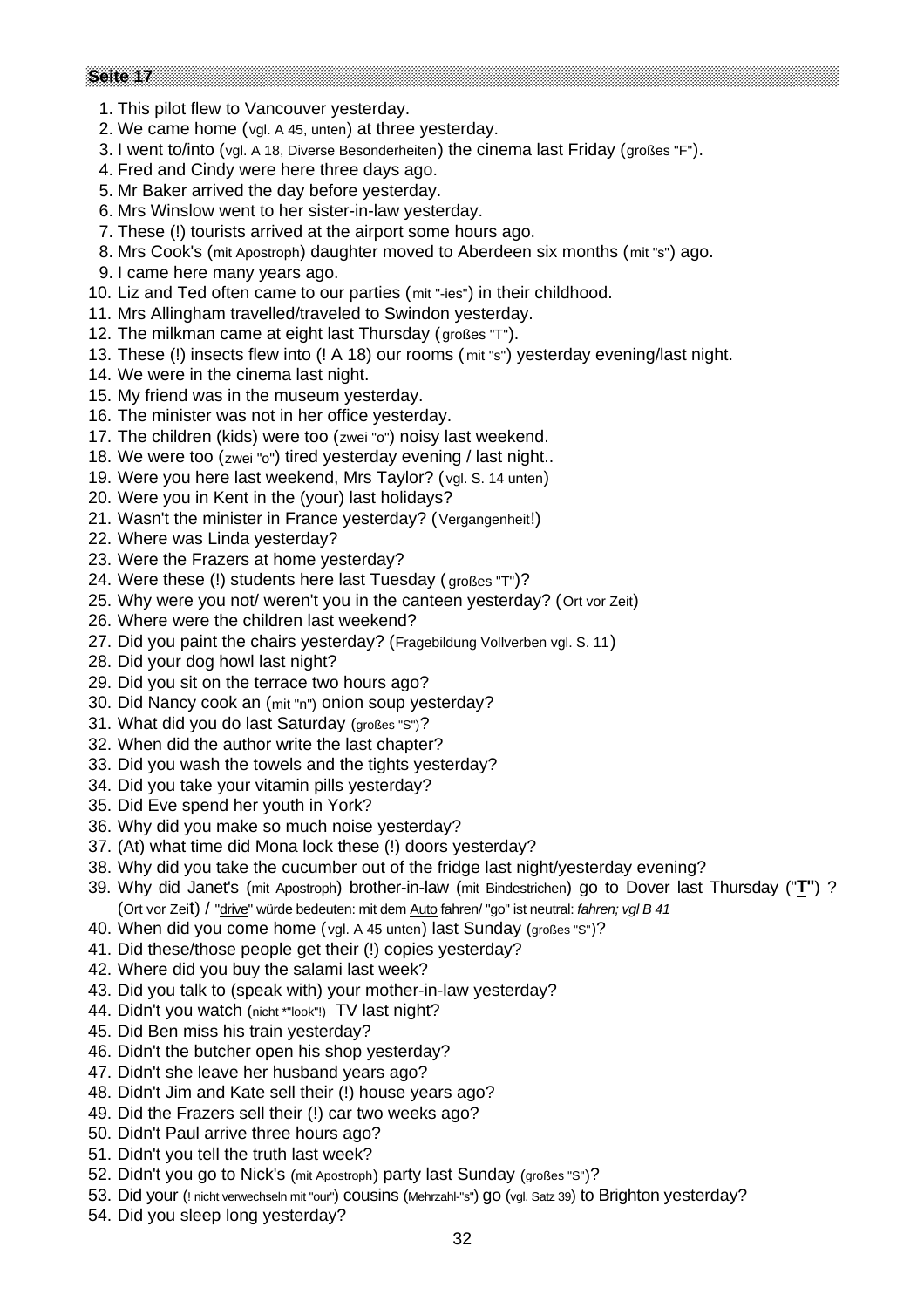- 2. our neighbour and her children 29. my sister and her husband
- 3. these hospitals and their patients 30. my friends and their families
- 
- 
- 
- 
- 8. your sister-in-law and her children | 35. Mrs Elder and her stupid stories!
- 
- 
- 
- 12. these tablets (pills) and their effect 39. Mr Hunter, where is your wife?
- 
- 
- 15. your (!) sister and her cucumber salad 42. the tomato and its taste
- 
- 
- 
- 
- 20. the towns and their dirt and noise 147. these scandals and their effect
- 
- 
- 
- 24. these (!) persons and their passports [51. this (!) olive and its taste
- 
- 26. my brothers and their parents-in-law 53. my colleagues and their offices
- 27. these (!) men (mit "e") and their tasks  $\vert$  54. the waitress and her boss
- 1. Doris and her cousin 28. the pub and its guests
	-
	-
- 4. Louise and her family  $\vert$  31. Mrs Baker, where are your copies (mit "ies")?
- 5. your (!) garage and its door 32. these students and their headteacher/ (-master)
- 6. the towels and their colours 33. my neighbour and her cat
- 7. Mrs Joyce and her shop 34. Mrs Cook, are these (!) your flowers?
	-
- 9. this door and its lock 36. your (!) daughter and her husband
- 10. these doors and their locks  $\vert$  37. this paper and its boring articles
- 11. the architect and her boyfriend 38. Visit (ohne "you" / A 8) the town with its parks!
	-
- 13. the onion and its effect  $\vert$  40. your (!) teacher and her stupid tests
- 14. Ellen and her recipe for fish soup 41. my mother-in-law and her boyfriend
	-
- 16. these (!) women (mit "e"!) and their jobs  $\vert$  43. my daughter-in-law and her fax machine
- 17. the bottle and its contents  $\vert$  44. the books and their titles (mit Plural-"s")
- 18. Vicky and her pink tights  $|45.$  the strawberries and their taste
- 19. the peaches and their price 46. your (!) professors and their books
	-
- 21. the dentist and her bills  $\vert$  48. the capital and its problems
- 22. the pizza and its taste  $\vert$  49. Eve and her fantastic recipe for pizza
- 23. the canteen and its empty rooms  $50.$  my parents and their partners (mit Plural-"s")
	-
- 25. this story and its author 52. this (!) music and its effect
	-
	-

#### **Seite 18 unten**

**Anmerkung**: statt der Subjekte können Sie natürlich auch deren Fürwörter einsetzen, also im ersten Satz zB *she*, im zweiten *they* etc.

- 1. Where was Jane yesterday?
- 2. Why did Paul and Bert miss their train last Wednesday?
- 3. Who did you meet near the supermarket (yesterday)?
- 4. Why did Mrs Parker lock the empty box?
- 5. How much (money) did Martha earn?
- 6. Where were the towels?
- 7. What did they want?
- 8. Why was the film boring?
- 9. Where were you at twelve?
- 10. Where did Mrs and Mr Frazer spend their last holiday?
- 11. When did Billy go into this eye clinic?
- 12. Why were Sharon and Mike so nervous?
- **Seite 19**
	- 1. Why did you find these texts boring?
	- 2. Where did the children sleep last night?
	- 3. When did the author finish this chapter?
	- 4. Who wrote this letter to the president? (Frage nach Subjekt, kein "did", vgl. Kasten S. 19 oben)
	- 5. Why did the Browns not pay their bill?
	- 6. Where was the blue towel? (bei Fragen mit Formen von "be" nie "did/do/does!)
	- 7. What did Elsa buy at Harrods?
	- 8. Why could you not get the documents yesterday? (Fragen mit Hilfsverben ohne "did")
	- 9. Where did Mrs Levy work in her youth?
- 10. Why was Mary not at home yesterday? (vgl. Satz 6)
- 11. Where were the kids? (vgl. Satz 6)
- 12. Why did old Mr Kerry need help?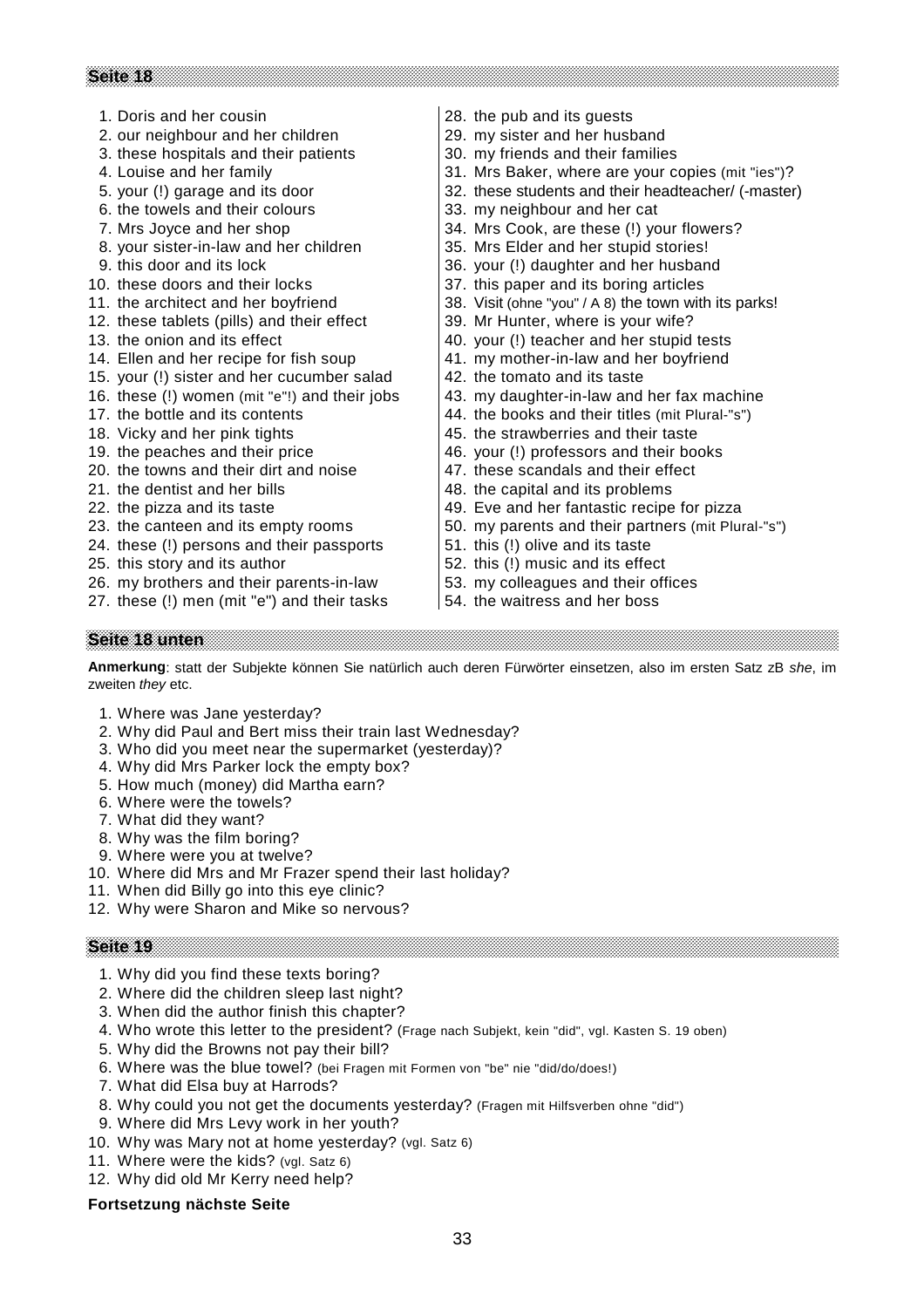#### **Seite 19 / Fortsetzung**

- 13. What did Elaine want for dessert?
- 14. Who looked after the baby? (vgl. Satz 4)
- 15. How many parcels did Sarah get last week?
- 16. Where was the key? (vgl. Satz 6)
- 17. What did Tom use for his salad?
- 18. When did this difficulty start?
- 19. What made them all so depressed? (vgl. Satz 4)
- 20. Why were the workers on strike last month? (vgl. Satz 6)
- 21. Who paid the bill? (vgl. Satz 4)
- 22. What did Kate need the money for? (nachgestellte Präposition, vgl. Kasten S. 19 oben)
- 23. Where did she buy these stupid plastic roses?
- 24. Which chapter were these sentences in? (vgl. Satz 22)
- 25. Which bank did Mr Ross get a loan from? (vgl. Satz 22)
- 26. Where were you last week? (vgl. Satz 6)
- 27. Why did she never explain this?
- 28. Who did you want to talk to? (vgl. Satz 22)
- 29. When did the Webbs arrive here?
- 30. Which recipe did you use for this pizza?
- 31. Why did Kate not finish her book? / Why didn't Kate finish ..
- 32. What did the children play with? (vgl. Satz 22)
- 33. Why did Brian always take a vitamin pill after breakfast?
- 34. Who told him the truth? (vgl. Satz 4)
- 35. Who did Amy play chess with yesterday evening? (vgl. Satz 22) **Zeitbestimmung** noch **hinter** die Präposition stellen **!**
- 36. Why were the children so noisy yesterday? (vgl. Satz 6)
- 37. What made them so nervous? (vgl. Satz 4)
- 38. Where did the police find the empty car?
- 39. Why did the minister not answer that question?
- 40. Who broke her heart? (val. Satz 4)
- 41. Where was the station? (vgl. Satz 6)
- 42. Who did Mrs Sinclair speak to? (vgl. Satz 22)

#### **Seite 20**

- 1. Mrs Dawson locked the garden door yesterday.
- 2. Clive talked to/ spoke with the headteacher/ headmaster yesterday.
- 3. Danny and Liz cleaned their (!) rooms (mit Plural-s) last week.
- 4. Vera talked to the butcher last Thursday (groß schreiben, nicht mit "Tuesday" verwechseln).
- 5. We went to Chester last weekend. ("drove" würde bedeuten: mit dem Auto)
- 6. Mr Baxter moved to Glasgow last year.
- 7. Charles made a cucumber salad last night /yesterday evening.
- 8. We often sat on the terrace last week.
- 9. I was (!) in the theatre last night.
- 10. We met your (!) teacher yesterday morning.
- 11. Sue cleaned/washed the windows last Tuesday (groß schreiben, ohne "h").
- 12. I drank two glasses of wine (A 45, unten) last night.
- 13. The children missed their (!) bus yesterday morning.
- 14. I washed the car last Saturday (groß schreiben).
- 15. Steve phoned / called us two days ago (!).
- 16. Nelly paid the bills four days ago.
- 17. Your (!) aunt arrived three hours ago.
- 18. Gordon was not at our party last Wednesday (groß schreiben).
- 19. Roger visited his sister-in-law last Monday (groß schreiben).
- 20. The postman brought a big parcel for you yesterday.
- 21. Our guests left the house some hours ago.
- 22. Mrs Lindsay found a job some months (mit Plural-s) ago.
- 23. We were very nervous last night.
- 24. Were you in London last Sunday (groß schreiben)?
- 25. Where were your (!) sisters last Friday (groß schreiben)?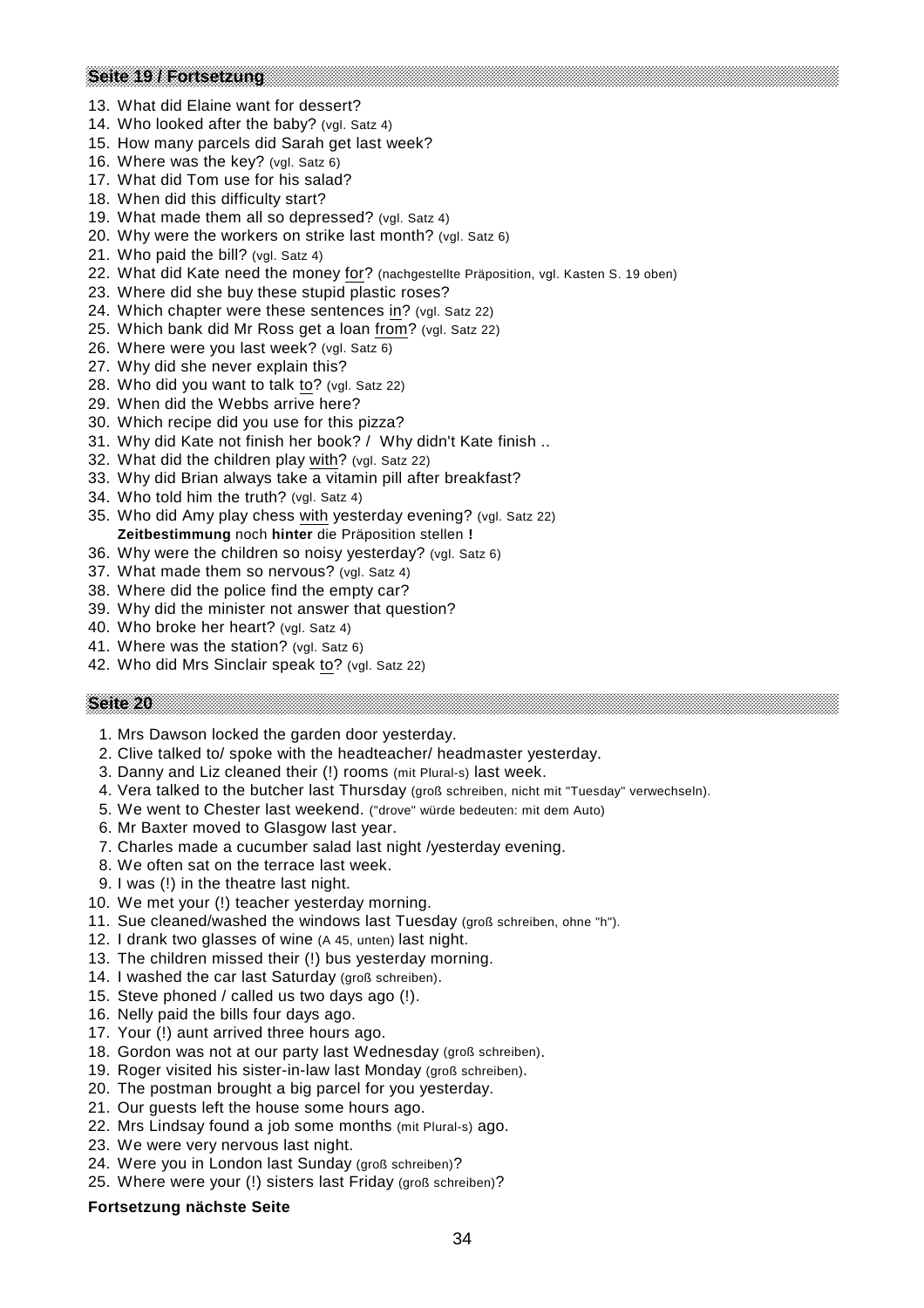#### **Seite 20 / Fortsetzung**

- 26. The famous film star flew to Portugal the day before yesterday.
- 27. Robin got a parcel two days ago.
- 28. Did you get my message yesterday?
- 29. Didn't Debbie leave her husband some months (mit Plural-s) ago?
- 30. Did you see the full moon last night?
- 31. I was on the beach last night.
- 32. Where were you last night?
- 33. Were you not in the office last Thursday (groß schreiben)?
- 34. Toby gave us these (!) copies some hours ago.
- 35. We wanted to talk to the doctor.
- 36. I smoked a cigarette yesterday.
- 37. Didn't your uncle smoke too (!) much last night?
- 38. I tried to talk to your aunt yesterday.
- 39. We were in Canada in the last holidays.
- 40. Last Wednesday (groß schreiben) I played tennis with Hetty.
- 41. Rex had an accident some days ago.
- 42. Jane was in Munich the day before yesterday.
- 43. Weren't the Hendersons in Wales in their (!) last holidays?
- 44. We ate fish with a tomato sauce last night.
- 45. What did you eat last night?
- 46. Brenda and her brother-in-law were here last night.
- 47. Did Arthur give you these (!) cassettes yesterday?
- 48. I did not watch TV last night.
- 49. Where were these important papers yesterday?
- 50. My aunt slept till noon yesterday.

- 1. I want a cat.
- 2. Vicky wants a pizza with salami.
- 3. Mrs Taylor wants to take the bus at eight.
- 4. Did you want to help her?
- 5. Does your mother want a fax machine?
- 6. Don't your (!) neighbours want to buy a new washing machine?
- 7. Do Mr and Mrs Rose want to plant roses in their (!) garden?
- 8. I wanted to copy these (!) documents.
- 9. Do your (!) friends want to paint the facade?
- 10. Didn't you want to go to/into (!) the museum yesterday?
- 11. When did Daisy want to finish the third chapter?
- 12. What do the children want to do in the empty room?
- 13. Mr and Mrs Bradshaw do not want to visit the factory.
- 14. Do you want to have an onion for your cucumber salad?
- 15. Why don't you want to invite your neighbour and her husband?
- 16. Fanny doesn't want to go into (!) the sauna because she has no towel / hasn't got a towel.
- 17. I want to be there at nine.
- 18. Mr Jonson does not want to translate this text.
- 19. We wanted to be at the station at eleven (Ort vor Zeit).
- 20. Our guests want to go home now. (**nicht \***at home, A 45)
- 21. Does Mrs Price want to come next weekend?
- 22. Don't your colleagues want to eat in the canteen?
- 23. (At) what time do you want to have the copies?
- 24. What did she want?
- 25. Why did Jeff and Emma want to sell their house?
- 26. Walter wants to fly to Athens tomorrow.
- 27. Don't you want to call him?
- 28. Steve wanted to be back three hours ago.  $/$  ago (!)  $\rightarrow$  vgl.B 13
- 29. Don't you want to talk with us about this problem?
- 30. Doesn't Olivia want to be with them?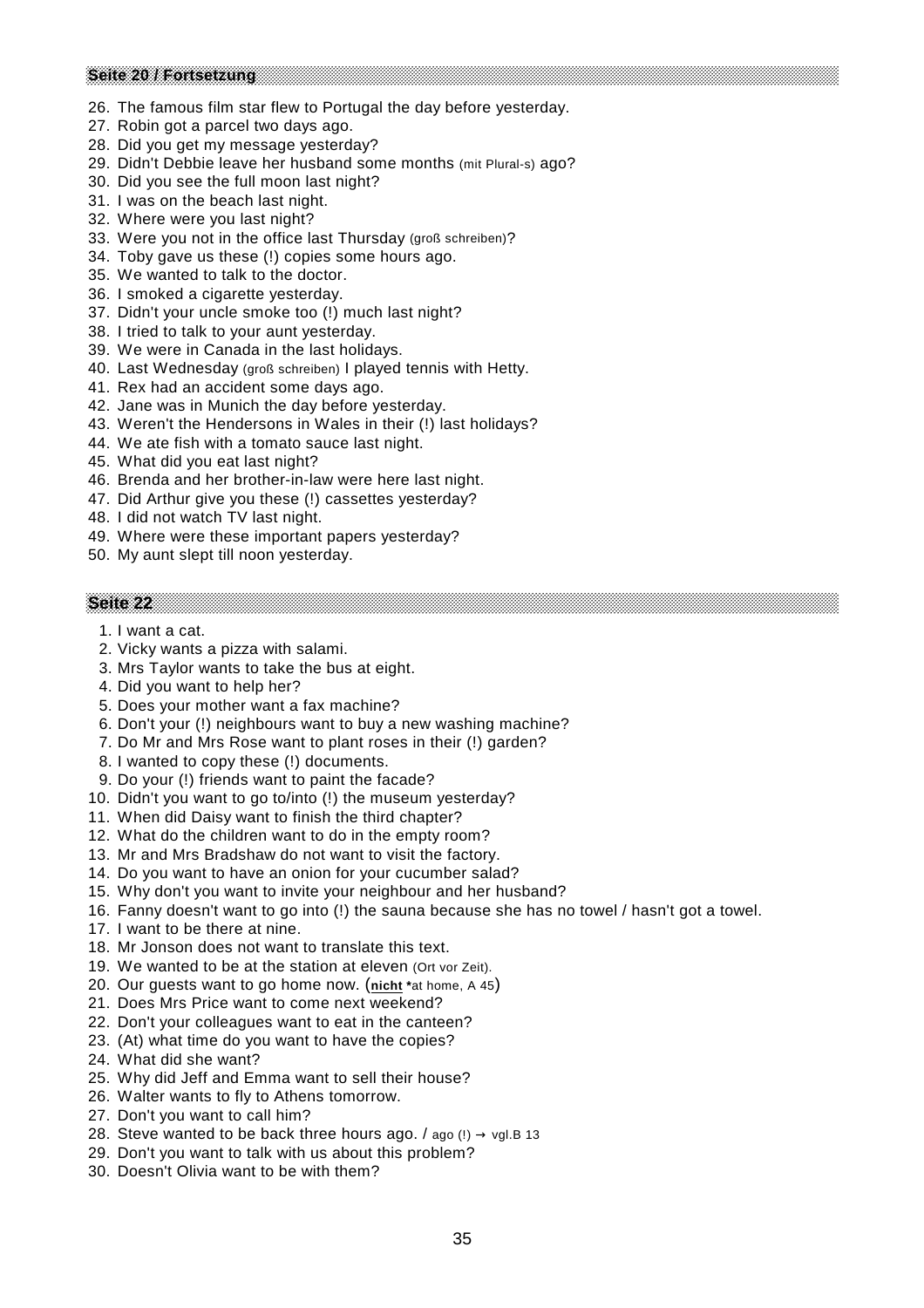- 1. I will invite you.
- 2. It will rain.
- 3. Will Mr Preston tell the truth?
- 4. We won't / will not eat that.
- 5. Will the children be there, too? (vgl. A 50, unten)
- 6. Will your aunt stay for dinner?
- 7. Where will I get a warm meal?
- 8. You will be very happy.
- 9. Mrs Martinez will pay these bills.
- 10. Won't we translate these (!) texts? / Will we not translate ...
- 11. You will need a lot of patience.
- 12. Won't it snow in the mountains? / Will it not snow ...

#### **Seite 25**

# **A**

- 1. I will help you with your homework.
- 2. Alice will explain that.
- 3. Your brother will sleep on the sofa.
- 4. We will stay at the Windsor Hotel.
- 5. The company will pay for everything.
- 6. You will miss your train if you don't hurry.
- 7. We will meet all our friends at the party next Saturday.
- 8. The children will be very happy there.

# **B**

- 1. They won't sit on the balcony if it rains tomorrow.
- 2. Bill won't have enough patience.
- 3. Sarah's mother-in-law won't understand that.
- 4. Ellen won't be back before noon.
- 5. Henry won't tell you the truth.
- 6. I won't explain that again.
- 7. There won't be a full moon tonight.
- 8. I hope you won't forget your mother's birthday.

# **C**

- 1. Will the Taylors invite their neighbours?
- 2. Will your friend repair the fridge?
- 3. Will Mona pay these bills?
- 4. Will you finish this chapter next week?
- 5. Will the document be in the office before nine?
- 6. Will the author deal with this dilemma in his next book?
- 7. Will we have raspberries for dessert?
- 8. Will Colin travel alone?

# **D**

- 1. Won't the students talk to the headmistress?
- 2. Won't your colleagues eat in the canteen tomorrow?
- 3. Won't this awful noise make you nervous?
- 4. Won't these discussions be boring?
- 5. Won't the taxidriver accept a cheque?
- 6. Won't they forget this conflict soon?
- 7. Won't the bank give us a loan?
- 8. Won't the butcher know the recipe?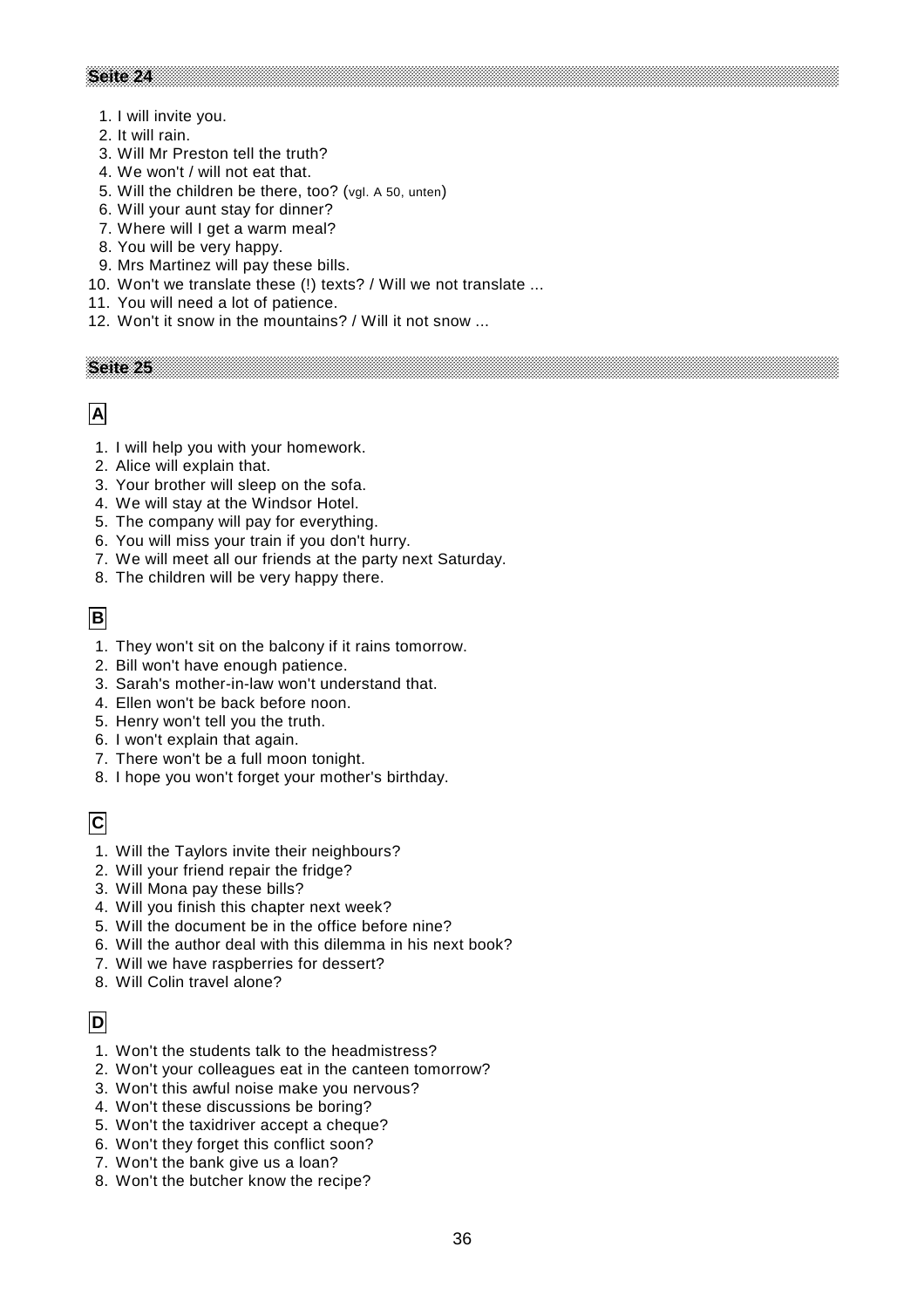# **A**

- 1. We will play chess in the park every afternoon.
- 2. Sam will not like this soap... (Anmerkung: das Wort "*does not*" dient der Verneinung des Vollverbs "*like"* in der Gegenwart. Dieses Vollverb wird im Futur aber mit "*will not"* verneint, eine Form von "*do"* kommt also im Futur nicht vor!)
- 3. Will you ever listen to me?(vgl. Anmerkung zu Satz 2; hier handelt es sich um eine Frage, und das Wort *"do"* dient dazu, in der Gegenwart eine Frage mit Vollverb zu stellen. Im Futur werden Fragen mit *"will"* gestellt, das Vollverb folgt nach dem Subjekt im Infinitiv, eine Form von *"do"* kommt also im Futur nicht vor.)
- 4. Our guests will dance till after midnight.
- 5. Erica will visit her mother regularly.
- 6. How long will Mrs Epsom stay? (vgl. Anmerkung zu Satz 3)
- 7. Won't these cookies be too sweet for you?
- (Anmerkung: *"are"* ist eine Form von *"be"*; das Futur von *"be"* wird mit *"will be"* gebildet)
- 8. I will be bored. (vgl. Anmerkung zu Satz 7)
- 9. Mrs Jones won't have enough patience. (vgl. Anmerkung zu Satz 2)
- 10. This pill will have no effect.
- 11. We will lock the door in the night.
- 12. Will Mrs Gardner always find a babysitter.....? (vgl. Anmerkung zu Satz 3)
- 13. Liz will be nervous. (vgl. Anmerkung zu Satz 7)
- 14. Jack and his colleagues will be in the sauna. (vgl. Anmerkung zu Satz 7)
- 15. Will Elaine and Mike type all your letters? (vgl. Anmerkung zu Satz 3)
- 16. What will they do in their free time? (Anmerkung: hier erscheint *"do"* als Vollverb, das in der Gegenwart die Frage auch mit einer Form von *"do"* bildet - vgl. Anmerkung zu Satz 3)
- 17. Will this safe be empty? (vgl. Anmerkung zu Satz 7)
- 18. The hotel will have beach towels for its guests.
- 19. Will he ever publish his texts? (vgl. Anmerkung zu Satz 3)
- 20. Won't they sell tights in their shoe-shop? (vgl. Anmerkung zu Satz 2)
- 21. She won't like the taste of these olives. (vgl. Anmerkung zu Satz 2)
- 22. The women will be tired. (vgl. Anmerkung zu Satz 7)
- 23. Mr Hunter will have a problem.
- 24. Will they paint the facades blue? (vgl. Anmerkung zu Satz 3)
- 25. The author's letter will explain everything.
- 26. How will Mrs Granville react.....? (vgl. Anmerkung zu Satz 3)
- 27. Won't you be depressed? (vgl. Anmerkung zu Satz 7)
- 28. Will the little redhaired girl be there, too? (vgl. Anmerkung zu Satz 7)
- 29. An expert won't pour water over a motor. (vgl. Anmerkung zu Satz 2)
- 30. How will it taste? (vgl. Anmerkung zu Satz 3)
- 31. Where will I get a snack after midnight? (vgl. Anmerkung zu Satz 3)
- 32. What will your teacher say? (vgl. Anmerkung zu Satz 3)

# **A**

- 1. We will have enough money.
- 2. Patrick will be glad / happy.
- 3. You will get the tickets at the hotel.
- 4. Mr and Mrs Ross will help you.
- 5. Will you be there?
- 6. Won't your aunt pay the bill?
- 7. Will the baby eat that?
- 8. Will your friends be nervous?
- 9. I will never forget this/that night.
- 10. Mark won't come back / return before Christmas.
- 11. The butcher won't bring the chops before two o'clock.
- 12. Joyce won't help us.
- 13. I won't lose the key.
- 14. Won't he explain that/this?
- 15. Won't your children watch (!) the film?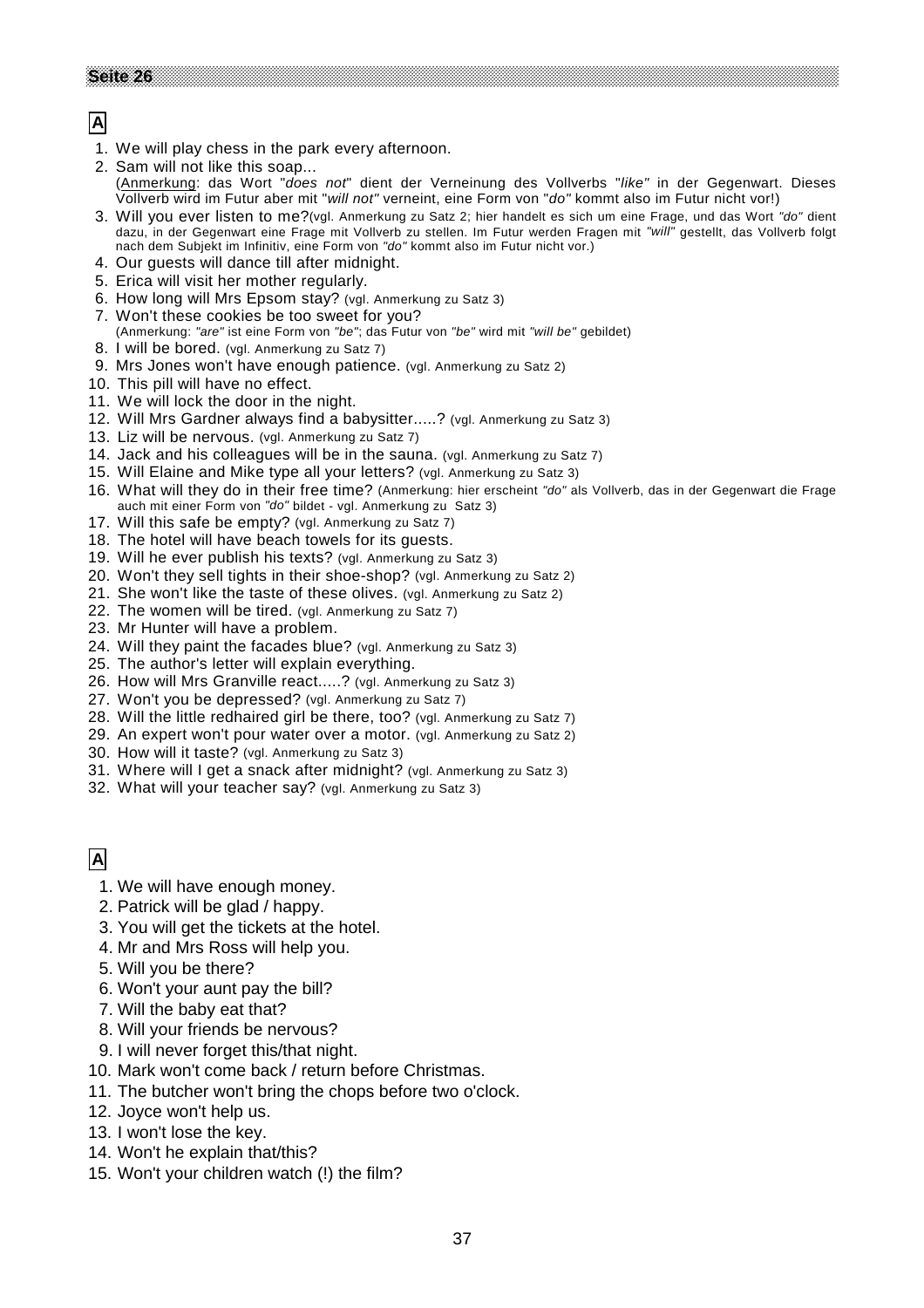# **A**

- 1. Elaine is not working in the garage. (Abkürzung hier und in den anderen Sätzen mit voller Form möglich)
- 2. Are Bob's parents not at home?
- 3. Don't you like classical music?
- 4. We did not forget her birthday.
- 5. Sandra is not playing on the veranda.
- 6. Mary will not help him.
- 7. Sheila does not want to go there, too.
- 8. We did not do the dishes. (Hier ist *"do"* Vollverb und Bestandteil der Verneinung! Infinitiv: to do the dishes/ A 67))
- 9. Our fellow-students haven't got enough information.
- 10. They don't live in Canada.
- 11. I didn't hate that woman.
- 12. They aren't watching an interesting program.
- 13. Dave can't drive a lorry.
- 14. We didn't make a mistake.
- 15. Ellen doesn't play the violin.
- 16. You won't find the key in the lock.
- 17. Am I not on the list? (keine Abkürzung möglich)
- 18. Peter is not reading a magazine.
- 19. Why don't you ask?
- 20. They don't type all his letters.
- 21. She hasn't got a dishwasher.
- 22. This washing machine was not expensive.
- 23. Won't they have enough?
- 24. They did not answer all the questions.
- 25. Our son does not sleep in our bedroom.
- 26. Maud and Bella were not in the photo.
- 27. Helen did not spend her holidays in France.
- 28. She does not take a bath every morning.
- 29. Can't you be quiet, please?
- 30. Our neighbours don't want to have a dog.
- 31. Gareth won't be here soon.
- 32. My mother-in-law does not teach biology.

# **B**

- 1. Where does Trevor live?
- 2. Why did you go to that hotel?
- 3. Where are the Whites?
- 4. When did Walter and Pam come?
- 5. Why can't she come?
- 6. Who killed the terrorist? (Frage nach Subjekt, keine Umschreibung mit *"to do"* )
- 7. Why did they copy these papers?
- 8. When will Walter open his shop?
- 9. What happened? ((Frage nach Subjekt, keine Umschreibung mit *"to do"* )
- 10. When did Nancy leave England?
- 11. Where was Sheila in her holidays?
- 12. What did Daisy drink last night?
- 13. Who called the doctor? (Frage nach Subjekt, keine Umschreibung mit *"to do"* )
- 14. Why did Helen want to sell her bike?
- 15. Where were Mrs Evans and her husband when it happened?

## **Seite 28**

 Das Wort *"please"* kann am Anfang oder Ende des Satzes stehen. Hier ist jeweils nur eine Variante angegeben. Zwischen Verb und Objekt im "Wen"-Fall (= 4. Fall = Akkusativ) darf **nichts** stehen! In den Sätzen, die im Deutschen die Anrede "Sie" enthalten, taucht im Englischen **kein** *"you"* auf! (vgl. A 8)

- 
- 1. Please buy some new towels. 4. Read this chapter before the next lesson.
- 2. Type these (!) letters please. 5. Lock the door!
- 
- 3. Be quiet! 6. Please translate this French (großes "F") text.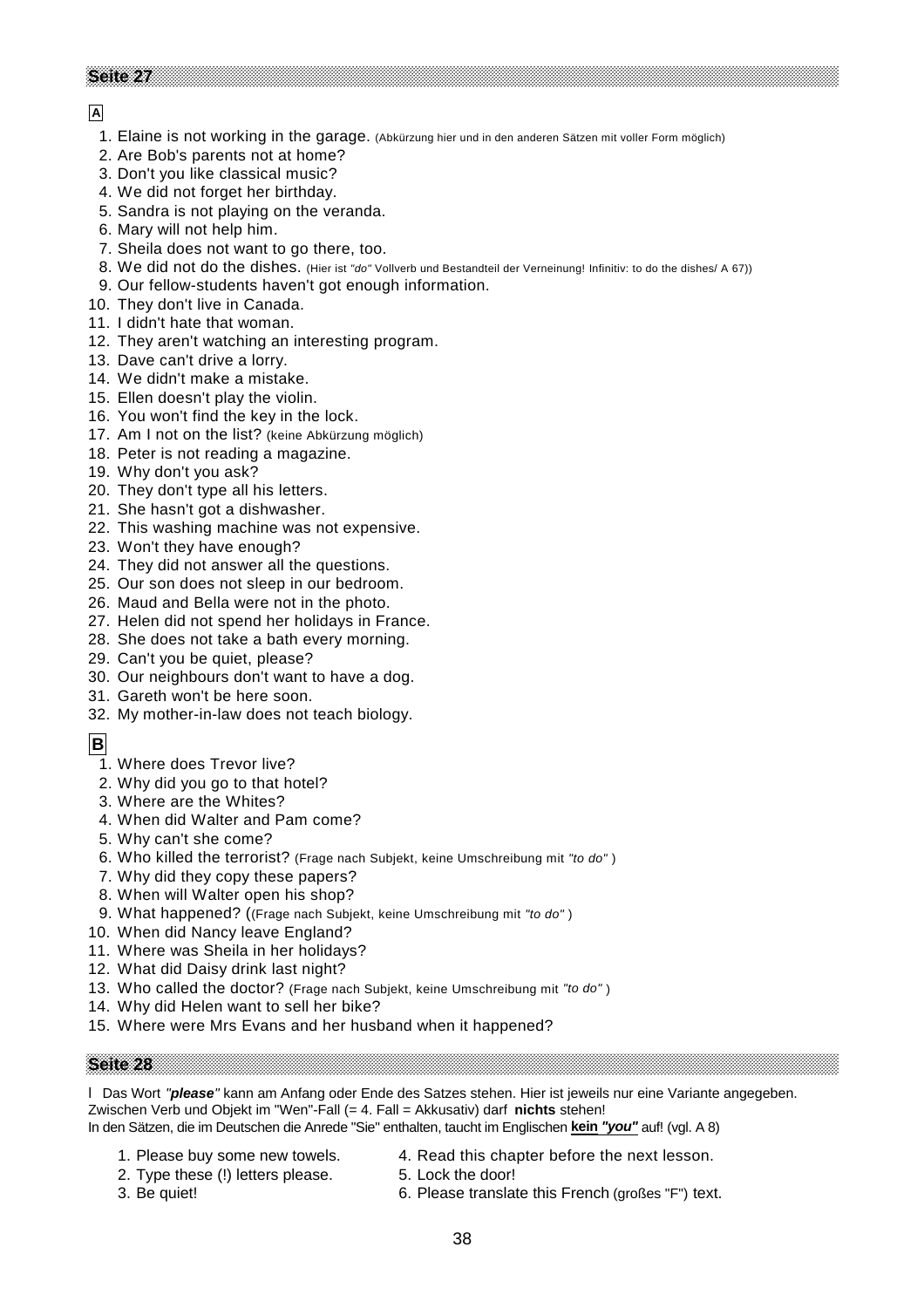| Seite 28 / Fortsetzung                                                                                                                                                                                                                                                                                                                                                                                                                                                                                                                                                                                                                                      |                                                                                                                                                                                                                                                                                                                                                                                                                                                                                                                                                                                                                                                                                           |
|-------------------------------------------------------------------------------------------------------------------------------------------------------------------------------------------------------------------------------------------------------------------------------------------------------------------------------------------------------------------------------------------------------------------------------------------------------------------------------------------------------------------------------------------------------------------------------------------------------------------------------------------------------------|-------------------------------------------------------------------------------------------------------------------------------------------------------------------------------------------------------------------------------------------------------------------------------------------------------------------------------------------------------------------------------------------------------------------------------------------------------------------------------------------------------------------------------------------------------------------------------------------------------------------------------------------------------------------------------------------|
| 7. Please copy this page.<br>8. Buy our super-onions now!<br>9. Tell us the truth!<br>10. Please give me some cash.<br>11. Open the yellow bag please.<br>12. Please pour some water in(to) this pot.<br>13. Have a little patience please!<br>14. Please be back before eight.<br>15. Take a bath before you go to bed.<br>16. Please read these sentences!<br>17. Invite Mr Stewart, too.<br>18. Be patient!<br>19. Take the bus and leave it at the next stop!                                                                                                                                                                                           | 20. Go to/into the supermarket and get some/ a few cucumbers.<br>21. Please bring me the menu.<br>22. Describe the effect of these (!) tablets/ pills, please.<br>23. Be nice and help your neighbour.<br>24. Be a good boy and do the dishes.<br>25. Please describe the men (!) in the bank.<br>26. Be wise and go to the dentist twice a year!<br>27. Forget it!<br>28. Close your eyes!<br>29. Please repeat these rules.<br>30. Please wait!<br>31. Call me (up) tomorrow / ring me up<br>32. Please repeat this word.                                                                                                                                                               |
| Seite 29                                                                                                                                                                                                                                                                                                                                                                                                                                                                                                                                                                                                                                                    |                                                                                                                                                                                                                                                                                                                                                                                                                                                                                                                                                                                                                                                                                           |
| 1. Don't forget your copies.<br>2. Don't eat so many (!) cookies. (A 33, unten)<br>3. Don't be stupid.<br>4. Don't use this lift, please.<br>5. Don't wait for (!) me!<br>6. Don't buy this cupboard, it is too (!) expensive.<br>7. Don't drink so much (!) beer. (A 33, unten)<br>8. Please don't call me in the office every morning!<br>9. Don't be so nervous.<br>10. Don't copy these poems, they are in our textbook.<br>11. Please don't publish that!<br>12. Don't worry, be happy!<br>13. Don't buy these (!) sausages again.<br>14. Don't wash this shirt in your machine!<br>15. Don't invite your uncle again!<br>16. Don't make such a noise! | 19. Don't take these (!) pills before breakfast!<br>20. Don't tell this stupid joke again!<br>21. Don't be so noisy!<br>22. Please don't smoke here!<br>23. Don't sell these (!) pictures.<br>24. Don't go into (!) Mrs Frazer's (mit Apostroph) room.<br>25. Don't tell them the truth.<br>26. Don't give too (!) many (!) examples, that is boring.<br>27. Don't be sad.<br>28. Don't give the children so many sweets and so much coke.<br>29. Don't forget Ellen's (mit Apostroph) birthday!<br>30. Don't try to open this door, it is locked.<br>31. Don't make me nervous!<br>32. Please don't wait for (!) us.<br>33. Don't miss your bus!<br>34. Don't lose your way in the dark. |
| 17. Don't watch so much TV.<br>18. Don't play this cassette again! (A 45, Punkt 3)                                                                                                                                                                                                                                                                                                                                                                                                                                                                                                                                                                          | 35. Please don't show my friends these awful photos!                                                                                                                                                                                                                                                                                                                                                                                                                                                                                                                                                                                                                                      |

- 18. Don't play this cassette again! (A 45, Punkt 3)
- 
- 1. Where will they get their meals?

- 2. Why won't you watch this film? 3. When will they read this chapter?
- 4. Where will Mr and Mrs Ray spend their holidays?
- 5. When will they repair my fridge?
- 6. Who will answer all these questions?
- 7. What will we/you have for dessert?
- 8. When will there be a full moon?
- 9. Why won't Mark pay these bills?
- 10. When will the author finish her book?
- 11. Where will Erica's husband sleep?
- 12. When will the children be back?
- 13. When will the journalist publish this photo?
- 14. Who will you give the copies to (→Präposition nicht vergessen / A 69)?
- 15. Which bank will Ms Hunter get a loan from (→Präposition nicht vergessen / A 69)?
- 16. When will they visit the chemical factory?
- 17. Why won't the children eat this soup?
- 18. How many (!) cheques will Claire need? (A 33)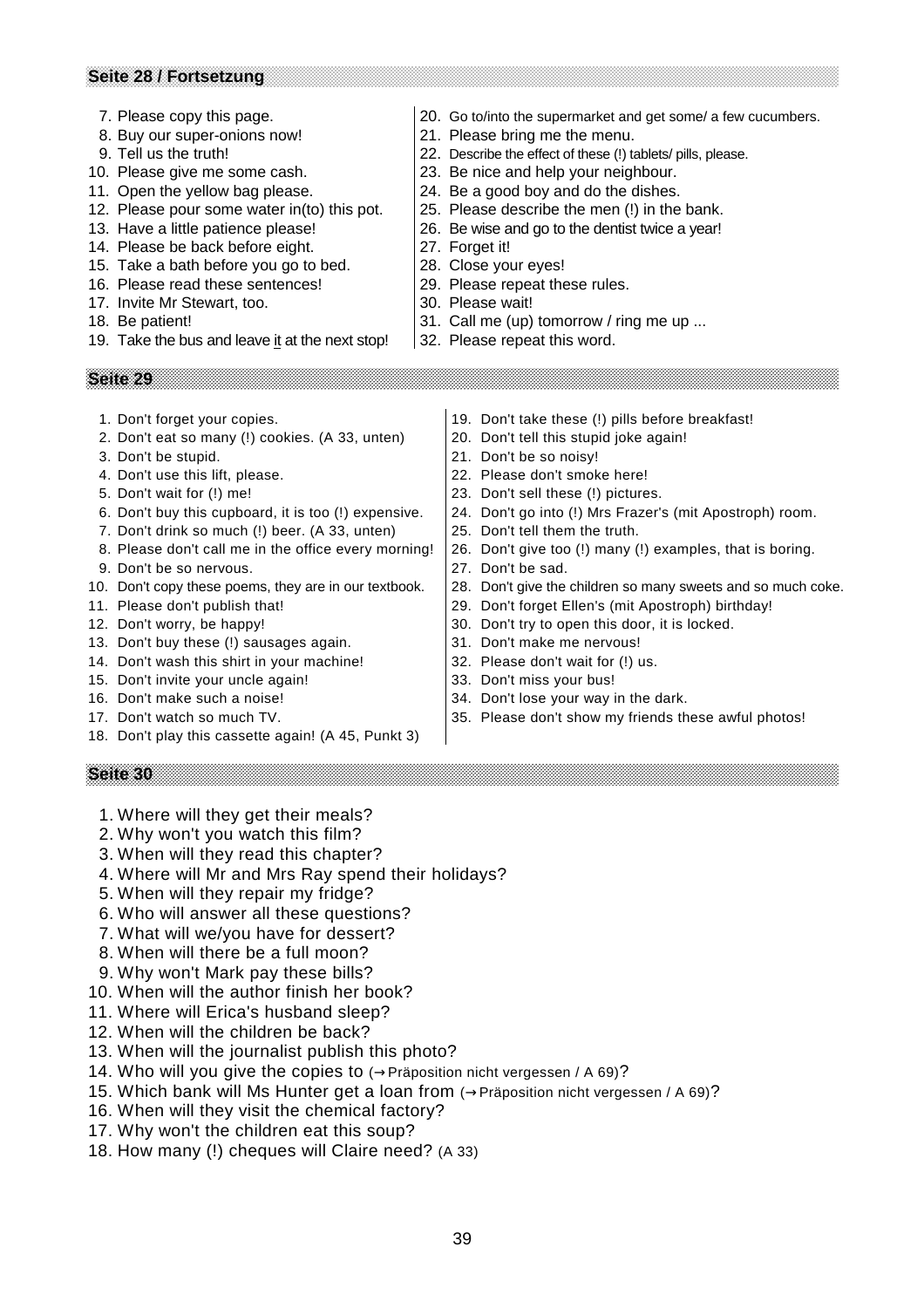# **A**

Eine von vielen möglichen Lösungen:

If my girlfriend comes next weekend, we will go to the cinema on Saturday afternoon and watch a movie. After that we will go home and cook dinner. We like to cook and we will make spaghetti and a green salad. My friend Fred will come after dinner, and we will go to a pub and have a beer and talk about old times. On Sunday we won't get up before ten, and we will have breakfast with my neighbours. They have got a dog, so after breakfast we will all walk into the park with their dog if it does not rain. In the late afternoon my girlfriend will go home again, and I will go to bed early.

# **B**

- 1. I won't be back before seven o'clock.
- 2. Won't Mr Butler be there?
- 3. Who will type these letters?
- 4. When will you repair our car?
- 5. Who will take your dog in the holidays?
- 6. I hope he won't tell the same story again.
- 7. Won't you travel alone?
- 8. We will give her the empty bottles.
- 9. What will your daughter say?
- 10. Will the people at the kiosk accept a cheque?
- 11. Won't he follow us?
- 12. Who will drive the truck/lorry?
- 13. You will find the towels in the bathroom. (nicht "bath", das wäre Badewanne)
- 14. I won't park my car there.
- 15. Do you think he will help us?
- 16. Won't she forget to mail these (!) letters?
- 17. We will fry some eggs.
- 18. Will I get a room with a shower? (nicht "become", das heißt "*werden*")
- 19. Rodney won't answer these (!) questions.
- 20. Won't you miss your train?
- 21. Uncle Max won't like that.
- 22. When will Victor wash/clean the windows?
- 23. Don't try to open the door; I will fetch a mechanic.
- 24. Will she find a job in the industry?
- 25. Your cigarette will burn a hole in my coat.

#### **Seite 31 unten**

- 1. Who knows the boy's mother? (Frage nach dem Subjekt, A 64/65)
- 2. Why did Raymond pour water over the Christmas tree?
- 3. Why did they push their bikes...?
- 4. Where was the lettuce? (keine Umschreibung mit *"to do"* bei Formen von *"be"!)*
- 5. When will they go to Italy?
- 6. Who makes (mit "s"!) breakfast in the morning? (vgl. A 65 oben)
- 7. How does this lemonade taste?
- 8. What have you got for us for dessert?
- 9. Which page did Steve and Anita copy (mit "y")?
- 10. What does your friend want for Christmas?
- 11. Why did Kevin smile when he heard of Robin's problem?
- 12. What will the children drink at Linda's birthday party?
- 13. When will Patrick inform his fellow-students?
- 14. Why could you not translate these sentences?
- 15. Who pulled the child out of the water? (Frage nach dem Subjekt, A 64/65)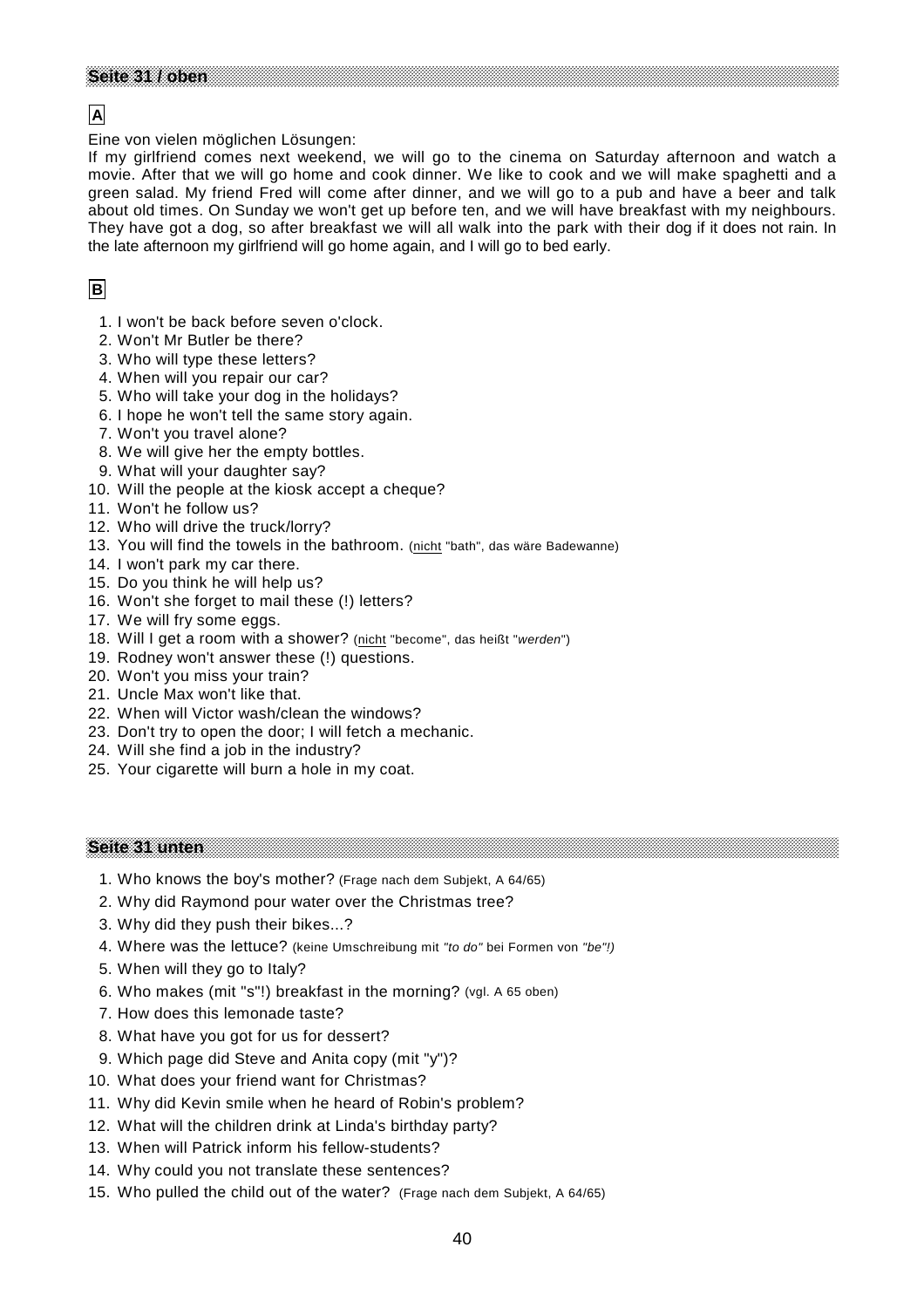- 
- 2. She has parked her car near a bridge. 15. Has your friend translated this text?
- 
- 
- 
- 6. Your husband has informed us. 19. Has Claire missed her train?
- 
- 
- 
- 10. Mr and Mrs Brandon have tried everything. 23. Has your son danced with Amy?
- 
- 
- 
- 1. I have played chess. 14. Have the Duncans returned?
	-
- 3. He has fried some chops. 16. Have you visited the patient?
- 4. We have translated this. 17. Has Mrs King finished this book?
- 5. Mary has typed these letters. 18. Have they published this photo?
	-
- 7. Bob has studied biology. 20. Have your partners faxed us the plans?
- 8. Mrs Wayne has reacted fast. 21. Have the children used this soap?
- 9. Our teacher has phoned him. 22. Has she visited our factories?
	-
- 11. We have painted the facade. 24. Have you pulled the boat out of ...?
- 12. Our doctor has explained the effect..... 25. Has the headteacher answered our letter?
- 13. Many people have booked rooms. 26. Has Ms Curtis discussed this problem..?

# **Seite 34**

**A** Anmerkung: Wo in der Lösung die volle Verbform angegeben ist, kann natürlich auch die Abkürzung stehen und umgekehrt.

- 1. They have informed the press.
- 2. We have not finished this chapter.
- 3. Have you hoovered the carpet?
- 4. Has John not phoned you?
- 5. Have the journalists published the truth?
- 6. Who has used my towel?
- 7. Sandra has not cleaned her room.
- 8. The children have cooked dinner.
- 9. I have missed you.
- 10. They have not asked me.
- 11. Have your fellow-students not completed these sentences?
- 12. My cousin has repaired my fridge.
- 13. Hasn't your teacher explained this rule?
- 14. Ronnie has never liked classical music.
- 15. Sheila has never tried to understand me.
- 16. We have boiled some eggs.
- 17. My neighbours have planted a tree in their garden.
- 18. Have you ordered these shirts?
- 19. Have you ever travelled alone?
- 20. Who has (!) smoked my cigarettes?
- 21. Why has Jane poured milk into this pot?
- 22. Our architect has not answered our questions.
- 23. Has Walter not moved to Brighton?
- 24. Why have you not informed Jim's aunt?
- 25. We haven't invited all our colleagues.
- 26. Have you tried my recipe for onion soup?
- 27. Who has (!) ordered this hoover?
- 28. The show has started.
- 29. Have you repeated everything?
- 30. My brother-in-law has not received your parcel.
- 31. I have never missed my train.
- 32. We have tried to forget.
- 33. Somebody has (!) followed him.
- 34. This has worried me a lot.
- 35. The minister has not visited the chemical factory.
- 36. Your cigarette has burned down.
- 37. Has Jenny not watered the flowers?
- 38. We have received your fax.
- 39. The kiosk at the corner has burned down.
- 40. I have never needed his help.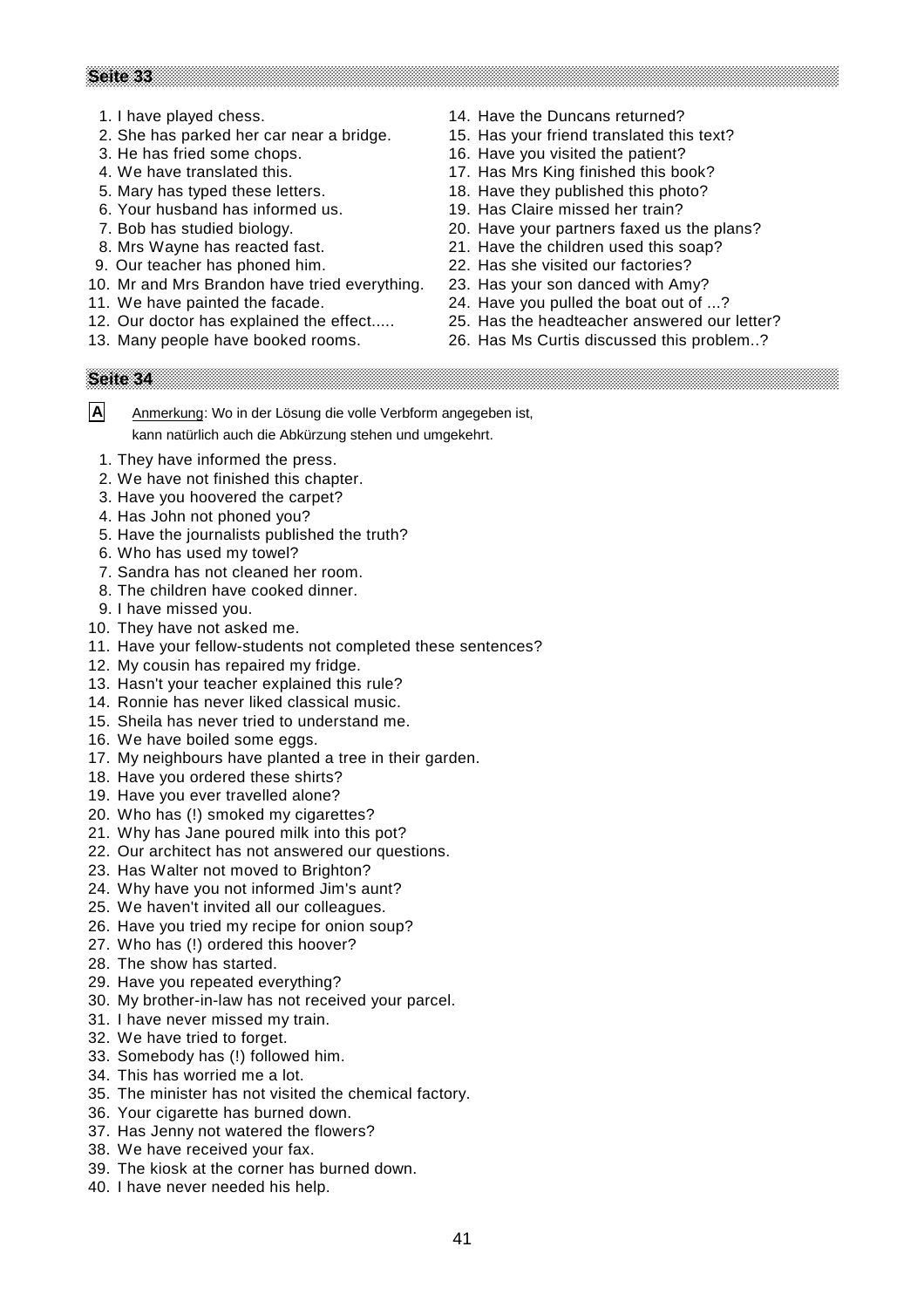# **B**

- 1. I have received your message.
- 2. Have you washed the tights?
- 3. Has the author changed the text?
- 4. Who has (mit "s"! vgl. A 65) used these (!) forks?
- 5. I have expected that.
- 6. Have you tried this recipe for a chocolate cake?
- 7. Your guests have arrived.
- 8. Has the mechanic accepted your cheque?
- 9. Mrs Fischer has not returned.
- 10. Have the children returned?

**Seite 35**

- 
- 
- 3. We have had lots of problems. 10. It has been a difficult time.
- 
- 
- 6. Have you ever had coke with your meal? 13. Have you been ill?
- 7. Has she not been friendly? 14. We have had no time.

#### **Seite 37**

# **A**

- 
- 
- 
- 
- 
- 6. Alf and Janet have been ill 16. She has made the beds 26. I have had problems...
- 7. He has been on the phone 17. This project has cost ... 27. You have wasted...
- 
- 
- 10. We have not been alone 20. She has worn.... 30. I have found no peace
- **B**
	- 1. We have won some money.
	- 2. Mrs Lee has (!) flown to Washington.
	- 3. I have warned you.
	- 4. Clive has lost his ring.
	- 5. Dennis has sent us a parcel.
	- 6. Have you seen our dog?
	- 7. Have you pressed / pushed this button?
- 8. Mrs O'Casey has (!) gone home.
- 9. Our friends have built a small house. 10. Have you read this book?
- 11. Mr West has (!) died.
- 12. Have you hoovered the carpet?
- 13. Maria has (!) come to me and has told me everything.
- 14. Have you asked the butcher?
- 15. She has lost her head.
- 16. I have killed this insect.
- 17. We have not paid the bill.
- 18. The children have dug a hole in the sand.

- 
- 
- 
- 
- 4. They have had a cat 14. I have often cut my finger 24. The moon has risen..
	-
	-
	-
	-
	-
	-
- 1. I have been in Dublin **8. Has Ed had a better offer?**
- 2. Ms Craig has been a great help. 9. Have Peggy and Dana been alone?
	-
- 4. Jody has had a job in an architect's office. 11. My parents have had a restaurant in Bath.
- 5. We have been quite helpless. 12. Mr Goldberg has had no choice.
	-
	-
- 1. I have known him 11. Have you been on strike? 21. Louise has taught...
- 2. They have eaten too much 12. He has always caught ... 22. I have drunk too much
- 3. We have often gone to ... 13. She has seen her friend... 23. Ms Hopper has forgotten...
	-
- 5. She has had a problem 15. They have stolen cars 25. Who has given him...?
	-
	-
- 8. They have lost many .... 18. Frank has had two ... 28. She has written poems
- 9. Wilma has always told ... 19. We have taken lots.... 29. Mr Hymes has been in ..
	-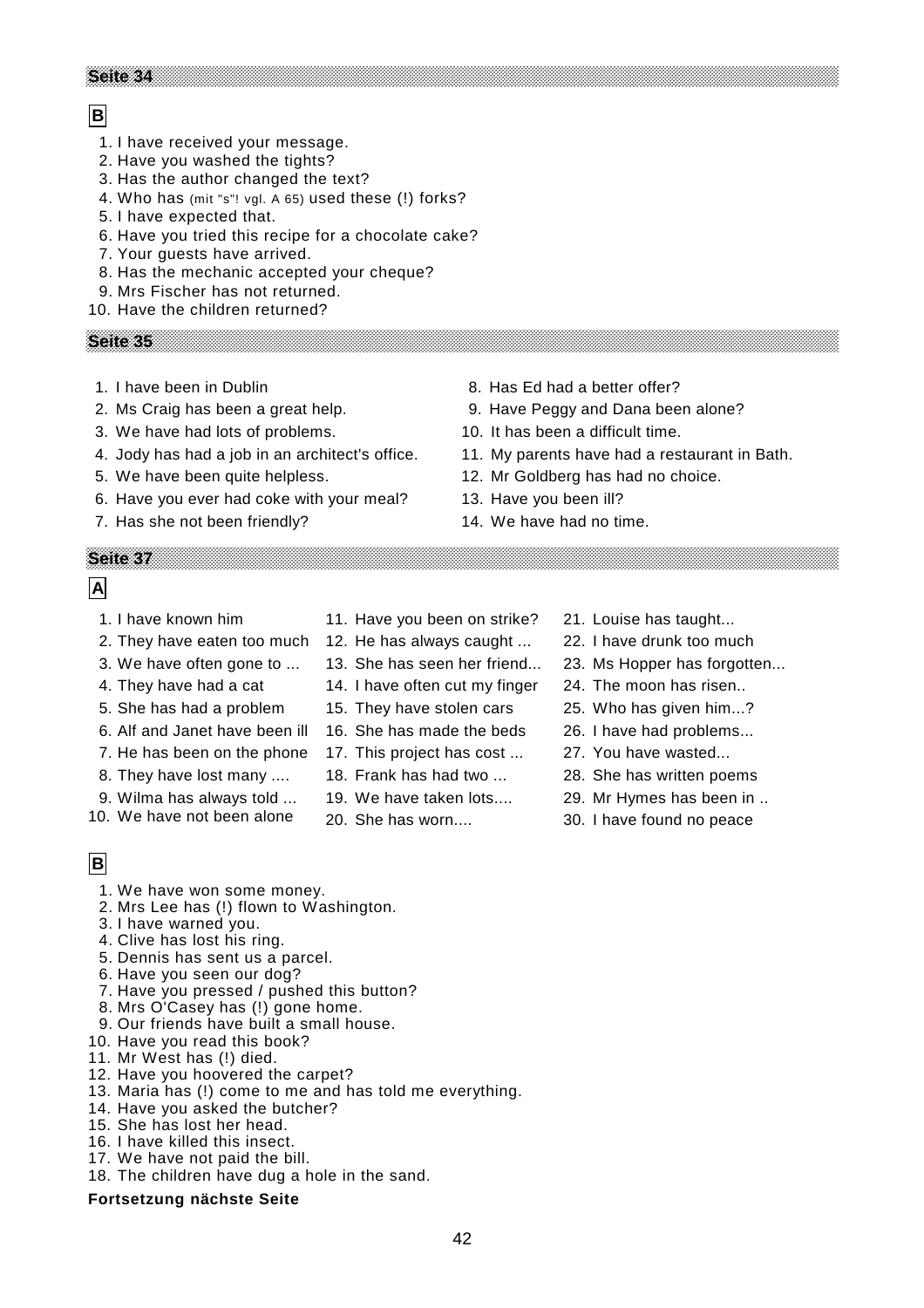#### **Seite 37 / Fortsetzung**

#### 19. Have you spoken / talked to / with my brother-in-law?

- 20. I have (!) never been in such a situation.
- 21. The bank has given us a loan.
- 22. Has the journalist published these details?
- 23. He has left the town.
- 24. I have found a solution.
- 25. Tessa has had no choice.
- 26. Fred has bought some presents.
- 27. Has (!) Paula come home?
- 28. My son has had a cold.
- 29. Have (!) the tourists gone into (!) this pub?
- 30. I have lost my keys (mit Plural-s).
- 31. Don has (!) run very fast.
- 32. Have you told her the truth?

#### **Seite 39**

- 1. I have been to / in York, but not to / in Liverpool.
- 2. Tom has always answered your letters.
- 3. We have visited many churches.
- 4. Our colleagues have given us a loan.
- 5. Your cousins have (!) arrived.
- 6. These tablets/pills have had no effect so far.
- 7. We have never had so much snow in April yet.
- 8. Willy has never been in a theatre yet.
- 9. Mr Hunter has never worked for an American (groß schreiben) company yet.
- 10. I have (!) never been to / in Athens yet.
- 11. My friend has never seen a crocodile yet.
- 12. We have not tried this recipe yet.
- 13. Norman has not copied these documents yet.
- 14. The children have (!) not come home yet / have not yet returned.
- 15. I have never had so many (!) problems yet.
- 16. Wendy has offered me help.
- 17. My neighbour has not painted her balcony yet.
- 18. I have never driven a Ferrari yet.
- 19. We have not repaired the hoover yet.
- 20. Uncle Hugo has never been in Switzerland (ohne "the"!) yet.
- 21. Our dog has never gone alone into the street yet.
- 22. Have you ever been to/in New York?
- 23. Have you ever seen a panda?
- 24. Has your butcher ever sold you horse meat?
- 25. Has your teacher not explained this rule?
- 26. Have you ever missed your bus?
- 27. Have you ever had an operation?
- 28. Have you ever tried to talk to the minister?
- 29. Has Dennis cleaned/washed the stairs yet?
- 30. Hasn't the waitress brought the bill yet?
- 31. Has (!) the doctor not yet returned/ not returned yet?
- 32. Has (!) your parcel not arrived yet?
- 33. Has (!) Nora never been drunk (yet)?
- 34. Have (!) you never been in Canada (yet)?
- 35. Mr Flanagan has (!) never been abroad (yet). / "abroad": ohne Präposition, ohne "the" / vgl. A 50
- 36. Have you emptied the dustbin yet?
- 37. Monica has had no difficulties so far.
- 38. I have cleaned the kitchen. It is clean.
- 39. Susan has read these articles (mit Plural-s). She knows them.
- 40. We have not slept enough. We are tired.
- 41. Oliver has hoovered the carpet. The guests can come/arrive.
- 42. We have been ill. We cannot work hard.
- 43. The children have used the bath. It is dirty.
- 44. Vera has forgotten her passport. She has a problem now.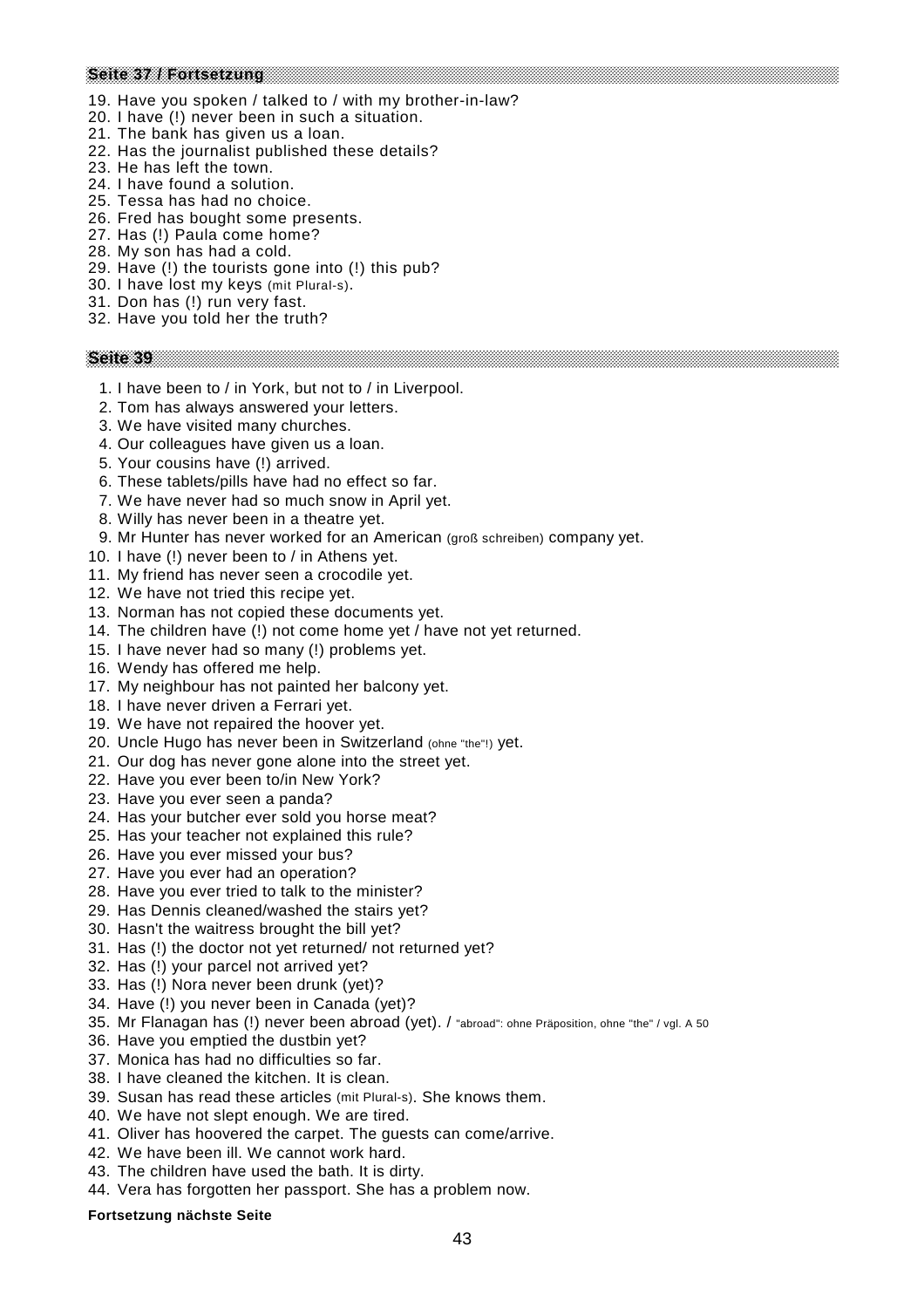#### **Seite 39 / Fortsetzung**

- 45. Bill has smoked too (!) much. He is sick.
- 46. I have not read the book. I do not know it.
- 47. Colin has eaten all the cheese sandwiches. We need more bread.
- 48. Mary has talked to the headmistress/ headteacher. She knows the conflict.
- 49. We have fetched the sausages. The grillparty can begin/start.
- 50. The mechanic has repaired my car. I can use it again.
- 51. These women (!) have been on strike. They get more money now.
- 52. I have not washed the lettuce. There is sand in the sauce.
- 53. The guests have arrived. We can start.
- 54. The Carters have gone home. They are not here.

- 1. Patricia has offered me a loan.
- 2. Martha offered me a job last week.
- 3. Our uncle has never helped us.
- 4. But his wife helped us in a diffucult dilemma last year.
- 5. I have not (yet) tried the recipe for onion soup yet. / Zwei Positionen von "yet" möglich
- 6. But I tried a new recipe for tomato soup yesterday.
- 7. My friend has never been to London yet.
- 8. We were in London three days ago.
- 9. Have you talked to/with your sister-in-law?
- 10. I talked to her yesterday.
- 11. Have you ever seen a panda?
- 12. We saw one in the zoo yesterday.
- 13. Have you ever been to /in the USA?
- 14. I was there last summer.
- 15. This machine didn't work/function yesterday.
- 16. These (!) machines have never worked / functioned yet.
- 17. Mrs McNeal has published many short stories.
- 18. Mrs McNeal published a short story last week.
- 19. Didn't (!) Danny arrive on time yesterday?
- 20. The children haven't (!) arrived yet.
- 21. Has the dentist sent you a bill?
- 22. Yes, she sent it (!) yesterday.
- 23. Stanley has always been very shy.
- 24. Stanley was very shy in his childhood.
- 25. Mr Jason has died.
- 26. Mr Jason died yesterday.
- 27. Emma has called
- 28. Emma called two hours ago.
- 29. Were (!) the Browns not here yesterday?
- 30. The Browns have never been here yet./ ...have never yet been here.
- 31. I bought some forks yesterday.
- 32. Have you washed the silver forks yet?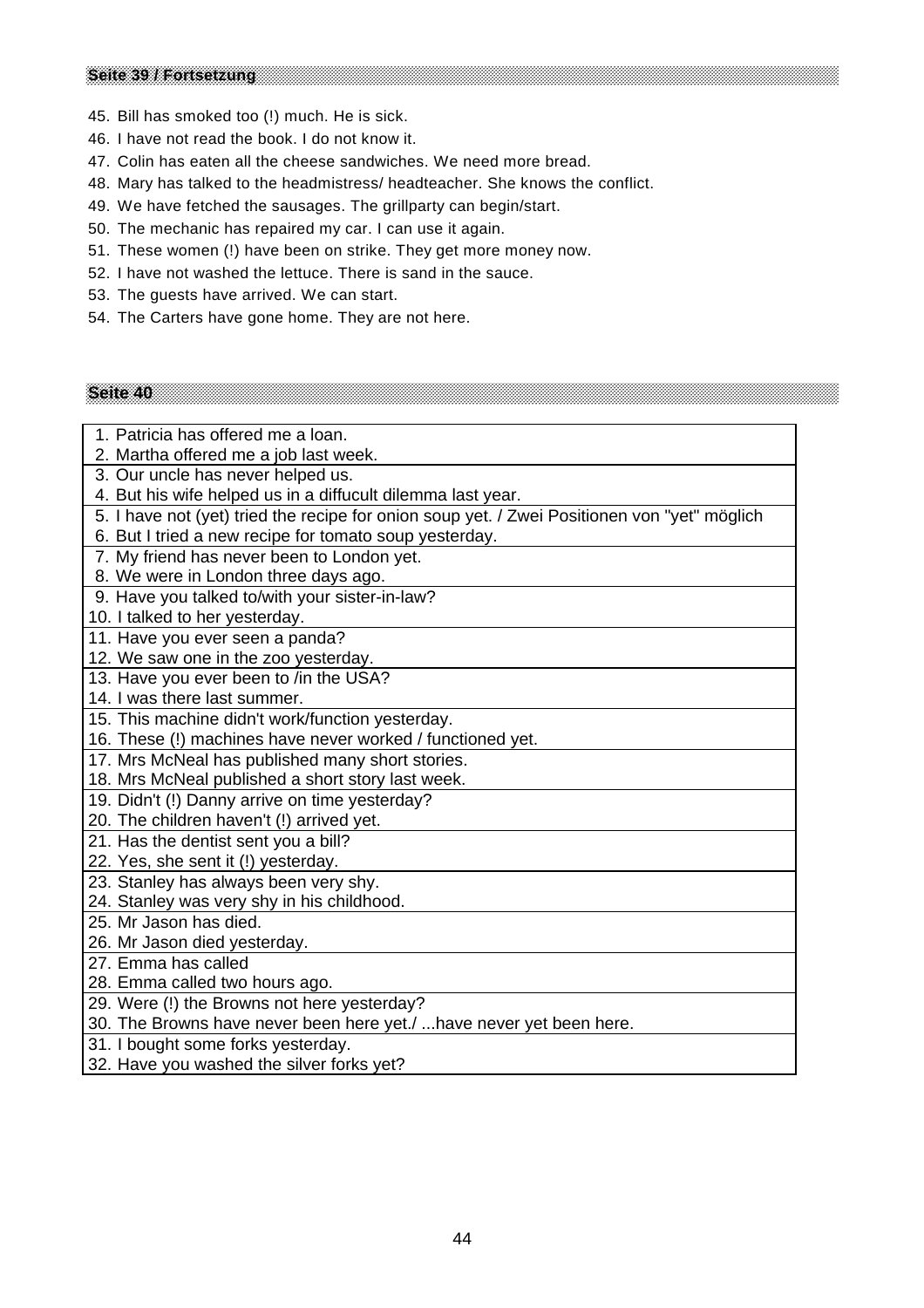- 1. since last Saturday 26. since yesterday 51. for ten years
- 
- 
- 4. since the day before... 29. since four o'clock 54. for three months
- 
- 
- 
- 8. since the revolution 33. since my birthday 58. for two years
- 
- 
- 
- 
- 
- 
- 15. for several minutes 40. for a while 65. for ages
- 
- 17. since the last holidays 42. since 1883 67. since that scandal
- 
- 19. since her tenth birthday 44. since the explosion 69. for more than a month
- 20. since the battle 45. since November 70. for forty days
- 21. since their exam 46. for many weeks 71. since midnight
- 22. for eleven nights 47. for some minutes 72. since Easter
- 
- 24. for more than two years 49. for the last three weeks 74. for several centuries
- 

**Seite 44**

- 
- 
- 
- 
- 5. for a week 30. for a fortnight 55. for six hours
- 6. since last T. 31. since the Easter holidays 56. since the battle of W.
- 7. since May 22. since last April 57. for days
	-
- 9. since her death 34. since Wednesday 59. for several days
- 10. since nine.. 35. for twenty days 60. since then
- 11. since that day 36. for eight weeks 61. for eight months
- 12. since Sunday 37. since yesterday evening 62. for some weeks
- 13. for ten years 38. for the last ten years 63. since that summer
	-
	-
	-
	-
	-
	-
	-
	-
	-
	-
	-
- 23. for quite a long time 48. since last weekend 73. since our return
	-
	-
- 
- 2. for two days 27. for an hour 52. since seven o'clock
- 3. for four hours 28. for seven weeks 53. since Vera's party
	-
	-
	-
	-
	-
	-
	-
	-
	-
	-
- 14. since 1960 39. since his birth 64. for the last two years
	-
- 16. since noon 41. for one month 66. for quite a while
	-
- 18. since March 43. for twelve centuries 68. since last Christmas
	-
	-
	-
	-
	-
	-
- 25. for months 50. for a long, long time 75. for more than a decade
	- 1. I have been here since two (o'clock).
- 2. Ms Arden has been in the clinic since Thursday (groß schreiben).
- 3. John has been ill since Saturday (groß schreiben).
- 4. Erica has been ill for three days.
- 5. We have been unemployed for months.
- 6. We have had these problems since Easter (ohne "n").
- 7. Mr White has had this job since last August.
- 8. My friend has had these pains since her accident.
- 9. I have had these worries since my aunt's death.
- 10. Tina has known us since our childhood.
- 11. I have known the situation for years.
- 12. Your neighbour has known this conflict for many weeks.
- 13. The house has been empty for months (mit Plural-s).
- 14. He has loved her since that day.
- 15. Nancy has lived in her brother's villa since the war.
- 16. Mr Hymes has had the documents since his wife's death.

6. Our reporter has been in Ireland since September. / (Ort vor Zeit)

9. We have had these conflicts since Bert's (mit Apostroph) divorce.

45

- 17. Wendy has been blind since the explosion.
- 18. We have found no peace since then.
- 19. Joan's (Apostroph) uncle has been dead for some days.
- 20. These people have known me since my birth.

# **Seite 45**

7. Haven't you known these facts for a long time?

10. The nurses have been on strike since yesterday. 11. Haven't the Burtons been divorced for over a year? 12. Hasn't Carl been out of work for over two years? 13. Haven't you had this allergy since your childhood? 14. I have had this illness for some months (mit Plural-s) (now).

1. Elsie has been divorced for some weeks. 2. The Browns have been married for twenty years.

3. Mr Shipton has been divorced since June. 4. Sally has been dead for over ten years (now). 5. Our teacher has had a new method for some time.

8. Paul has known us for years.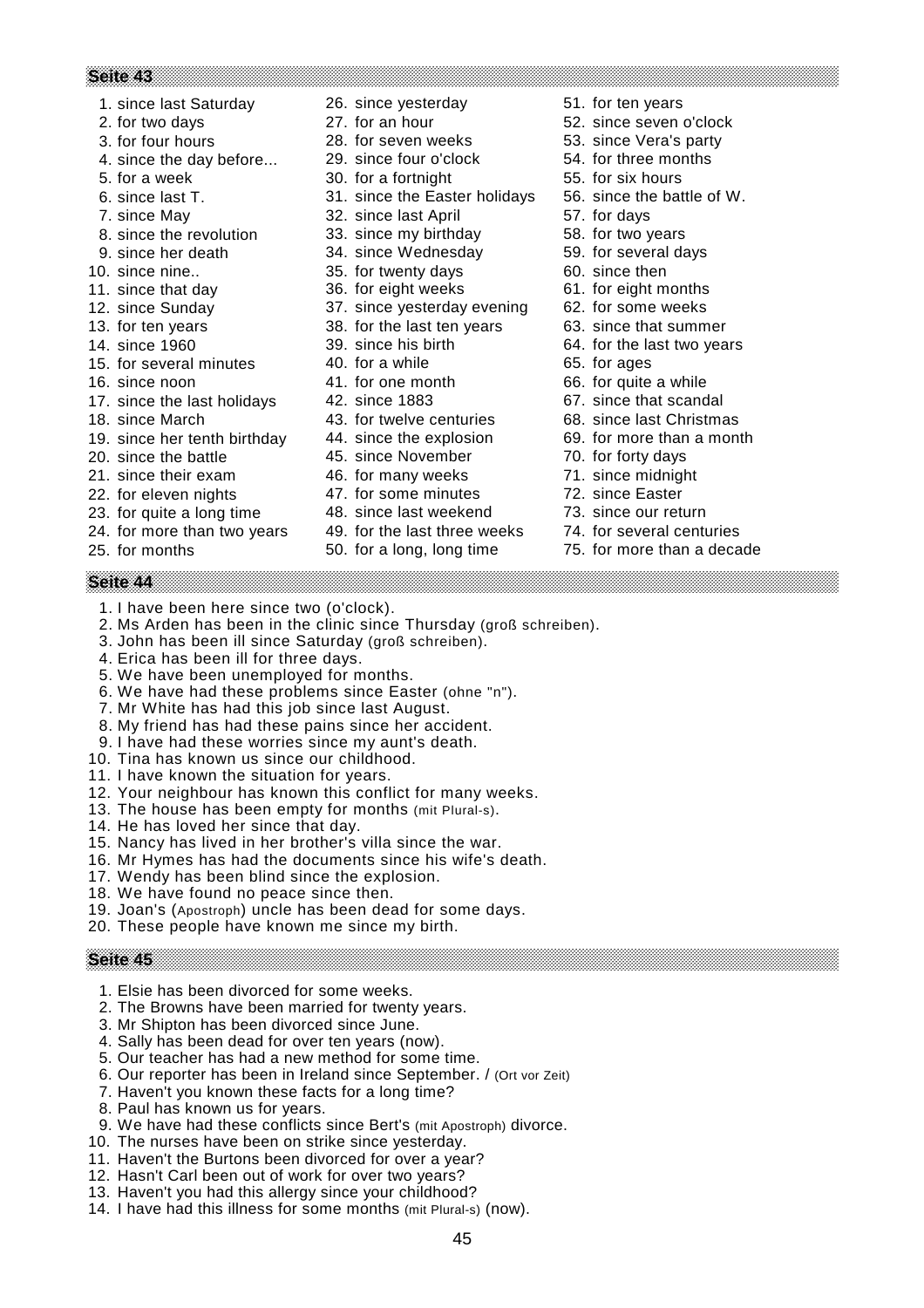| 1. I have been watching             | Ich sehe (schon) seit drei Uhr fern                                 |
|-------------------------------------|---------------------------------------------------------------------|
| 2. Sheila has been working          | Sheila arbeitet (schon) seit drei Stunden in der Garage             |
| 3. My neighbour has been playing    | Mein/e Nachbar/in spielt (schon) seit Stunden Klavier               |
| 4.  dog has been barking            | Dieser blöde Hund (von) nebenan bellt (schon) den ganzen Tag        |
| 5. My boyfriend has been living     | Mein Freund wohnt (schon) seit Jahren im Ausland                    |
| 6.  has your son been sitting       | Wie lange sitzt dein Sohn (schon) in der Wanne?                     |
| 7. have been painting their facade  | Herr und Frau C. und ihre Tochter streichen (schon) seit neun heute |
|                                     | morgen ihre Fassade                                                 |
| 8. have E. and his g. been watching | Wie lange gucken Ed und seine Freundin (schon) ihre Videos?         |
| 9. How long has S. been sleeping?   | Wie lange schläft Sarah schon?                                      |
| 10. My son has been looking for     | Mein Sohn sucht (schon) seit vielen Monaten ein Haus                |
| 11. We have been waiting for him    | Wir warten (schon) seit Mittag auf ihn                              |
| 12. We have been trying to get      | Wir versuchen (schon) den ganzen Tag, dich ans Telefon zu           |
|                                     | bekommen / dich telefonisch zu erreichen                            |
| 13. Carol has been writing          | Carol schreibt (schon) seit dem Frühstück Einladungen               |
| 14. How long has it been snowing    | Wie lange schneit es schon so?                                      |
| 15. I have been doing crosswords    | Ich löse (schon) seit dem Mittagessen Kreuzworträtsel               |
| 16. We have been thinking about it  | Wir denken (schon) seit langem darüber nach                         |
| 17. Mrs B. has been looking for     | Frau B. sucht seit dem Tod ihres Mannes einen Job / eine Arbeit     |
| 18. It has been raining for weeks   | Es regnet (schon) seit Wochen                                       |
|                                     |                                                                     |

# **A**

- 1. We have been living in Dover since 1992. (Ort vor Zeit)
- 2. My brother has been living in this town since 1989.
- 3. Ms Blackmore has been living in this house for ten years.
- 4. I have been working for this company for five years.
- 5. My friend has been working in Ms Ashton's (mit Apostroph) office for some months (mit Plural-s).
- 6. We have been waiting for (!) you since two (o'clock).
- 7. Hetty has been waiting for an answer for weeks.
- 8. We have been discussing this/that for months (mit Plural-s).
- 9. The students have been discussing these (!) plans since last autumn.
- 10. How long have the children been watching TV?
- 11. How long have you been sitting in the bath?
- 12. How long have you been waiting for the postman?
- 13. We have been learning English (groß schreiben) for some years.
- 14. How long have you been learning French?
- 15. It has been raining for days.
- 16. The dog next door has been howling like mad for days shall we call the police?
- 17. The baby has been crying for hours.
- 18. I have been looking for a new flat for months (mit Plural-s).
- 19. How long has Jamie been playing with his computer?
- 20. How long have your neighbours been looking for a new flat?
- 21. How long has your sister-in-law been looking for a new house?
- 22. My brother-in-law has been working on these projects for months (mit Plural-s).
- 23. The author has been writing short stories since her childhood.
- 24. We have been trying to find a solution for months (mit Plural-s).
- 25. Kate has been trying to get (!) a job since Easter.
- 26. I have been driving round this block for twenty minutes.
- 27. How long has your aunt been sleeping?
- 28. How long has the patient been waiting for (!) the doctor?
- 29. Who has been smoking my cigarettes?
- 30. This machine has been giving us a lot of problems since its (!) last break-down. *(Wortstellung!)*
- 31. How long has your niece been looking for another flat?
- 32. Joan has been looking for her glasses for days.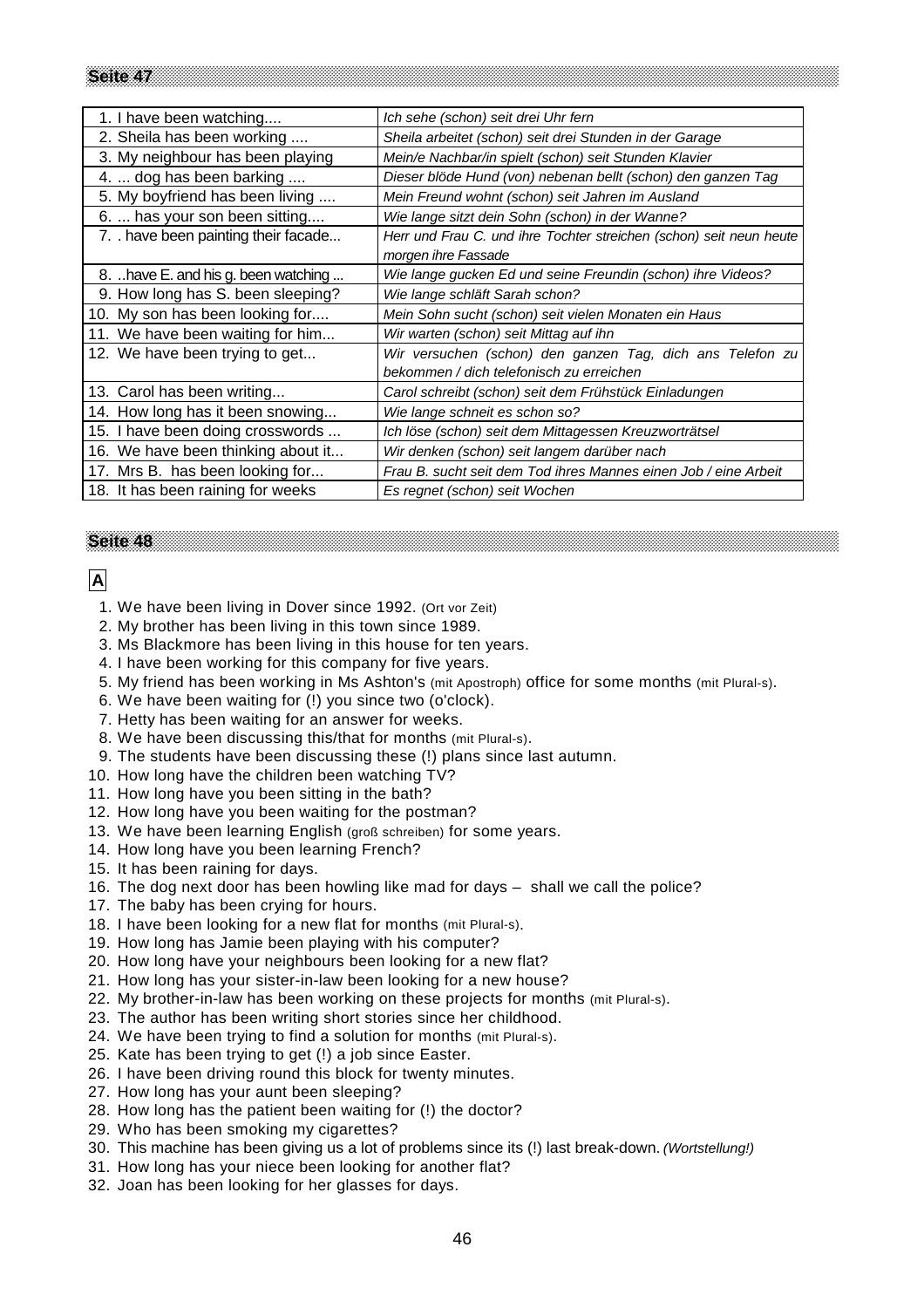#### **B**

- 1. I have been going out with Fred for some months.
- 2. They have been watching TV since five.
- 3. She has been learning Spanish for many months.
- 4. I have been living here all my life.
- 5. He has been cleaning his flat.
- 6. She has been trying to find another flat since her divorce.
- 7. I have been waiting for an hour.
- 8. She has been talking to her landlord for the last two hours.
- 9. I have been teaching at this school for seven years.
- 10. She has been talking to her since her arrival.

#### **Seite 49**

Anmerkung: Wenn in der Lösung die Abkürzung steht, kann natürlich auch die volle Form verwendet werden und umgekehrt. Auch können Fürwörter anstelle von Substantiven stehen, wie in den Sätzen 3 und 4 angezeigt, oder Substantive anstelle von Fürwörtern. Aus praktischen Gründen werden hier nicht alle möglichen Varianten aufgeführt.

- 1. I / we have been waiting for it for twenty minutes.
- 2. They came back late last night.
- 3. I have had these pains for several weeks. / I have had them ...
- 4. They'll open their shop next Friday. / They'll open it ...
- 5. She has been blind all her life. (*Sie ist schon ihr ganzes Leben lang blind dh sie ist es immer noch*)
- 6. He lived abroad from 1989-91.
- 7. She has been sleeping since midnight.
- 8. I / we can prepare ten or twelve.
- 9. They will publish them in a weekly magazine.
- 10. They have been discussing them for more than two months.
- 11. He finished it some weeks ago.
- 12. It deals with a single mother's dilemma.
- 13. She will (=*wird!)* explain it on the next press conference.
- 14. I bought them in Mrs Dinford's store.
- 15. She'll earn 2000 £.
- 16. We are talking about our new computer program.
- 17. He has been repairing it for nearly two months now.
- 18. They were on Silvia's party.
- 19. She's had them since her landlady's death.
- 20. I'll / we'll need three.
- 21. It was in the wash.
- 22. She has been out for the last two hours.
- 23. He'll be back tomorrow afternoon.
- 24. I was / we were at the seaside.
- 25. The Cash Bank will give you / us a loan.
- 26. I got it from my niece.
- 27. Mary and her boyfriend live (!) next door.
- 28. I've had it for more than seven years.
- 29. I / we had raspberries for dessert.
- 30. The third chapter deals with the revolution.
- 31. The group will visit it next Thursday.
- 32. She / he has been working on it for months.
- 33. It landed at five-forty.
- 34. It deals with Arthur's arrival in Washington.
- 35. They have been on strike since last Tuesday.
- 36. I want to sit in the sun and relax.
- 37. He has been typing them for hours.
- 38. He did not wait because he had no patience.
- 39. It has been snowing like that for more than a week.
- 40. I was / we were in the canteen.
- 41. I am / we are waiting for a group of tourists.
- 42. I want them for my old camera.
- 43. I / we have got four (cats).
- 44. He taught English to foreign students.
- 45. I am looking for my glasses.
- 46. He'll find a parking place near the bridge.
- 47. She got more than twenty (fax letters).
- 48. She can play with Andrew's toys.
- 49. She spoke with the manager's assistant.
- 50. I / we bought more than enough.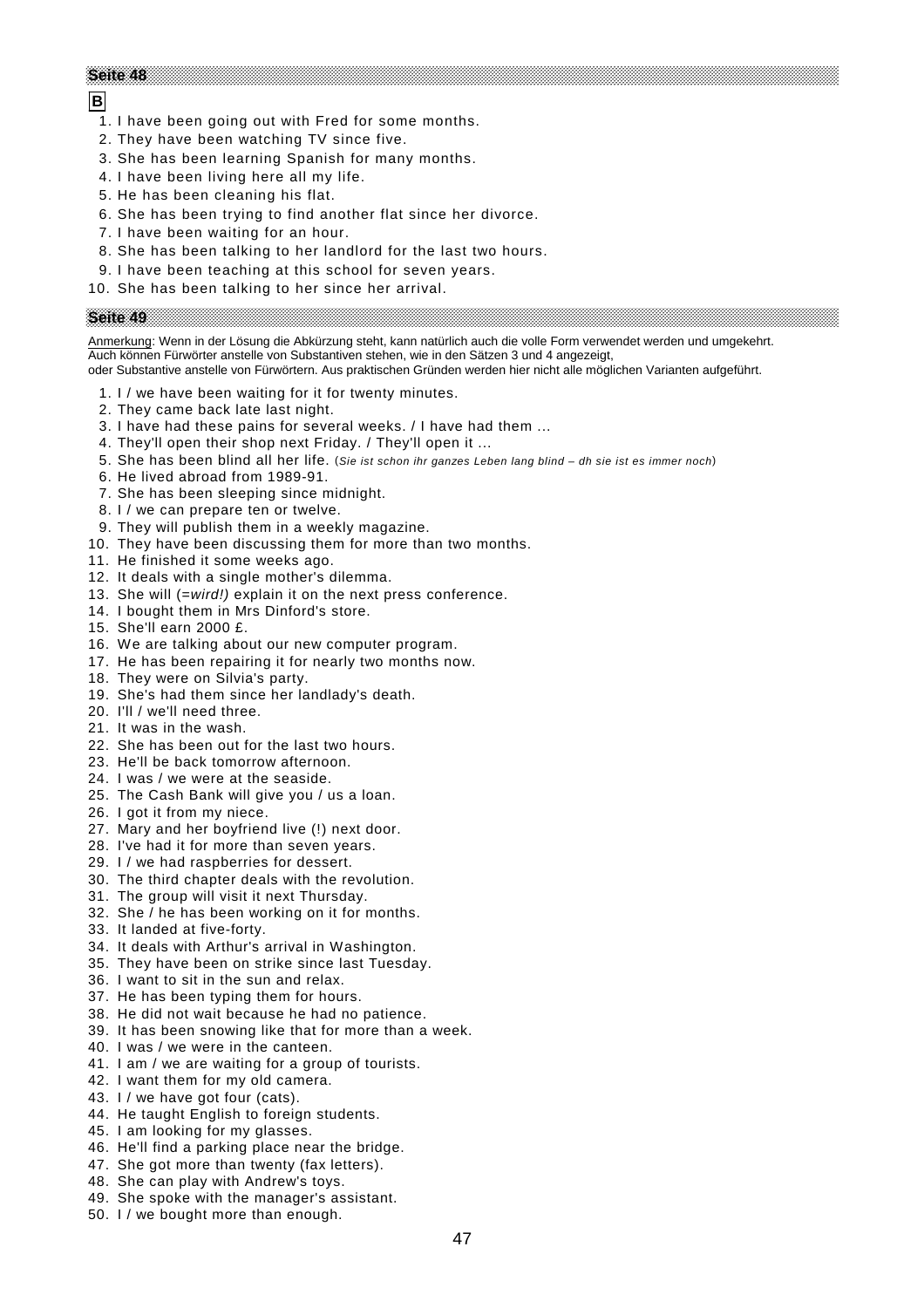- 1. my colleagues' position / *die Position meiner Kolleg/inn/en*
- 2. the taxidrivers' strike / *der Streik der Taxifahrer/innen*
- 3. the teachers' meeting / *das Treffen (die Konferenz) der Lehrer/innen*
- 4. children's rights / *Rechte von Kindern, Rechte der Kinder*
- 5. the doctors' bills / *Arztrechnungen, die Rechnungen der Ärzte*
- 6. the postmen's uniform / *die Uniform der Briefträger*
- 7. my sisters' teacher / *der Lehrer/die Lehrerin meiner Schwestern*
- 8. the Frazers' kiosk / *der Kiosk der Frazers, von den Frazers*
- 9. our daughters' friends / *die Freunde/Freundinnen unserer Töchter, von unseren Töchtern*
- 10. the Taylors' dog / *der Hund der Taylors, von den Taylors*
- 11. my parents' answering machine / *der Anrufbeantworter meiner Eltern*
- 12. our neighbours' children / *die Kinder unserer Nachbar/inne/n*

## **Seite 53**

## **A**

- 
- 2. die Familien meiner Brüder / von m. B. 12. die Preise der Metzger
- 
- 4. die Pläne der Mädchen, von d. M. 14. die Fotos der Journalist/inn/en
- 
- 6. der Laden (von) meiner Nichte 16. die Stimme (von) einer Frau
- 
- 8. die Fahrkarten des Touristen/der Touristin 18. die Fragen der Studierenden, von den St.
- 
- 
- 1. die Freundin meines Bruders / von m. B. 11. die Artikel der/des Journalisten/Journalistin
	-
- 3. die Wohnung (von) meiner Freundin/ m. Freund/es 13. die Waschmaschine meiner Cousins/ Cousinen
	-
- 5. die Mäntel der Frauen 15. die Handtücher (von) meiner Tante
	-
- 7. die Taschen der Touristen 17. das Pferd der Kinder / von den Kindern
	-
- 9. die Eltern von Herrn Brown 19. die Katzen des Kindes, von dem Kind
- 10. der Sohn von den Browns 20. die Rechungen von meiner/m Zahnärztin/arzt

# **B**

- 
- 2. the minister's family example and the second state of  $\mathbf{8}$ , the workers' houses
- 
- 

**want / will**

- 5. the author's new book 11. the Millers' son
- 6. the women's tights 12. our guests' coats
- 1. the dentists' patients 7. my teacher's pullovers
	-
- 3. the architect's plans 9. the president's neighbour
- 4. the pilots' strike 10. the workers' problems
	-
	-

- 1. Tom wants to go to Seattle.
- 2. Alice will fly to Holland soon.
- 3. Rita wants to go (in)to (!) the cinema.
- 4. I will go to the theatre tomorrow.
- 5. Do your friends want (to have) a pizza?
- 6. Do you want to see the baby?
- 7. Will Vera's (mit Apostroph) mother buy a new lamp?
- 8. Does Mary want to go to (nicht "in"!) the zoo with us?
- 9. Will we have enough time?
- 10. Ms Black won't / will not have enough patience.
- 11. I wanted to invite all these people.
- 12. Who wants (!) to have an icecream?
- 13. Who will pay these bills?
- 14. Won't you be there? Will you not be there?
- 15. We do not want to accept that.
- 16. Will Mr and Mrs Hopper get (!) a loan?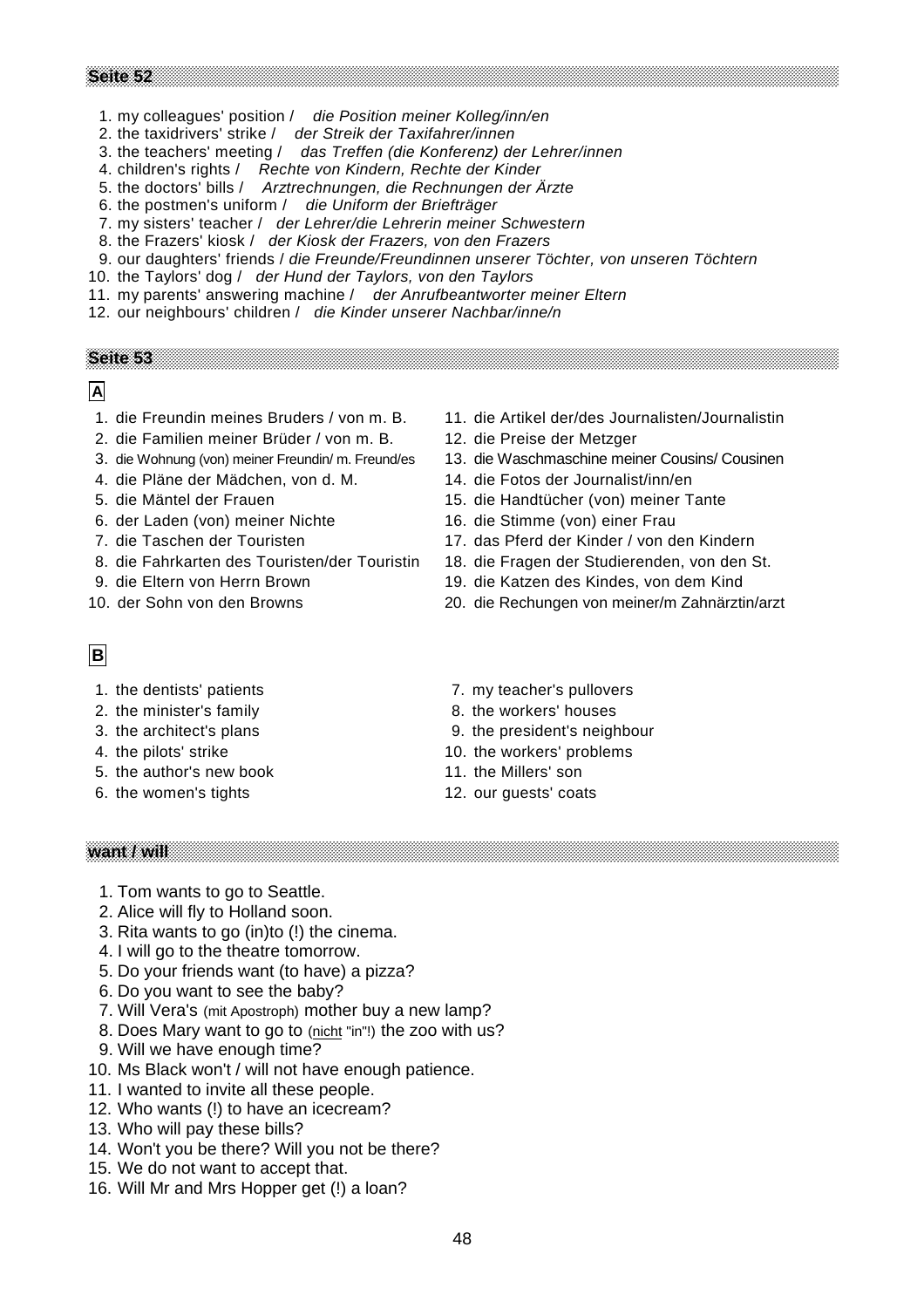- 1. What time will Joan arrive?
- 2. Who did you get the keys from?
- 3. How long has Sheila been working in the garage?
- 4. Who has Vera worked for?
- 5. What does the ninth chapter deal with?
- 6. Where does Ms Bayswater work?
- 7. How long have you known the Robsons?
- 8. Where were Barbara and Susan in the Easter holidays?
- 9. What do you need for your salad?
- 10. Who gave you the information?
- 11. Why did Ann not invite Sharon?
- 12. What are you reading?
- 13. How long have the truck-drivers been on strike?
- 14. How long have you had these difficulties?
- 15. Why does this machine not work?
- 16. What does Janet want for dessert?
- 17. Where is the recipe for cucumber soup?
- 18. What can the children play with?
- 19. What is Uncle Jeff complaining about?
- 20. Where is the green beach towel?
- 21. How many sausages has Paul put on the grill?
- 22. When will the tourists visit the cathedral?
- 23. Why did you want to call the police?
- 24. When did Steve arrive?
- 25. Where were the mechanics?
- 26. Why does Mr Hunter always take a vitamin pill after breakfast?
- 27. Why did Ms Carter laugh when she got the information?
- 28. How long has Mrs Davies been dead?
- 29. Why did Mr Fields leave so early?
- 30. Why do you like these poems?
- 31. What have the children been doing (all day)?
- 32. Where do these apples come from?
- 33. Who wants (!) these pictures of the pope?
- 34. Why are they cleaning all the silver forks?
- 35. Why have they not warned their fellow-workers?

**want / will**

- 1. We will soon read the sixth chapter.
- 2. Does Debbie want to bring the children, too?
- 3. Will Mr and Mrs Preston send their daughter a parcel?
- 4. I don't want to go into the sauna today.
- 5. Don't you want to be free?
- 6. Didn't the Turners want to send us an invitation?
- 7. Who wants to publish these texts?
- 8. We will surprise him.
- 9. Kate doesn't want to wear this T-shirt.
- 10. He won't/will not repeat that.
- 11. I want to hold your hand.
- 12. She won't/ will not accept that.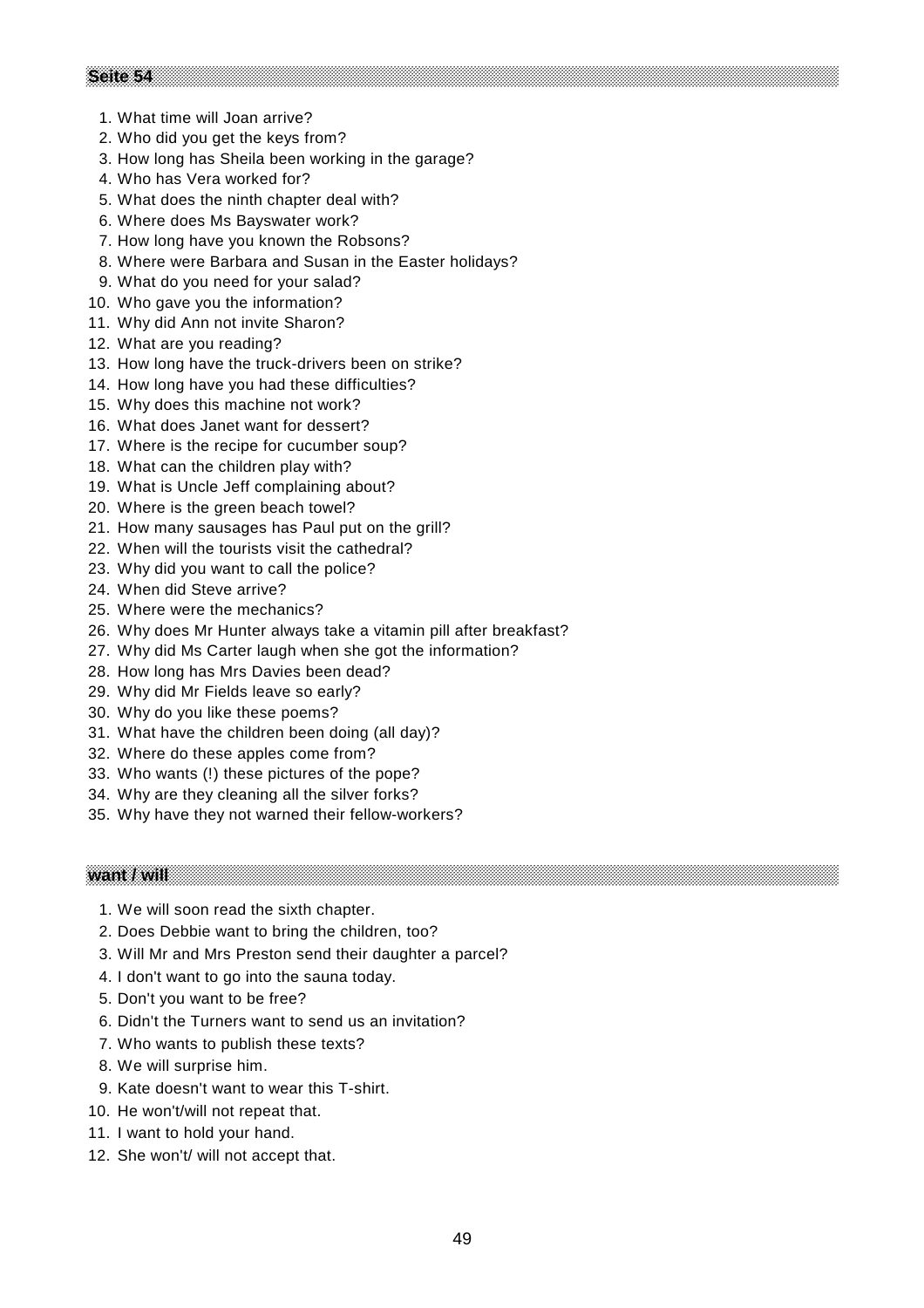- 1. I have had these boots for three years.
- 2. I bought these boots three years ago.
- 3. Tony came into the office three hours ago.
- 4. Tony has been in the office for three hours now.
- 5. Picasso died many years ago.
- 6. Picasso has been dead for many years. (vgl. B 45)
- 7. I did not go to school last week.
- 8. I have been ill for two weeks.
- 9. Andy renovated this house five months ago.
- 10. Andy has been living in this house for five months.
- 11. Lisa married John six years ago.
- 12. Lisa and John have been married for six years. (vgl. B 45)
- 13. The paper has never printed my poems yet.
- 14. This paper printed a fascinating short story last week.
- 15. We have been working in the garden since four (o'clock).
- 16. Did you water the roses yesterday afternoon?
- 17. James had an accident last year.
- 18. James has been blind since the accident.
- 19. How long have you been learning English?
- 20. Did you learn English when you were in the USA two years ago? (Ort vor Zeit)
- 21. We have had these paintings for many years.
- 22. My wife painted these pictures many years ago.
- 23. Have you mailed the letter yet?
- 24. I mailed it (! = the letter) two hours ago.
- 25. Luke lost his job seven weeks ago.
- 26. Luke has been out of work for seven weeks.
- 27. Mary has been living with Jeff since Christmas.
- 28. Mary moved into Jeff's (mit Apostroph) flat last Christmas.
- 29. When he told me that yesterday I did not believe him.
- 30. He has never lied so far/ yet.
- 31. When I was in/at the hotel last April I got (!) a quiet room with a shower.
- 32. I have been in/at this hotel for two weeks now, and I don't find it quiet.
- 33. How long has Fred been with the army?
- 34. When did Fred go to the army?

- 35. Where was your niece yesterday?
- 36. She has been in an eye clinic since yesterday.

| 1. during | 10. during | 19. while  |
|-----------|------------|------------|
| 2. while  | 11. during | 20. while  |
| 3. while  | 12. while  | 21. during |
| 4. during | 13. during | 22. during |
| 5. while  | 14. during | 23. while  |
| 6. while  | 15. during | 24. during |
| 7. during | 16. during | 25. while  |
| 8. while  | 17. while  | 26. while  |
| 9. during | 18. during | 27. while  |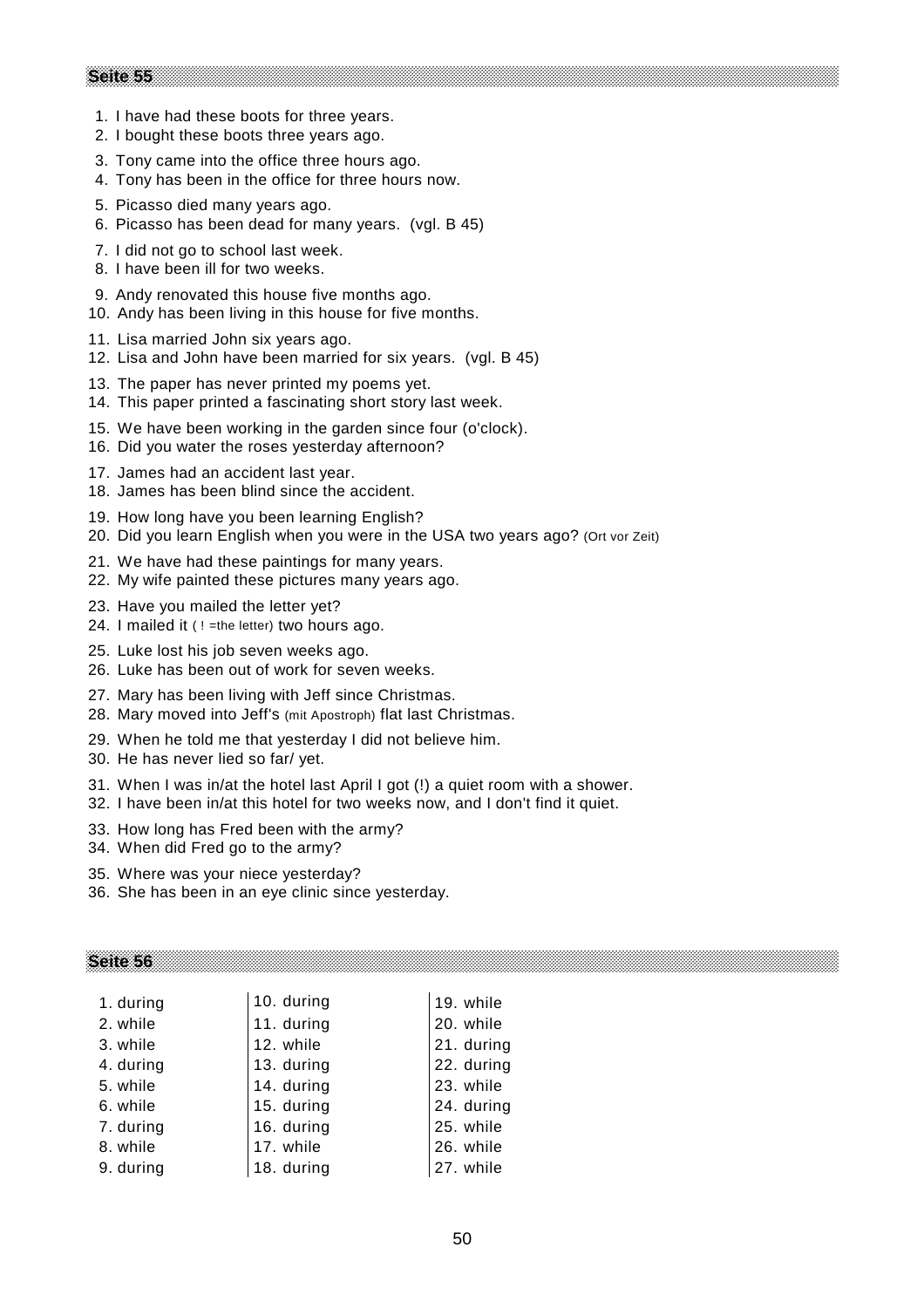**A**

| $^{\circ}$ 1.    | this  | 7. this    | 13. these  | 19. this  |
|------------------|-------|------------|------------|-----------|
| $\overline{2}$ . | these | 8. these   | 14. these  | 20. this  |
| 3.               | this  | 9. these   | $15.$ this | 21. these |
| 4.               | this  | $10.$ this | 16. these  | 22. these |
| 5.               | these | 11. these  | 17. these  | 23. these |
| 6.               | these | 12. these  | 18. these  | 24. these |

# **B**

| 1. those | 7. those  | 13. those  | 19. those  |
|----------|-----------|------------|------------|
| 2. those | 8. that   | 14. that   | 20. those  |
| 3. those | 9. that   | $15.$ that | $21.$ that |
| 4. that  | 10. those | 16. those  | $22.$ that |
| 5. that  | 11. those | 17. that   | 23. those  |
| 6. that  | 12. those | 18. those  | 24. those  |

# **C**

| 1. much | 7. much    | 13. much | 19. many   |
|---------|------------|----------|------------|
| 2. much | 8. much    | 14. many | 20. many   |
| 3. much | 9. many    | 15. much | $21.$ many |
| 4. many | 10. $manv$ | 16. many | 22. much   |
| 5. many | 11. many   | 17. much | 23. many   |
| 6. many | 12. $many$ | 18. much | 24. much   |

**D**

| 1. this/that plate   | 5. not much snow     | 9. many roofs        | 13. these/those waiters |
|----------------------|----------------------|----------------------|-------------------------|
| 2. not many people   | 6. this/that wine    | 10. not much dirt    | 14. these/those holes   |
| 3. not many answers  | 7. these/those pages | 11. this/that voice  | 15. not many workers    |
| 4. this/that handbag | 8. this/that system  | 12. not many windows | 16. these/those buses   |

Anmerkung zu D 16: "s" nicht verdoppeln! Plural von bus = bus + es = buses

| 1. myself |  |
|-----------|--|
|           |  |

- 
- 
- 
- 
- 
- 
- 
- 
- 
- 
- 
- 
- 6. yourself 15. yourself, yourselves 24. myself 33. ourselves
- 7. myself 16. ourselves 25. ourselves 34. himself
- 8. themselves 17. yourself, yourselves 26. yourself, yourselves
- 9. ourselves 18. themselves 27. ourselves
- -
- 3. herself/himself  $\begin{array}{|c|c|c|c|c|}\n\hline\n3. & \text{herself/miself} & \text{12. } \text{themselves} & \text{21. } \text{herself} & \text{30. } \text{myself} \\
\hline\n\end{array}$
- 4. himself 13. himself 22. themselves 31. himself
	-
	-
	-
	-
	-
- 10. himself 19. herself 28. themselves
- 2. herself 11. themselves 20. ourselves 29. himself
	-
	-
- 5. ourselves | 14. themselves | 23. yourself, yourselves | 32. herself/himself
	-
	-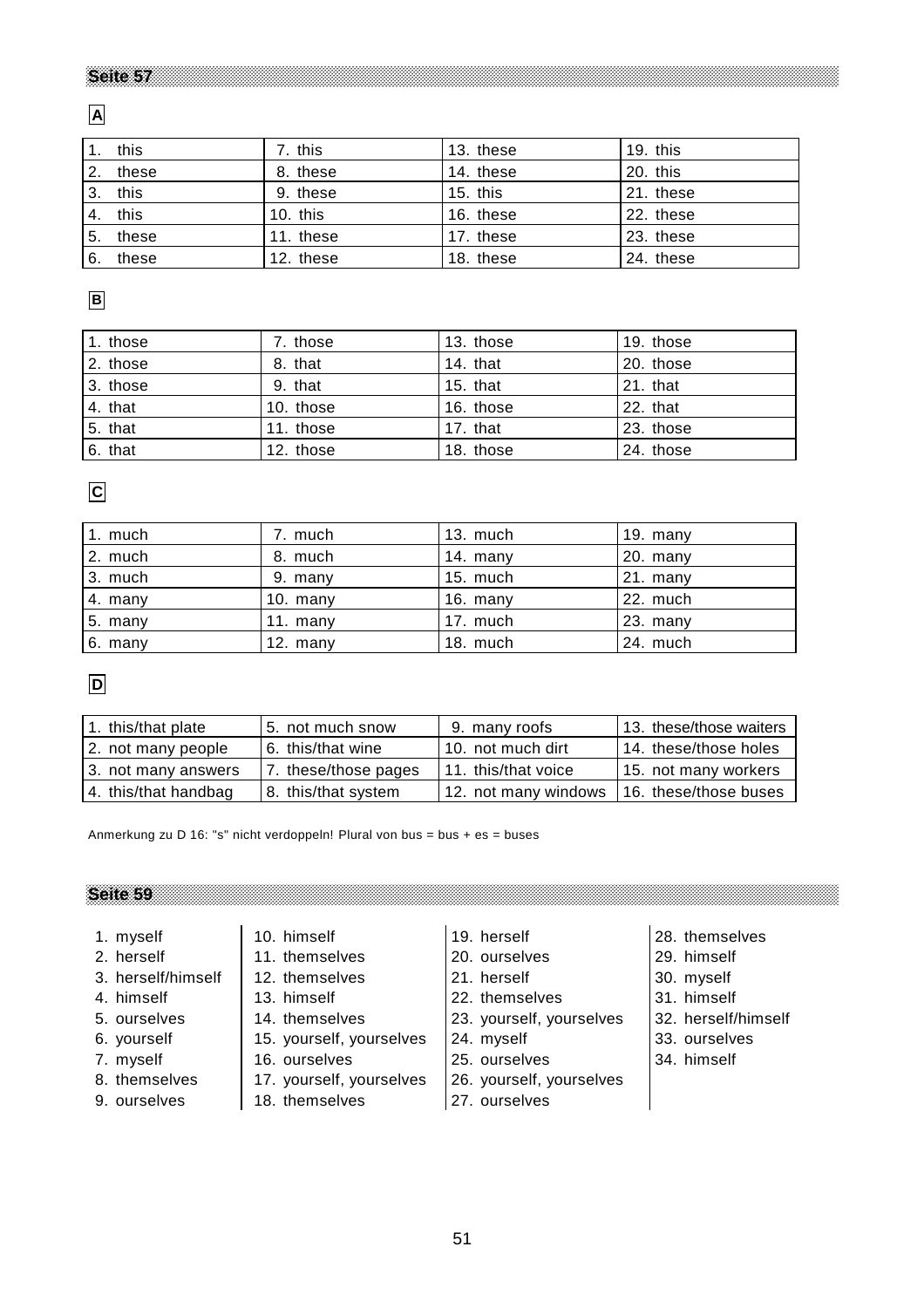- 1. How long have you been waiting? since three (o'clock).
- 2. How long has Vera been blind? since her birth.
- 3. How long have you had these difficulties? for a fortnight.
- 4. Has it been raining long? for three days.
- 5. How long have you been living here? since 1991.
- 6. How long has Mr Emerson been dead? for some / a few months (mit Plural-s).
- 7. How long have you been waiting for us? for nearly two hours.
- 8. How long has the author been working on her new book? for three months.
- 9. How long has Roger been living in Chester? since his divorce.
- 10. How long has the minister been on this list? for years.
- 11. How long have the Thompsons been abroad? since July.
- 12. How long has Mrs Wheeler had these pains? since her accident.
- 13. I have had this camera for more than fifteen years.
- 14. The Whitmans have been our neighbours for twelve years.
- 15. The Flemings have been divorced for some weeks.
- 16. Mrs Elder has been living in Brighton since her husband's death (Ort vor Zeit).
- 17. How long have the students been discussing this conflict?
- 18. We have known the Fields for some months.
- 19. Since then we have had new hope.
- 20. How long have you had this problem?
- 21. How long have you had this hole in your pullover?
- 22. Flora has been studying Spanish for two years.
- 23. I have known that for a long time.
- 24. Our neighbours' (mit Apostroph) dog has been barking for hours.

**Seite 61**

- 
- 2. the manager of a bank 17. the bar of this hotel
- 3. the colours of these pictures 18. the quality of these photos
- 4. the price of his sofa 19. the price of her/their sofas
- 5. the windows (mit Plural-s) of this house 20. the doors of the red bus
- 6. the number of my room 21. the legs of the brown table
- 
- 
- 
- 
- 
- 12. the legs of these insects 27. the owner of these flats
- 
- 14. the filters (mit Plural-s) of these machines 29. the quality of this paper
- 1. the colour of the roses 16. the number-plate of the taxi
	-
	-
	-
	-
- 7. the pilot of this plane 22. the roofs of these houses
- 8. the form of the vase 23. the author of these texts
- 9. the title of this story 24. the program of your computer
- 10. the price of the melons 25. the patients of these clinics
- 11. the bridges of Vienna 26. the beginning of this chapter
	-
- 13. the streets of our town 28. the colours of the flowers
	-
	-
- 15. the balcony of the villa 30. the headteacher/headmistress of our school

#### **Seite 62**

- 
- 
- 
- 2. hasn't he? 4. weren't they? 6. don't you? 8. have they? 10. doesn't she?
- -

## **Seite 63**

1. isn't he?  $10.$  don't they?  $19.$  didn't she?  $28.$  aren't they?  $37.$  do they? 2. aren't they?  $\begin{vmatrix} 11. & \text{doesn'} & \text{it?} \\ 20. & \text{were they?} \\ 29. & \text{hasn'} & \text{it?} \end{vmatrix}$  38. does it? 3. hasn't she?  $\vert$  12. didn't he/she?  $\vert$  21. wasn't it?  $\vert$  30. will he?  $\vert$  39. can you? 4. haven't they?  $\begin{vmatrix} 13. \text{ didn't he?} \\ 22. \text{ is she?} \end{vmatrix}$  31. hasn't she?  $\begin{vmatrix} 40. \text{ hasn't he?} \\ 40. \text{$ 5. aren't they?  $14.$  aren't they?  $23.$  wasn't she?  $32.$  does it?  $41.$  are you? 6. haven't they?  $\vert$  15. isn't he?  $\vert$  24. has she?  $\vert$  33. doesn't it?  $\vert$  42. didn't it? 7. won't she?  $\vert$  16. hasn't he/she? 25. doesn't it?  $\vert$  34. will you?  $\vert$  43. did she? 8. hasn't he? 17. can't you? 26. won't it? 35. did I? 44. aren't you? 9. can't we?  $\vert$  18. weren't they? | 27. isn't it? | 36. can't it? | 45. didn't he?

- 1. isn't she? 3. won't I? 5. did he? 7. didn't she? 9. will she?
	-
-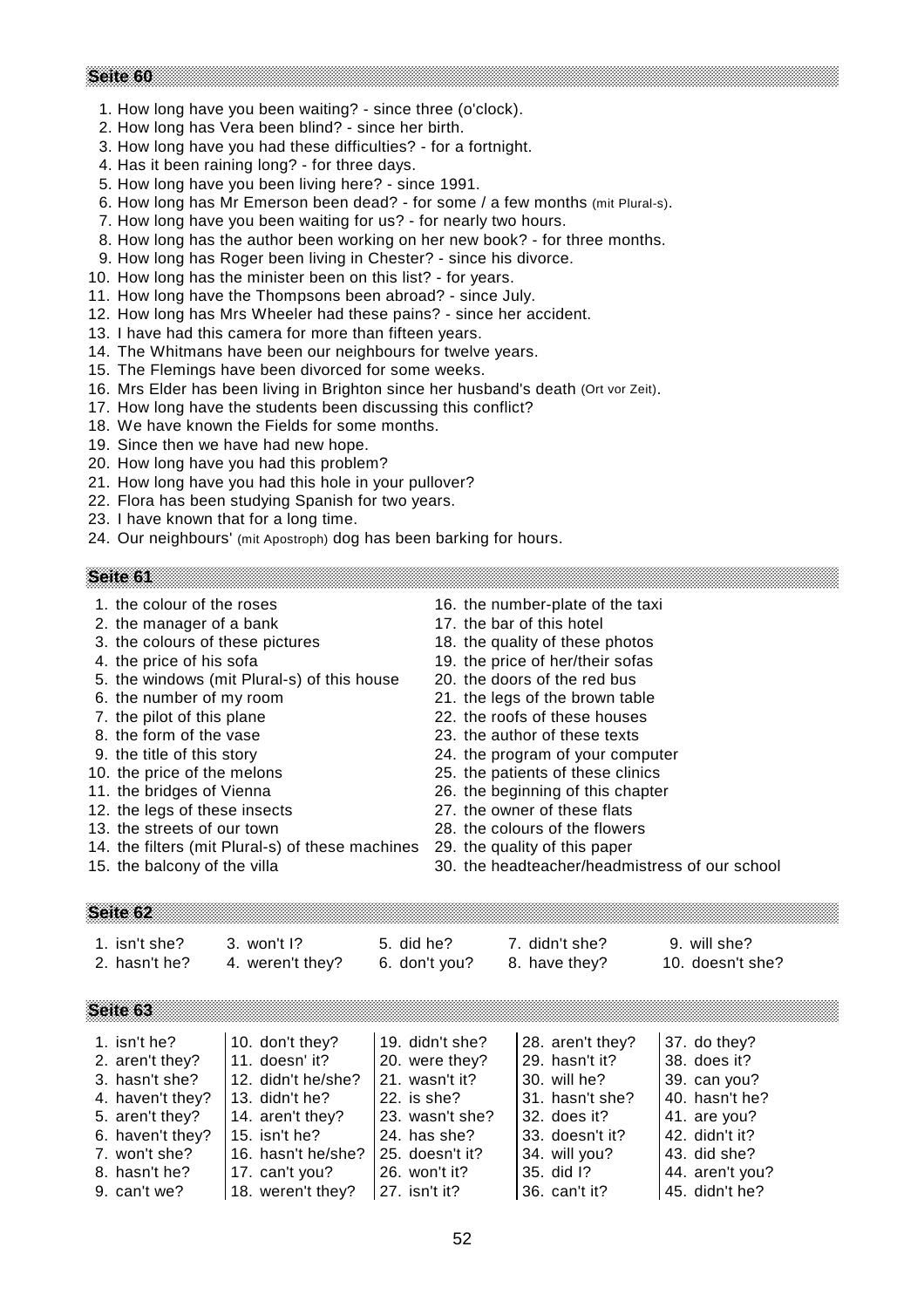# **A**

- 1. There is an eye clinic in this town.
- 2. There is a new fax machine on the market.
- 3. There are several museums in this town.
- 4. There is a boat for the guests of this hotel.
- 5. There are flowers in every room.
- 6. There is a lake in this park, isn't there?
- 7. Are there no fresh melons on the market?
- 8. Is there a garage for us?
- 9. Are there no better copies?
- 10. There are two churches in this street, aren't there?
- 11. Is there no copier / copy machine in your office?
- 12. There are no plastic flowers in my flat.
- 13. Aren't there enough cookies for all / everybody?
- 14. There is a bus stop near our hotel, isn't there?

# **B**

- 1. There was a good film on TV.
- 2. There will be a lot of trouble.
- 3. There has never been a better wine.
- 4. There were some oranges for dessert.
- 5. Wasn't there enough champagne for all / for everybody?
- 6. There has been no change so far.
- 7. There will be a kiosk near the beach, won't there?
- 8. There was a bridge here some time ago, wasn't there?
- 9. There were enough rooms for all, weren't there?
- 10. Has there ever been a better dictionary?
- 11. Will there be Italian (groß schreiben) food on / at the party?
- 12. Will there never be peace?

## **Seite 65**

| 1. haven't they? | 13. have you?        | 25. have you?    | 37. didn't they? |
|------------------|----------------------|------------------|------------------|
| 2. haven't they? | 14. will they?       | 26. didn't she?  | 38. was he?      |
| 3. do they?      | 15. are they?        | 27. do you?      | 39. have you?    |
| 4. can't he?     | 16. does she /he?    | 28. was there?   | 40. doesn't she? |
| 5. will she?     | 17. have you?        | 29. doesn't she? | 41. don't they?  |
| 6. hasn't it?    | 18. is there?        | 30. have 1?      | 42. haven't you? |
| 7. is he?        | 19. does he?         | 31. won't they?  | 43. doesn't she? |
| 8. have we?      | 20. didn't she / he? | 32. have they?   | 44. has it?      |
| 9. didn't she?   | 21. doesn't it?      | 33. doesn't it?  | 45. didn't he?   |
| 10. were they?   | 22. won't you?       | 34. didn't they? | 46. isn't it?    |
| 11. was there?   | 23. was it?          | 35. aren't they? |                  |
| 12. doesn't she? | 24. can he?          | 36. will you?    |                  |
|                  |                      |                  |                  |

# **A**

**Seite 67**

- 1. I am going to book a table in an expensive restaurant.
- 2. We are not going to clean the carpets without a hoover.
- 3. Victor is going to travel to Rome.
- 4. What are you going to say?
- 5. Is it going to rain?
- 6. The children are going to have a problem
- 7. This is going to be difficult.
- 8. Are Ian and Cleo going to leave the country?
- 9. My mother is not going to sell her condo.
- 10. I am going to give them six weeks' notice.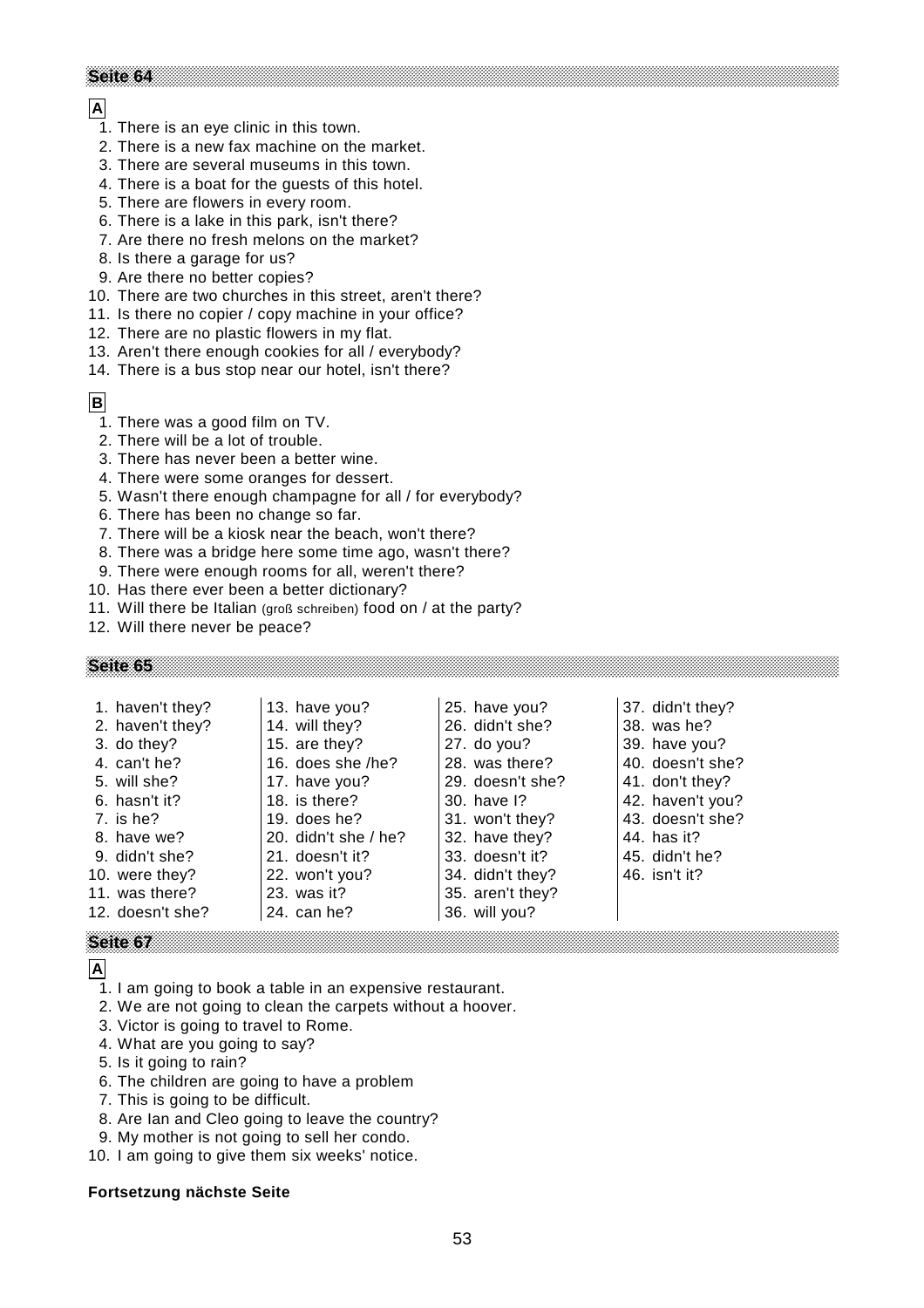#### **Seite 67 / Fortsetzung**

- 11. There is going to be a lot of traffic on the road.
- 12. Are you going to leave your husband?
- 13. Is there going to be a storm?
- 14. You are going to catch a cold.
- 15. This is going to kill you.
- 16. I am not going to drink myself to death.
- 17. Ben and May are not going to pay the taxis for all their guests.
- 18. We are not going to listen to such nonsense.
- 19. How long are you going to be away?
- 20. Are you not going to eat that?
- 21. We are going to give in our notice to our landlord.
- 22. Where are they going to stay?
- 23. This horse is going to lose every race.
- 24. What are you going to do at Christmas?

# **B**

- 1. We are going to take the next train.
- 2. She is going to lose her job.
- 3. This/that is going to be difficult.
- 4. The car is going to break down soon.
- 5. I am not going to stay here.
- 6. It is going to snow (soon), isn't it?
- 7. Jill and her husband are going to leave the country soon.
- 8. My husband and I are going to paint the living room.
- 9. This team is going to lose the game/match, isn't it?
- 10. I am not going to copy these documents.
- 11. You are not going to catch the train.
- 12. I am going to fry some chops tonight / this evening.
- 13. I am going to wash / do the dishes now.
- 14. This is going to be a surprise.
- 15. Is he going to play the (mit "the"!) piano now?
- 16. You are going to listen now, please.
- 17. You are going to plant some roses, aren't you?
- 18. This is going to be a long night.
- 19. Are the ministers (mit Plural-s) going to explain that/this?
- 20. You are going to get something to drink in a few/ in some minutes.
- 21. Are you going to get this job?
- 22. There are going to be a lot of problems, aren't there?
- 23. You are not going to like that/this.
- 24. Are you going to bring the towels?
- 25. What are you going to do?
- 26. The workers (mit Plural-s) are going to repair our roof.
- 27. You are not going to sell your boats (mit "oa"),are you?
- 28. I am going to spend Christmas abroad.
- 29. The journalist is going to describe the difficulties.
- 30. We are not going to study maths / mathematics.

| Seite <sub>7</sub> |  |
|--------------------|--|
|                    |  |
|                    |  |
|                    |  |
|                    |  |
|                    |  |
|                    |  |
|                    |  |
|                    |  |
|                    |  |

| 1. went        | met          | had come |
|----------------|--------------|----------|
| 2. had told    | reacted      |          |
| 3. was         | had gone     |          |
| 4. started     | had been     |          |
| 5. had lived   | came         |          |
| 6. did not pay | had lost     |          |
| 7. had known   | adopted      |          |
| 8. met         | had not been |          |
|                |              |          |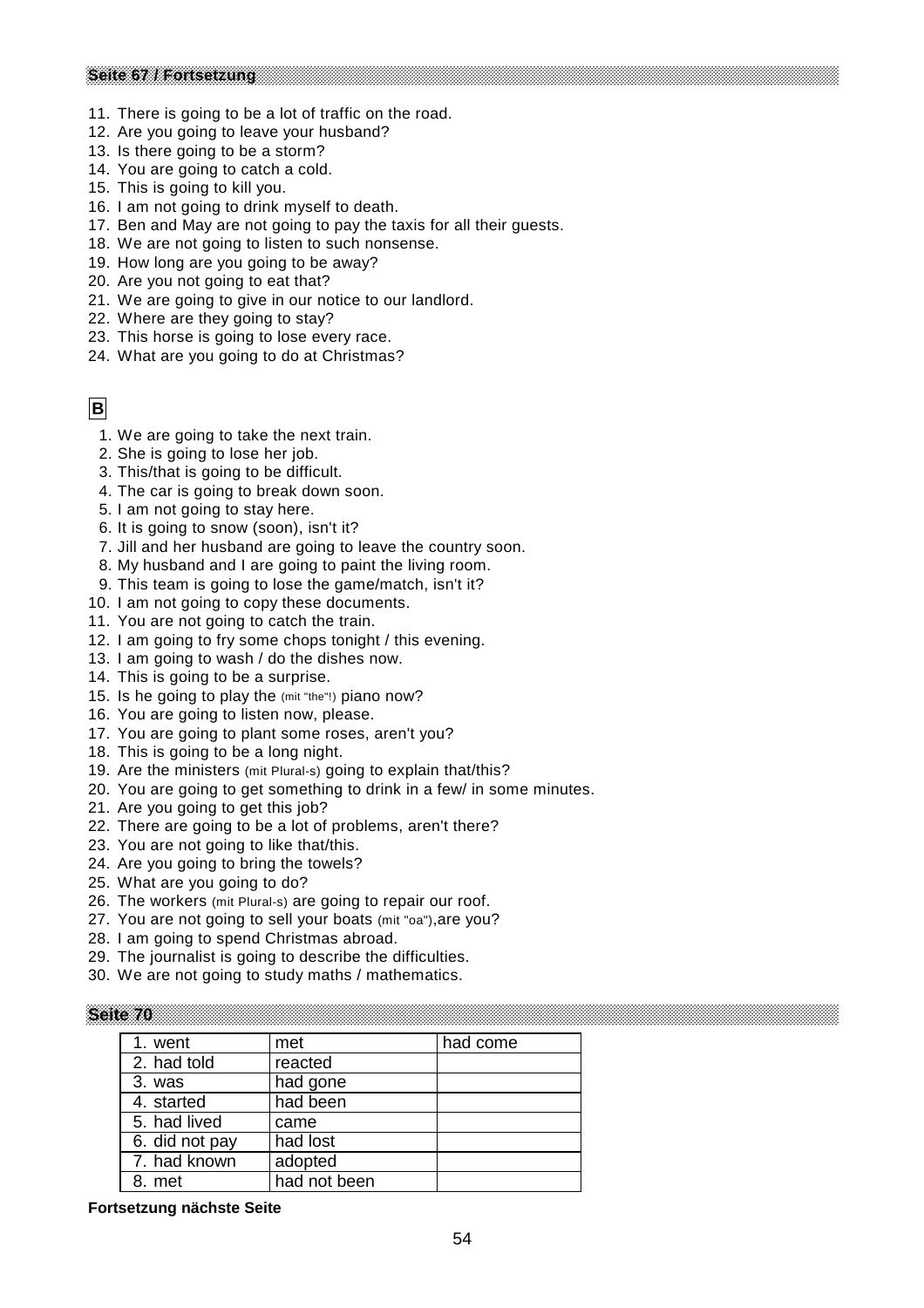## **Seite 70 / Fortsetzung**

| 9. got          | had been         |               |
|-----------------|------------------|---------------|
| 10. smoked      | had never smoked |               |
| 11. had been    | got              |               |
| 12. came        | noticed          | had forgotten |
| 13. saw         | told             | had been      |
| 14. heard       | had flown        |               |
| 15. landed      | had lost         |               |
| 16. had been    | started          |               |
| 17. lost        | had bought       |               |
| 18. served      | was              | had caught    |
| 19. had painted | came             |               |
| 20. had worked  | decided          |               |
| 21. left        | was              | had made      |
| 22. took        | had never been   |               |

#### **Seite 70 / unten**

| 1. can't we?                                                                         |  | 4. didn't he? 7. can he? 10. doesn't it? 13. have you? 16. can't he? |  |
|--------------------------------------------------------------------------------------|--|----------------------------------------------------------------------|--|
| 2. hasn't she? 5. does it? 8. doesn't it? 11. can they? 14. does she? 17. didn't it? |  |                                                                      |  |
| 3. weren't they? 6. isn't it? 9. is there? 12. won't it? 15. hasn't it? 18. are you? |  |                                                                      |  |

#### **Seite 72**

- 1. I live in Manchester.
- 2. I have been living in M. for three years.
- 3. I moved to M. three years ago. (Ort vor Zeit)
- 4. Mr Harris is blind.
- 5. Mr Harris lost his eye sight two years ago.
- 6. Mr Harris has been blind for two years.
- 7. We bought this dog three weeks ago.
- 8. We have had this dog for three weeks.
- 9. Do you have a dog, too? / Have you got a dog, too?
- 10. My husband is abroad. (vgl. A 50, unten)
- 11. My husband went abroad some months (mit Plural-s) ago. / (Ort vor Zeit)
- 12. My husband has been abroad for some months (mit Plural-s) (now).
- 13. Is Bernard married?
- 14. Bernard has been married since Easter (groß schreiben, ohne "n").
- 15. Bernard got married some months (mit Plural-s) ago. (vgl. B 71)
- 16. Mrs Kerry is dead (vgl. B 45).
- 17. Mrs K. died last Thursday.
- 18. Mrs K. has been dead for some days.
- 19. Violet is reading a book.
- 20. Violet has been reading this book for hours.
- (Wortstellung: Verb und Objekt nicht trennen! vgl.: A 29; A 67: Pkt. 4)
- 21. When did Violet start to read this book?
- 22. Look! It is still raining.
- 23. It has been raining for weeks.
- 24. But it didn't rain last week, did it?
- 25. Vera is divorced.
- 26. Vera has been divorced since last year.
- 27. Vera got divorced last year.
- 28. Are you ill?
- 29. How long have you been ill?
- 30. Have you phoned your doctor yet?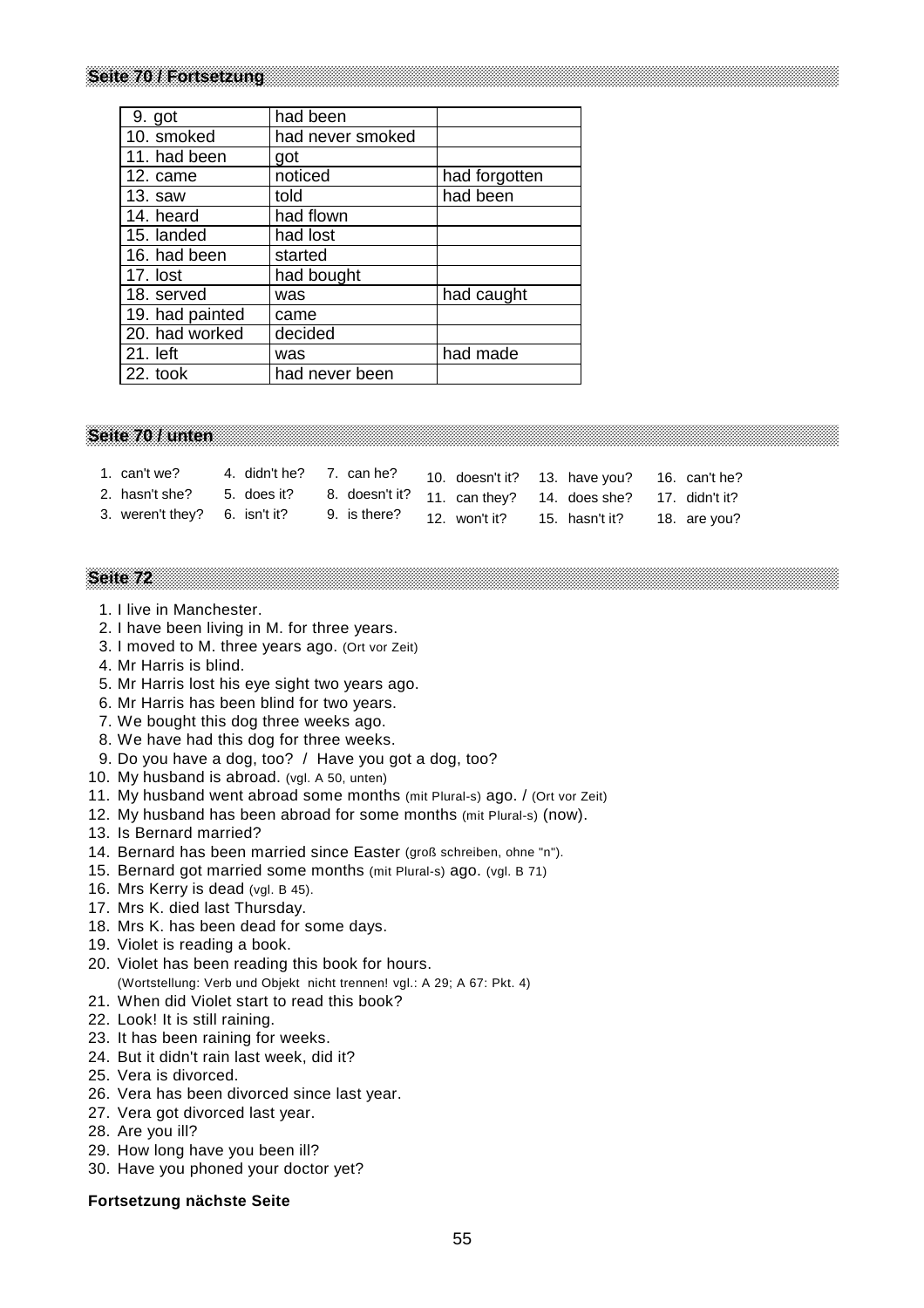#### **Seite 72 / Fortsetzung**

- 31. Where were you yesterday?
- 32. I have been trying to phone you for days.
- 33. Are you never at home?
- 34. What does this book deal with? (vgl. A 69/70)
- 35. When did you buy this book?
- 36. How long have the students been discussing this book? (keine Präposition vor "this book" – deutsche Wörter in Klammern werden nicht übersetzt, vgl. A 45: Pkt. 3)
- 37. Are you from Florida?
- 38. How long have you been living in Florida?
- 39. I spent some weeks in Florida last year.
- 40. I didn't go to the meeting yesterday.
- 41. Normally I always go to the meetings (mit Plural-s).
- 42. I don't like these/those chocolates.
- 43. I have never liked these/those chocolates.
- 44. How long have these/those chocolates been in the fridge?
- 45. Aunt Florence gave me these/those chocolates two months (mit Plural-s) ago.

- 1. I would eat that...
- 2. James would not drink that...
- 3. Mr Moore would not pay the bill...
- 4. I would give you a loan...
- 5. Mr Stone would die...
- 6. We would have no patience with him...
- 7. We would not try to help her...
- 8. Ms Murphy would explain that...
- 9. Would Oliver tell the truth...?
- 10. I would read more poems...
- 11. We would be nervous...
- 12. Would Albert treat you better...?
- 13. Mrs Wilson would come to the party, too...
- 14. I would be fantastic...
- 15. Would the patient get (!) more tablets / pills....?
- 16. Would Andy be on the list...?
- 17. I would not ask you to help me...
- 18. Would the pizza taste better....?
- 19. I would not wear this coat...
- 20. My brother-in-law would not be so depressed...
- 21. These towels would still be wet.....
- 22. David would not translate that...
- 23. Many women would be glad....
- 24. The mechanic would not repair the motor bike.....
- 25. It would surprise me...
- 26. Would these machines work/ function...?
- 27. I would not expect that....
- 28. We would not use these plastic bags....
- 29. You would miss the/your bus...
- 30. What would happen....?
- 31. Max and Terry would invite their parents...
- 32. You would not have these problems now...
- 33. Ms Higgins would wear the pink dress...
- 34. The fish soup would taste awful....
- 35. Gregory would look better...
- 36. The author would describe the situation abroad, too, ...
- 37. Would the safe not be empty...?
- 38. I would have more clients....
- 39. Teresa would get (!) a ticket...
- 40. You would not have these conflicts now....